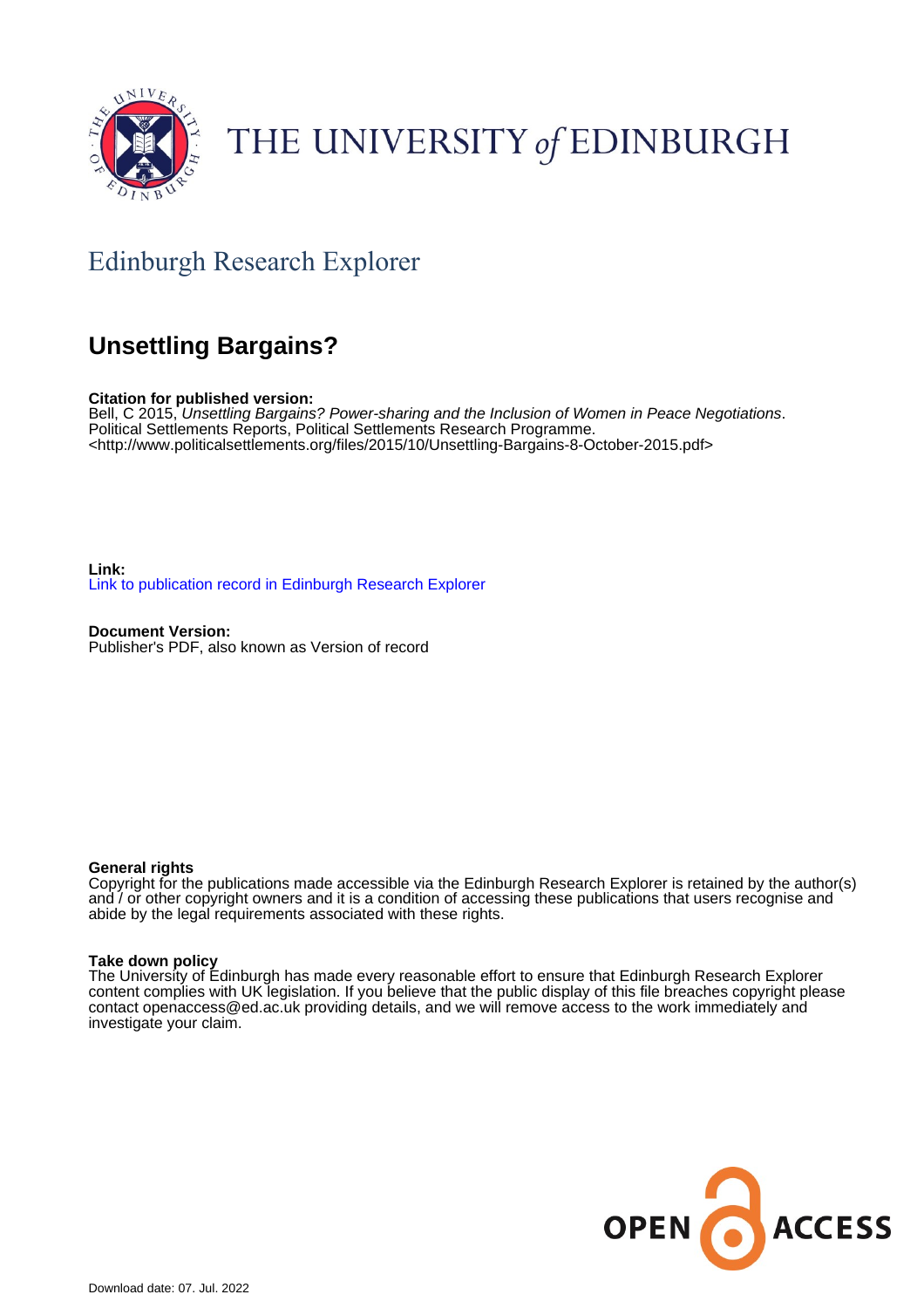# **Unsettling Bargains?**

**Power-sharing and the Inclusion of Women in Peace Negotiations**

## **Professor Christine Bell**

**University of Edinburgh**

*Report 1*



**Political Settlements Research Programme** [PoliticalSetttlements@ed.ac.uk](mailto:PoliticalSetttlements@ed.ac.uk) [www.politicalsettlements.org](http://www.politicalsettlements.org/) [@PolSettlements](https://twitter.com/polsettlements)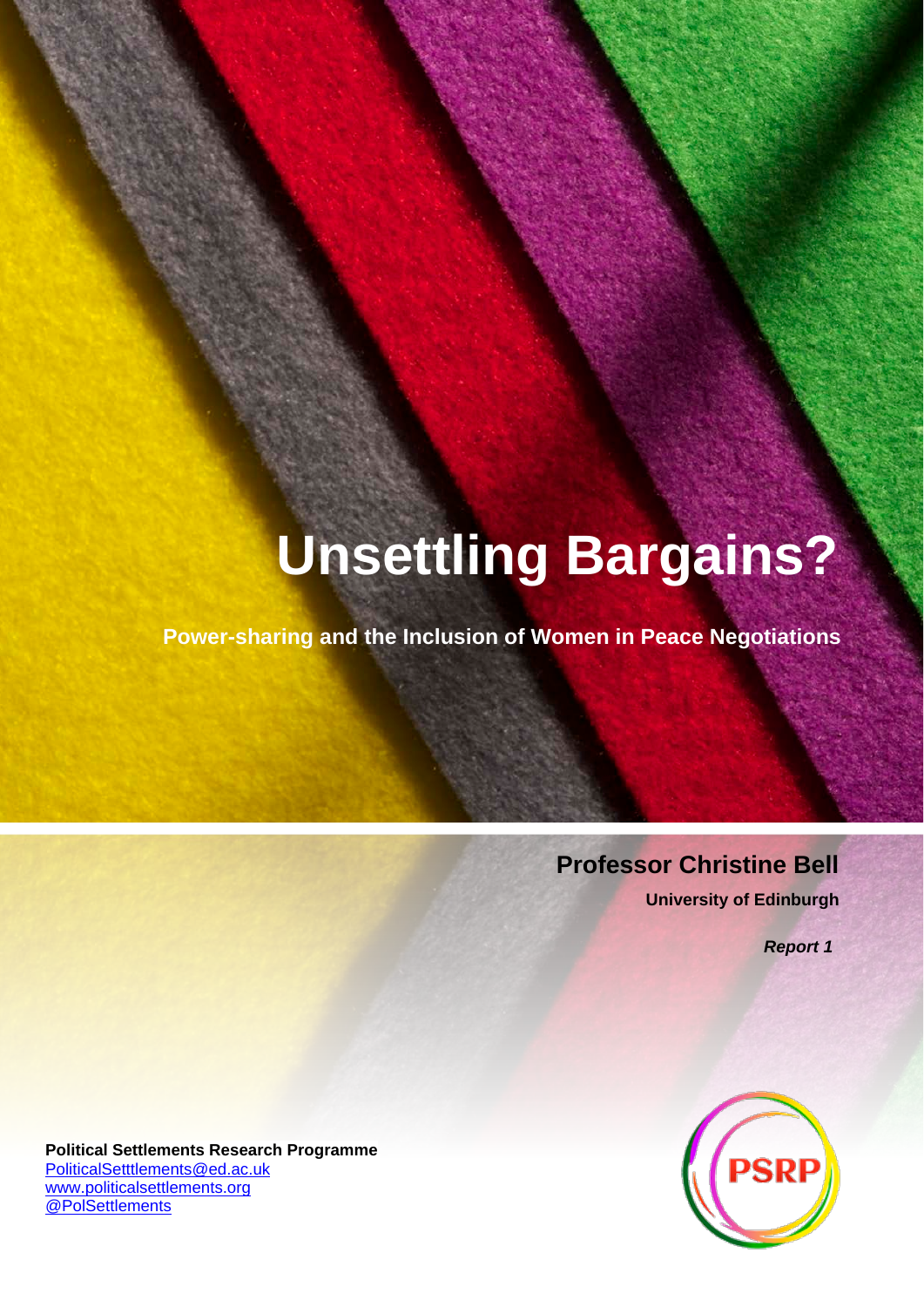**Political Settlements Research Programme (PSRP)** Global Justice Academy

School of Law Old College University of Edinburgh South Bridge Edinburgh EH8 9YL

Tel. +44 (0)131 651 4566 Fax.  $+44(0)1316502005$ E-mail: [PoliticalSetttlements@ed.ac.uk](mailto:PoliticalSetttlements@ed.ac.uk) [www.politicalsettlements.org](http://www.politicalsettlements.org/) [@PolSettlements](https://twitter.com/polsettlements)

Any use of this work should acknowledge the author and the Political Settlements Research Programme. For online use, we ask readers to link to the original resource on the PSRP website.

© Christine Bell 2015.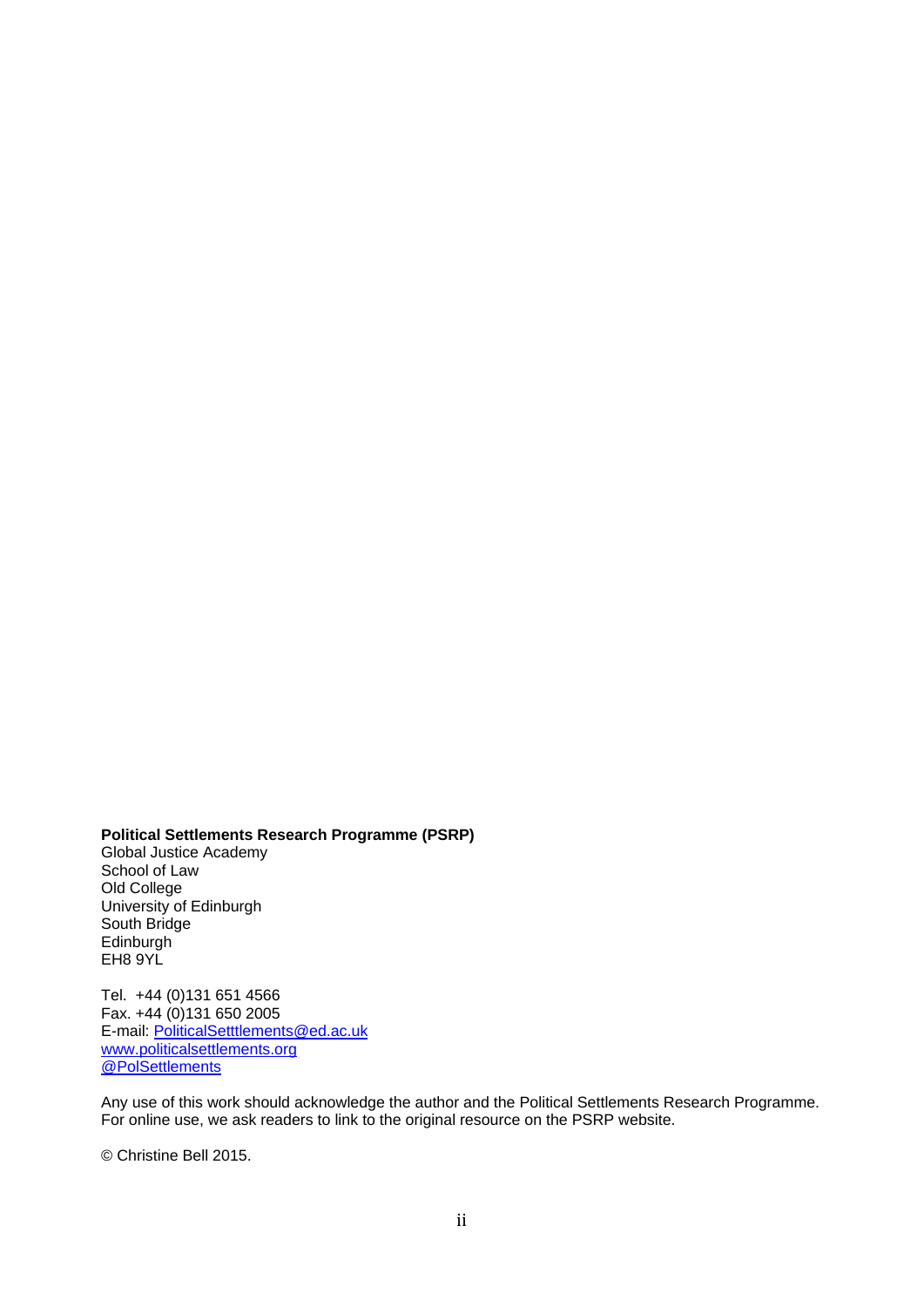#### **Acknowledgements**

This report is an output from the new Political Settlements Research Programme [\(www.politicalsettlements.org\)](http://www.politicalsettlements.org/), a programme funded by the UK Aid from the UK Department for International Development (DFID) for the benefit of developing countries, and involving the Global Justice Academy, University of Edinburgh, Conciliation Resources, Institute for Security Studies, Rift Valley Institute, and the Transitional Justice Institute, University of Ulster.

The research has also received funding from UN Women in support of its work supporting the Global Study on the implementation of UNSC Resolution 1325 and the High-level review of that resolution by the UN Secretary-General (http://www.unwomen.org/en/news/infocus/women-peace-security/1325-review-and-global-study).

However, the views expressed and information contained herein are not necessarily those of or endorsed by DFID or UN Women. These organisations can accept no responsibility for such views or information or for any reliance placed on them.

The underlying data collection has also received additional funding form the College of Arts and Humanities, Knowledge transfer fund, of the University of Edinburgh, and the database technology was developed by Development Services, University of Edinburgh, with particular thanks to John Allison and Bill Lee.

The author would also like to acknowledge the research assistance of Celia Davies without whom the report and data collection would have been impossible. I would also like to thank Meg King, Laura Martin, Sissela Matzner, Laura Murdoch, Anna Ross, Jenna Sapiano, and Susan Thomson for coding research assistance and acknowledge the administrative support of Harriet Cornell. I am also grateful for feedback on an earlier draft from Dr Catherine O'Rourke, Transitional Justice Institute, University of Ulster, Dr Sahla Aroussi, Coventry University, and reviewers in UN Women. Remaining mistakes or errors are my own.

The photograph used on the cover page is subject to copyright and may not be reproduced for any reason without permission of the artist, Robert Henderson, and the Global Justice Academy, see further at: [www.politicalsettlements.org/thanks/photography](http://www.politicalsettlements.org/thanks/photography)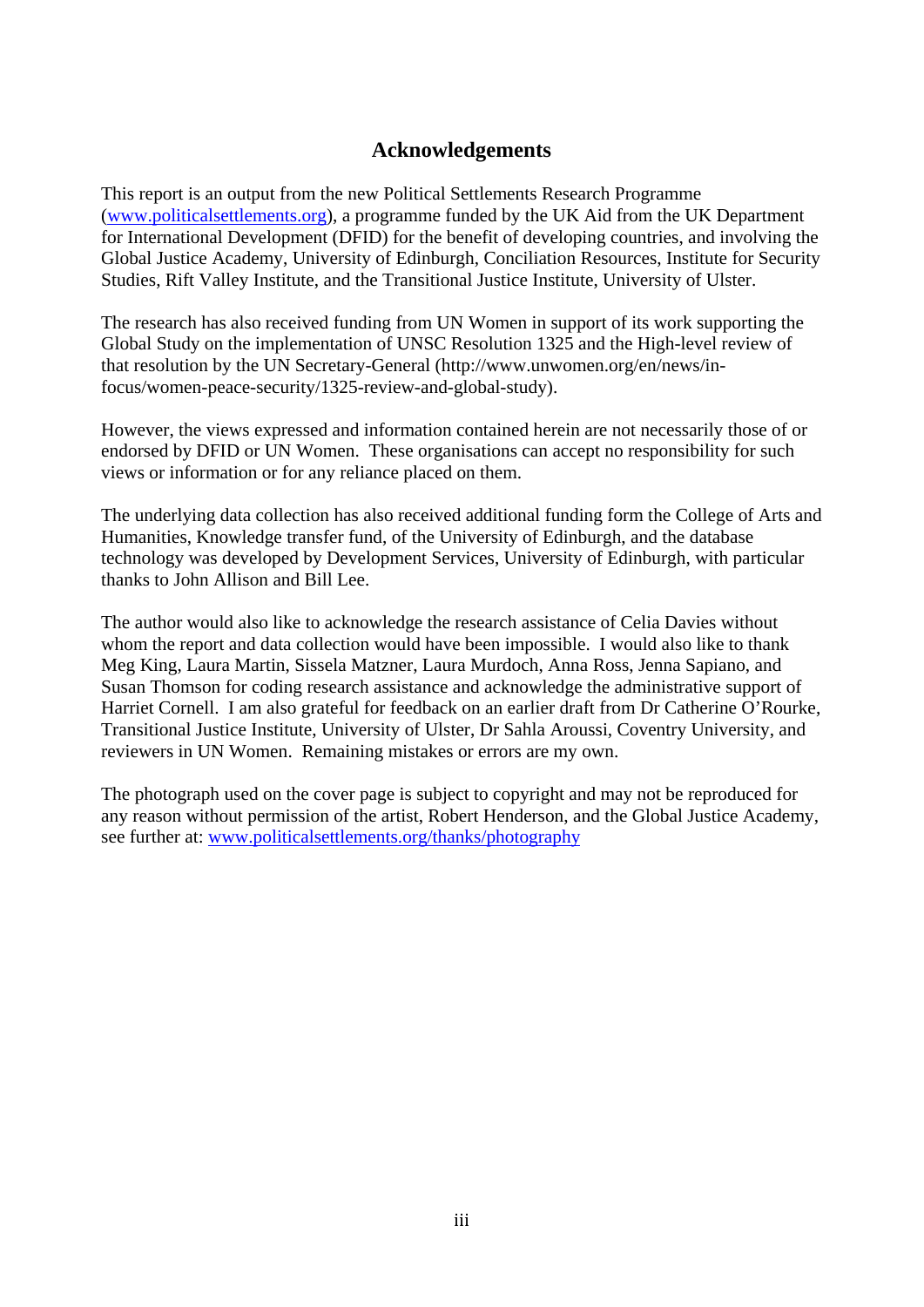

#### **About Us**

The Political Settlements Research Programme (PSRP) is centrally concerned with how political settlements can be made more inclusive of those affected by them, to include more than political elites without undermining their stability. In particular, the programme examines the relationship between stability and inclusion, sometimes understood as a relationship between peace-making and justice.

#### **The programme is addressing three broad research questions relating to political settlements:**

- 1. How do different types of political settlement emerge, and what are the actors, institutions, resources, and practices that shape them?
- 2. How can political settlements be improved by internally-driven initiatives, including the impact of gender-inclusive processes and rule of law institutions?
- 3. How, and with what interventions, can external actors change political settlements?

The PSRP involves a consortium of five organisations:

- The Global Justice Academy University of Edinburgh: [http://www.globaljusticeacademy.ed.ac.uk](http://www.globaljusticeacademy.ed.ac.uk/)
- Conciliation Resources: [http://www.c-r.org](http://www.c-r.org/)
- The Institute for Security Studies: [https://www.issafrica.org](https://www.issafrica.org/)
- The Rift Valley Institute: [http://www.riftvalley.net](http://www.riftvalley.net/)
- The Transitional Justice Institute University of Ulster: [http://www.ulster.ac.uk/research-and-innovation/research-institutes/transitional-justice](http://www.ulster.ac.uk/research-and-innovation/research-institutes/transitional-justice-institute)[institute](http://www.ulster.ac.uk/research-and-innovation/research-institutes/transitional-justice-institute)

**Find out more at: [www.politicalsettlements.org](http://www.politicalsettlements.org/)**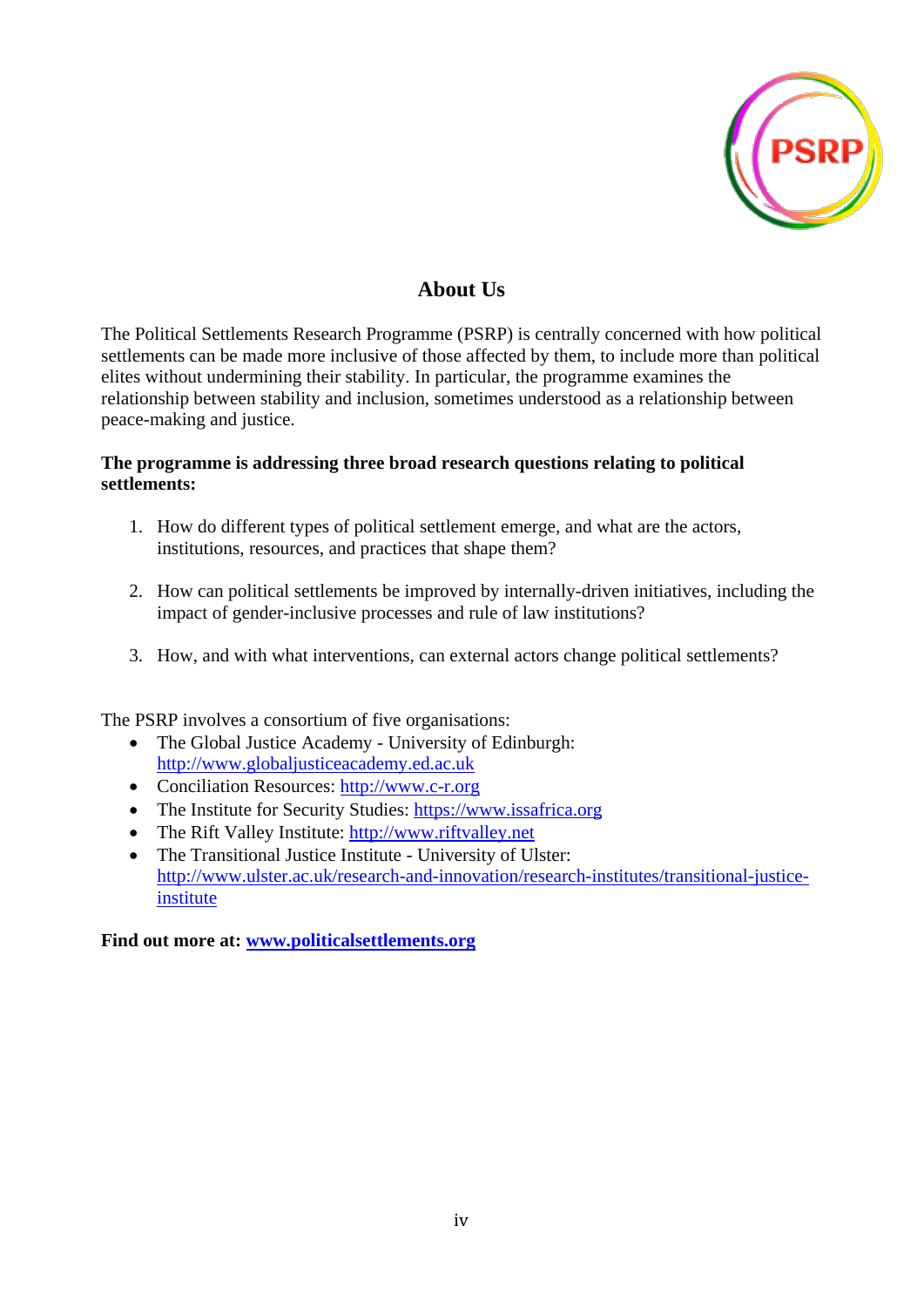#### **Unsettling Bargains? Power-sharing and the Inclusion of Women in Peace Negotiations**

#### **Executive Summary**

This research report considers the relationship between power-sharing arrangements in peace agreements and equality of women in public life. In particular it examines

- o asserted tensions between power-sharing and equality for women
- o whether these tensions are born out in peace agreement provision

The report draws on a new peace agreement database: the Peace Agreement Access tool PA-X which will shortly be available at [www.peaceagreements.org.](http://www.peaceagreements.org/) In particular it uses a dataset from PA-X (see power-sharing data in tables Appendix one), together with gender quota data from Quota Project (www.quotaproject.org/).

#### **The report observes that:**

- Power-sharing remains attractive as a conflict-resolution technique because it offers a technique of power-splitting, politically, territorially and militarily, which is capable of providing a compromise to parties engage in violent conflict. These are elite pacts which have the potential for stabilising political conflict by opening up the central governance arrangements to be more inclusive, but also have the potential for leaving untouched or even making worse other forms of exclusion, notably that of women. Power-sharing arrangements therefore have to be engaged with by women and those seeking women's equality in peace processes
- Power-sharing arrangements also find some root in group-based approachs equality rights standards which focus on equality of outcome – a focus that also supports provision for 'special temporary measures' for women, for example in the form of legislative quotas, and the idea of UNSC Resolution 1325 that peace processes should include 'a gender perspective' also points to the need to use processes and peace agreements to advance equality outcomes for women.
- While there is case study evidence of ways in which peace process provision for powersharing works to the detriment of women, there has been little sustained empirical work on this relationship
- There is a need for more sustained engagement of the women, peace and security agenda with power-sharing arrangements.
- Conceptually while power-sharing arrangements have standard liberal objections which are shared by women and by feminist scholars, these need to be understood against the backdrop of the difficulty and desirability of majoritarian liberal arrangements for divided societies and for women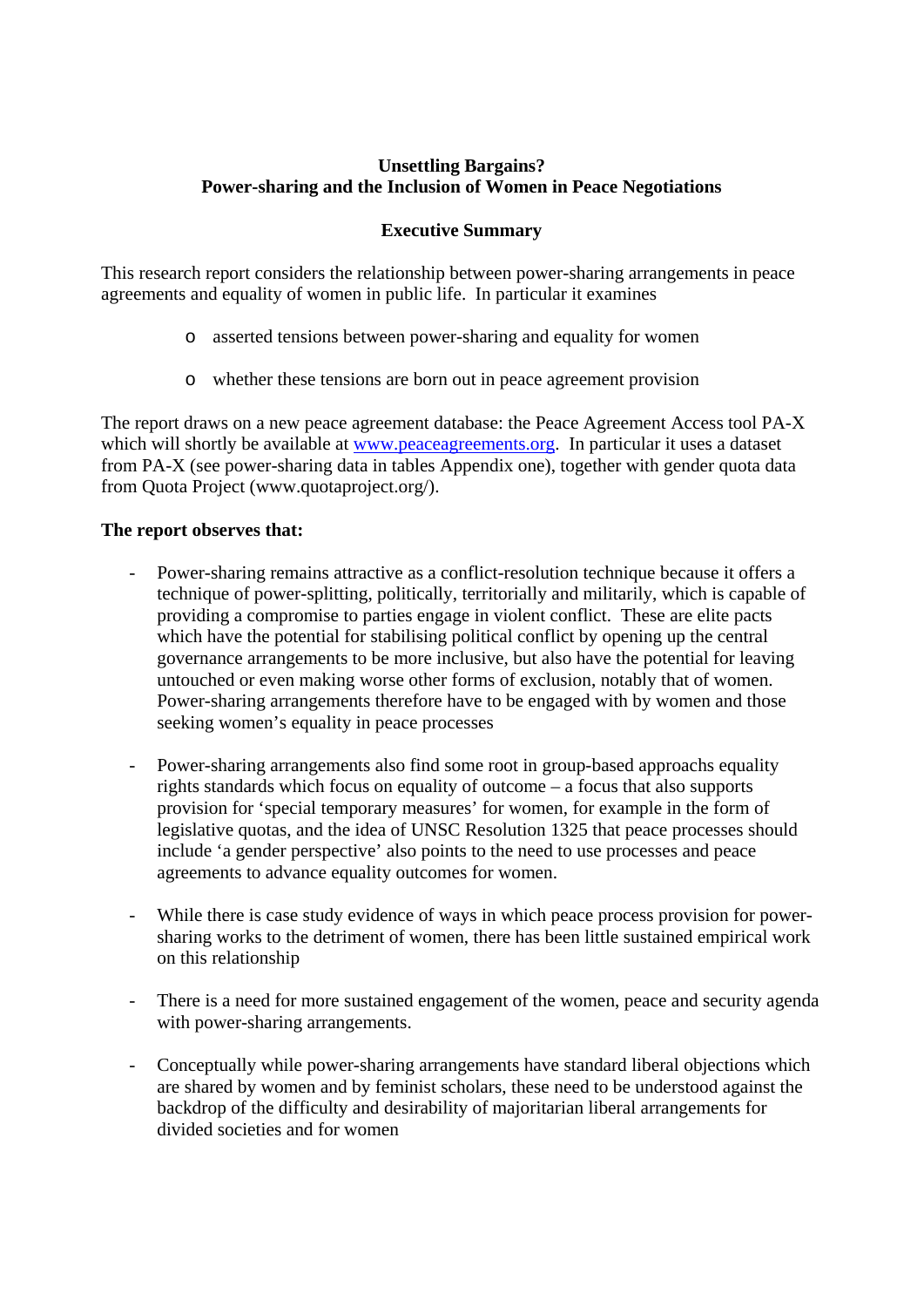At present there is little guidance on how to reconcile power-sharing and women's rights, and little exploration on the connections between group rights for the dominant conflict groups, and group rights focused on women.

#### **Data produced for the report shows that:**

- Power-sharing arrangements typically make some provision for women indicating that there is no automatic assumption by negotiators or parties to the conflict that inclusion of women in executives and legislatures is de-stabilising of power-sharing arrangements. In particular
	- o Peace agreement provision shows that commitments to power-sharing are more often than not coupled with some type of provision for women, either in the form of provisions for specific legislative inclusion and quotas, and/or in the form of gender-specific human rights protection.
	- o Both for peace agreements using power-sharing which provide for women's participation and equality, and for those which do not, legislative quotas are often provided for in subsequent electoral systems.
	- o In the few cases, where neither the peace agreement structure nor the subsequent electoral framework provided for inclusion of women of any type, the numbers of women represented in legislatures was unusually low (Côte D'Ivoire (11%) women); Haiti (4% women); Lebanon (3% women), although at least two of these situations are also cases of wider 'state failure'.
- It may be that both transitions from one regime to another, bargains focused on group participation, and internationalisation of peace processes, create an opportunity for successfully arguing for group measures aimed at women.
- Little is known empirically as to how provision for women plays out in practice, or their experience of power-sharing agreements in terms of broader equality and socioeconomic struggle. Such as case study work as exists, indicates that women do find it difficult to continue to negotiate inclusion in such arrangements, and face problems that are distinct from the problems of majoritarian liberal democratic political structures.

#### **The report recommends that:**

- 1. Political power-sharing arrangements based on group identities, or integrating government and opposition political and military elites, should build in power-sharing for women with clear representation of and gender balance of executives and legislatures required, and implemented through electoral laws.
- 2. Political power-sharing provision should where possible consider using liberal models of power-sharing that seek to avoid rigidly prescriptive criteria for how groups are defined and locate power-sharing within a human rights framework which pays particular attention to women's rights.
- 3. More consideration should be given to the inclusion of women and gender perspectives that the pre-negotiation stage of a peace process where broad commitments are often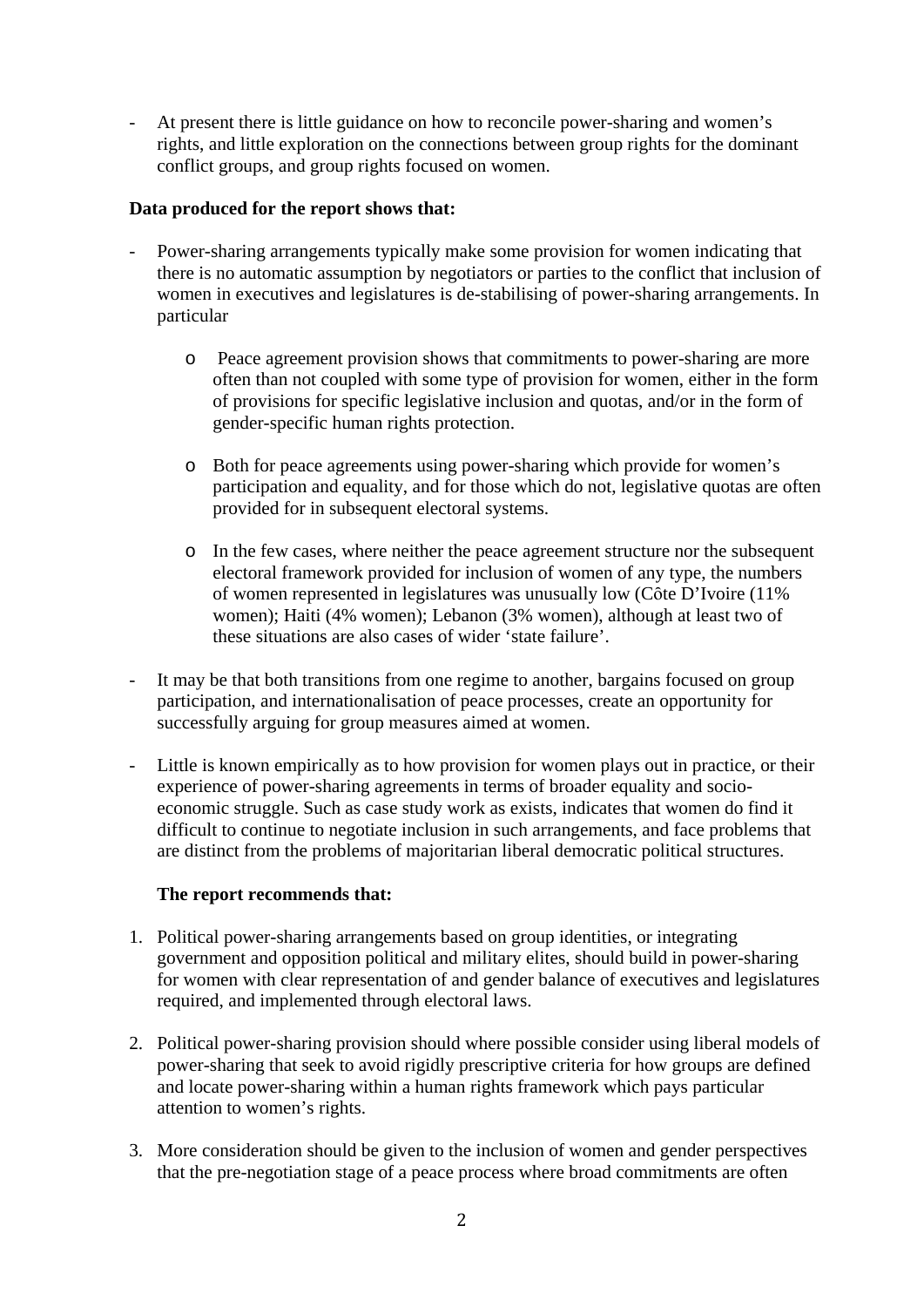made to inclusive governments, or the desirability of governments of national unity, as this is often when pathways are set and where specific reference to gender balance and a commitment to women's equality and women's rights is important to ensuring that power-sharing governments pay adequate attention to inclusion of women.

- 4. Evidence indicates that establishing power-sharing with no reference to women, and no subsequent provision for electoral quotas leads to *unusually and unacceptably low*  numbers of women in legislatures, and this situation should be avoided.
- 5. Even where political power-sharing has been established with little to no reference to women's participation and women's rights, electoral quotas appear to be possible to achieve and make a real difference to participation of women and levels of women in legislatures. Electoral assistance bodies, peace building operations and those involved in implementation of peace agreements should be aware that there will be clear opportunities and often political will to include gender quotas as part of the detail of how new legislatures and even executives, are established.
- 6. As previous research has indicated, attention needs to be paid to the type of electoral system and the sanctions in place for non-compliance as affecting the outcome of gender quotas in terms of numbers of women elected, as well as to the nature of the quota itself.
- 7. Good practice on political power-sharing and inclusion of women should be shared.
- 8. Understanding and predicting how different power-sharing models will allocate seats, ministries and power, is difficult and involves technical analysis. Where political powersharing is being considered by participants in peace processes, good quality technical assistance on election models and the ways in which power-sharing can take place concurrently with quotas for women should be given to women and women's organisations so that women are assisted in formulating proposals.
- 9. Territorial power-sharing should include clear protection for women's rights and participation at the sub-national level. Attention should be paid to the relationship between women's rights and local customs laws, and references in the peace agreement, legislation or constitutions, to traditional laws.
- 10. Military power-sharing should focus not just on merging armies and command structures, but also putting in place rights protections and mechanisms, civilian and democratic accountability, and ensuring representation of women throughout.
- 11. Military power-sharing involving reconfiguration of forces and lines of control, should pay attention to the use and location of fire arms, with the aim of accounting for them and reducing them.
- 12. Economic power-sharing arrangements should pay attention to the status of women, and the ways in which wealth-sharing arrangements, will be tied to delivery of broader socioeconomic goods to women.
- 13. Further research on women's experience of power-sharing should be supported.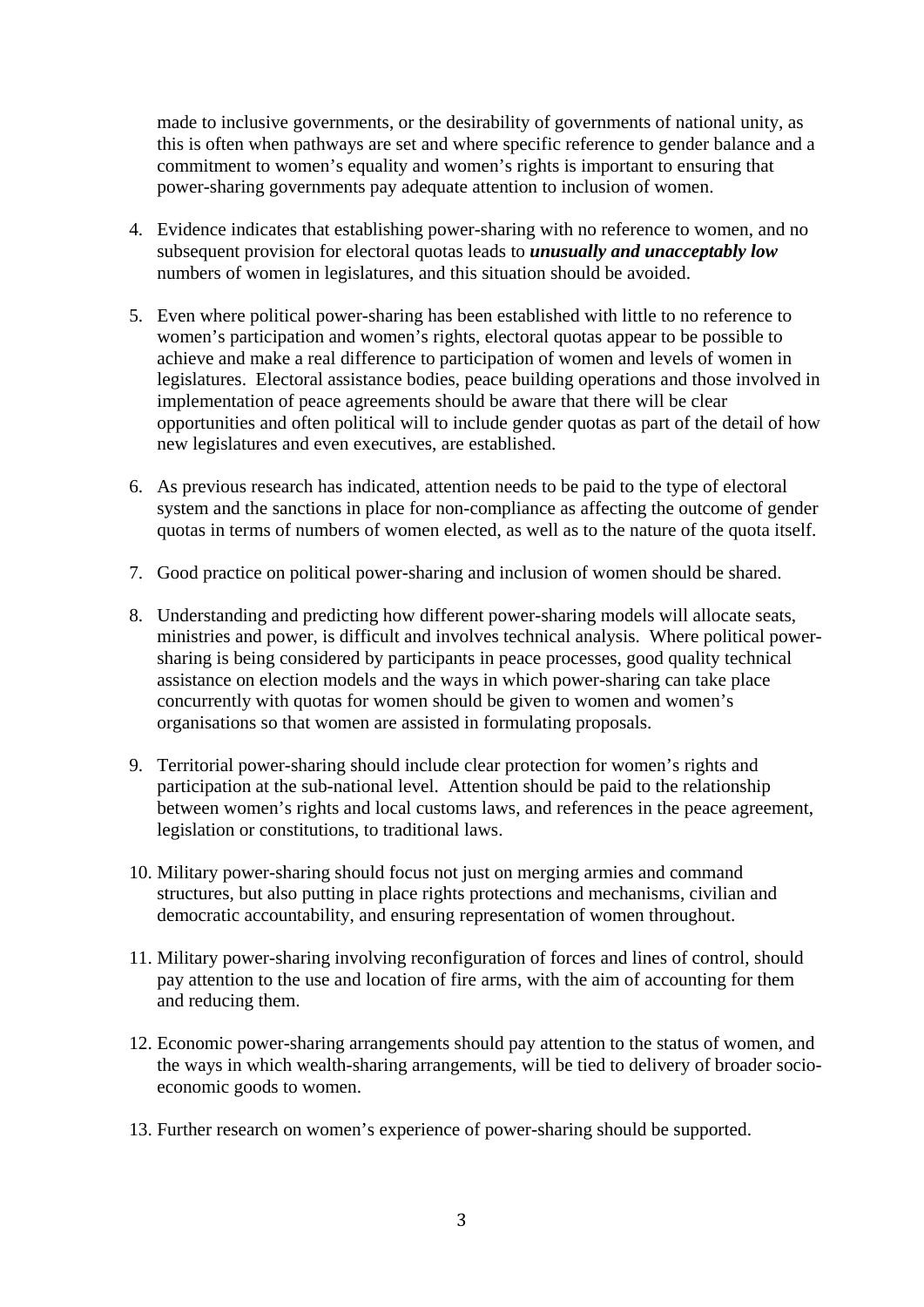14. Further research on the outcome of power-sharing arrangements on stable political settlements should be supported.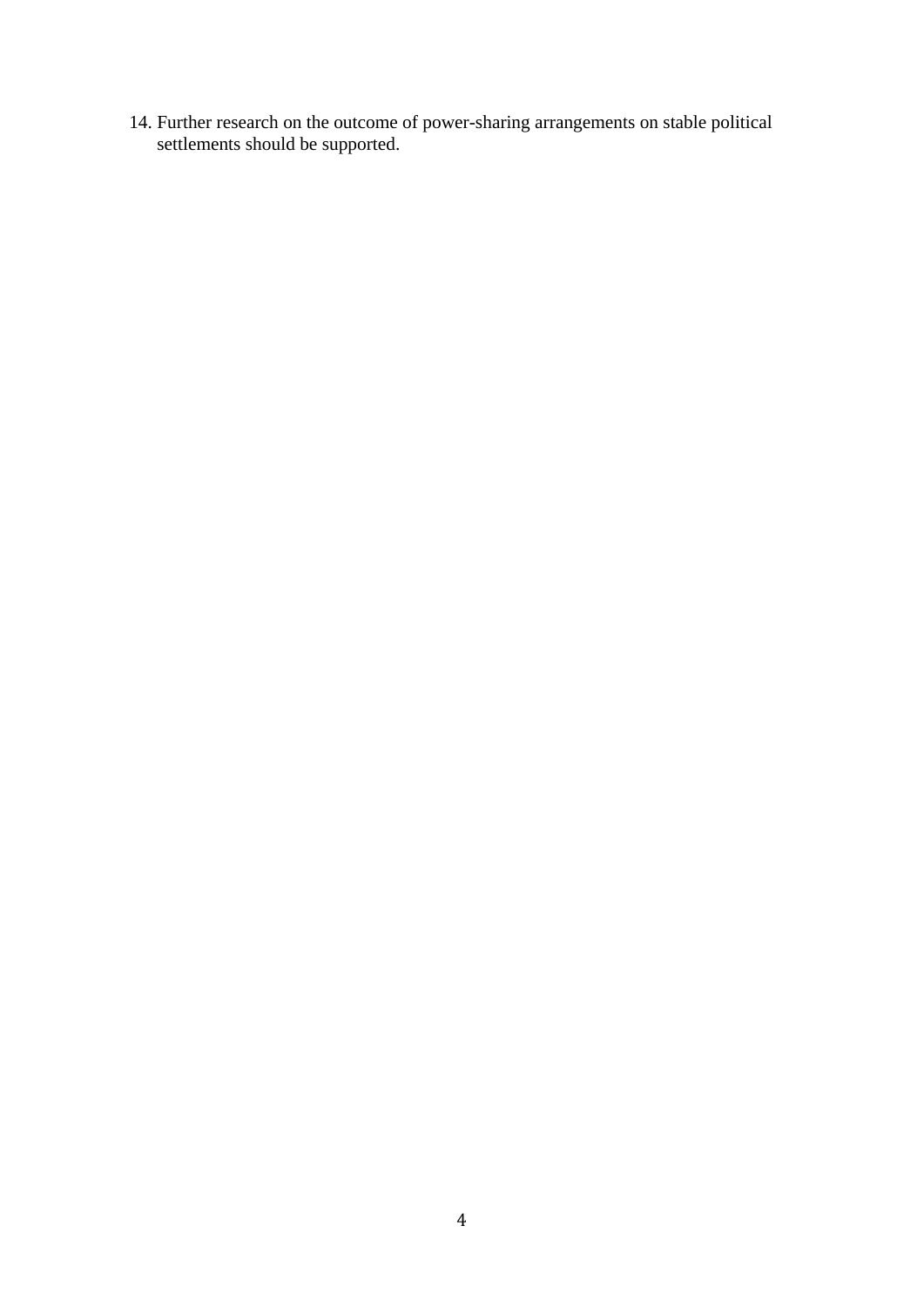#### **Unsettling Bargains? Power-sharing and the Inclusion of Women in peace negotiations**

#### **1. Introduction**

Conflict resolution processes in intra-state conflict from 1990 to the current day have overwhelmingly attempted to institutionalise compromises between contenders for power in the form of power-sharing. Forms of political, territorial, military and economic power-sharing have been almost invariably put in place as a result of peace settlements addressing violent conflict.<sup>[1](#page-9-0)</sup> These agreements have responded to competition over power and territory, by providing a new 'power-map' for how power is to be held and exercised which aims to include political-military elites formerly excluded from power. They do this by bringing warring parties into joint governance in the heart of the state's political, legal and military structures.

These bargains are unsettling: they enable and empower those people most at the heart of the conflict in the new political dispensation, at the expense of some of the social equality and justice demands of wider civil society, including women. Although the relationship of powersharing arrangements to the inclusion of women remains relatively unexplored, $2$  a small literature has been relatively critical of current power-sharing bargains as negative for women's equality.<sup>[3](#page-9-2)</sup> This literature in brief, shows feminist concern over power-sharing and in particular political power-sharing or consociationalism, because it can:

<span id="page-9-0"></span> $1$  See the over 600 peace agreements, and discussions of their arrangements in Christine Bell, *On the Law of Peace: Peace Agreements and the Lex Pacificatoria*, (Oxford: Oxford University Press, 2008), 105-123.

<span id="page-9-2"></span><span id="page-9-1"></span> $2$  There is a specific literature on the relationship between equality and power-sharing more generally: Steven Wheatley, *Democracies, Minorities and International Law* (Cambridge: Cambridge University Press, 2005); David Wippman 'Practical and Legal Constraints on Power Sharing', in *International Law and Ethnic Conflict,* ed. David Wippman (Cornell University Press, 1998): 211; Will Kymlicka, 'The Internationalization of Minority Rights' *Journal of International Constitutional Law,* (2008) 6(1): 1. For discussion of European dimensions see Chris McCrudden, 'Consociationalism, Equality, Minorities in the Northern Ireland Bill of Rights Debate: The Role of the OSCE High Commissioner on National Minorities, in *Judges, Transition and Human Rights*, eds. John Morison, Kieran McEvoy, and Gordon Anthony (Oxford: Oxford University Press, 2007) 315; Steven Wheatley, 'The Construction of the Constitutional Essentials of Democratic Politics by the European Court of Human Rights following *Sejdić and Finici',* in *Examining Critical Perspectives on Human Rights*, eds. Rob Dickinson, Elena Katselli, Colin Murray and Ole W. Pedersen (Cambridge: Cambridge University Press, 2012) 153. For discussion of African dimensions see: Jeremy Levitt, *Illegal Peace in Africa: An Inquiry into the Legality of Power Sharing with Warlords, Rebels and Junta*  (Cambridge: Cambridge University Press, 2012); Jeremy Levitt 'Illegal Peace?: 'Examining the Legality of Power-sharing with Warlords and Rebels in Africa' *Michigan Journal of International Law,* Vol.27(2) (2006): 495; Stef Vandeginste, 'The African Union, Constitutionalism and Power-sharing'*,* Working Paper / 2011.05 (Antwerp: University of Antwerp, 2011). However, this gap is in the process of being remedied, in addition to this collection see in particular Christopher McCrudden and Brendan O'Leary *Courts and Consociations: Human Rights versus Power-sharing* (Oxford: Oxford University Press 2013). <sup>3</sup> For one of the most thoughtful and theorised accounts of the relationship see Siobhan Byrne and Allison McCulloch, 'Gender, Representation and Power-sharing in Post-Conflict Institutions', *International Peacekeeping* Vol 19(5) (2012) 565-580. See also, Bernadette C.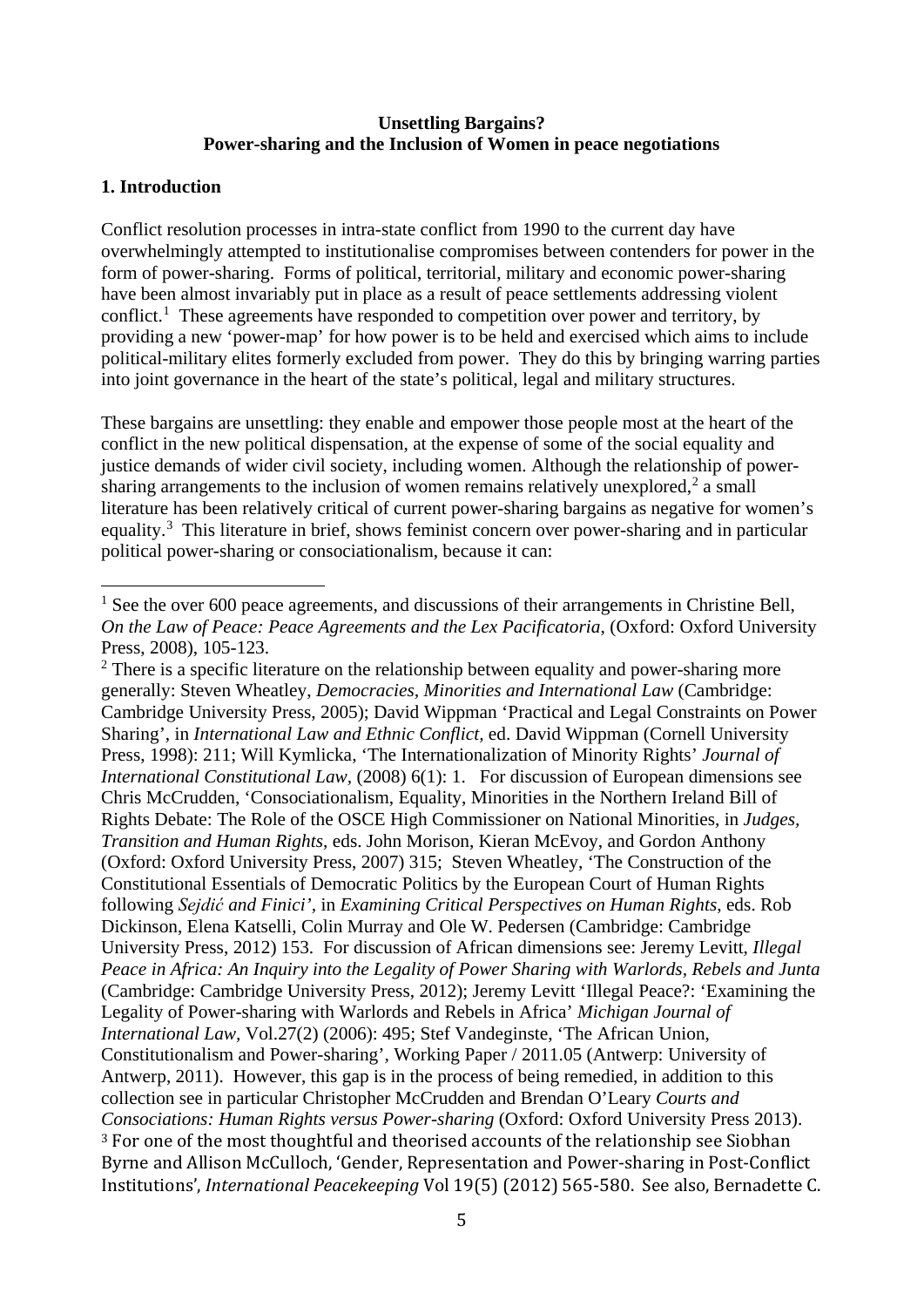- reify the political divisions it aims to transcend to the detriment of any transformative agenda – including the transformative agendas of women
- worse still, further empower forms of patriarchal identity (such as nationalism) in ways which in fact lead to regression for women's rights and empowerment
- be difficult to implement meaning that all progress, including any gender gains secured through the peace process and peace agreement fall with it

However, power-sharing arrangements are prevalent because they offer a technique of powersplitting, politically, territorially, economically and militarily, which is capable of providing a compromise to parties engage in violent conflict, they therefore have to be engaged with by women in peace processes. Often women encounter arguments that these pacts are necessary to ending the conflict, and there may even be resistance to opening up inclusion to groups wider than the military-political elites at the heart of the conflict, for fear that it will destabilise any elite pact-making. In essence these arguments amount to the claim that opening up peace settlements might unsettle the bargains crucial to any end to conflict.

Although power-sharing arrangements are an almost invariable tool of conflict resolution, and the women, peace and security agenda through UN Security Council Resolutions talks about the need for effective participation and equality of women, so far there is little guidance for women as regards how to navigate power-sharing negotiations and outcomes.

This report responds to what I suggest is an urgent need to develop clearer conceptual thinking as to the relationship of women's equality to power-sharing in the peace and security field. It also responds to a need to work towards more systematic empirical evaluation of the relationship. At present the relationship is driven somewhat by 'mantras'. These include on one side, the mantra that limited elite pacts are necessary for state-building and 'stability' and that other forms of 'inclusion' must be set aside, temporarily if not indefinitely, for a peace process to be successful. On the other side the mantra that power-sharing is 'bad' for women or incompatible with women's equality and public participation, relies on the implicit claim that there is a better way of doing things.

The report contributes a preliminary attempt to interrogate both these mantras, conceptually and with some new initial data that examines power-sharing provision, and provision for equality for women in peace agreements. The report attempts an initial mapping of the questions important to policy makers and attempts to address the stability v inclusion debate. In conclusion it sets out some preliminary recommendations for how the women, peace and security agenda should be developed to address power-sharing dilemmas more effectively.

i<br>I Hayes & Ian McAllister, 'Gender and consociational power-sharing in Northern Ireland' *International Political Science Review* Vol 34(2) (2013) 123-139; Kris Brown & Fionnuala Ni Aolain, 'Through the Looking Glass; Transitional Justice Futures through the Lens of Nationalism, Feminism and Transformative Change', *International Journal of Transitional Justice* Vol 9(1) (2015) 127-149; Sumie Nakaya, 'Women and Gender Equality in Peace Processes: From women at the Negotiating Table to Postwar Structural Reforms in Guatemala and Somalia' *Global Governance* Vol 9(4) (2003) 459-476; Miki Caul Kittilson and Leslie Schwindt-Bayer, 'Engaging Citizens: The Role of Power-sharing Institutions' *The Journal of Politics* Vol 72(4) (2010) 990-1002;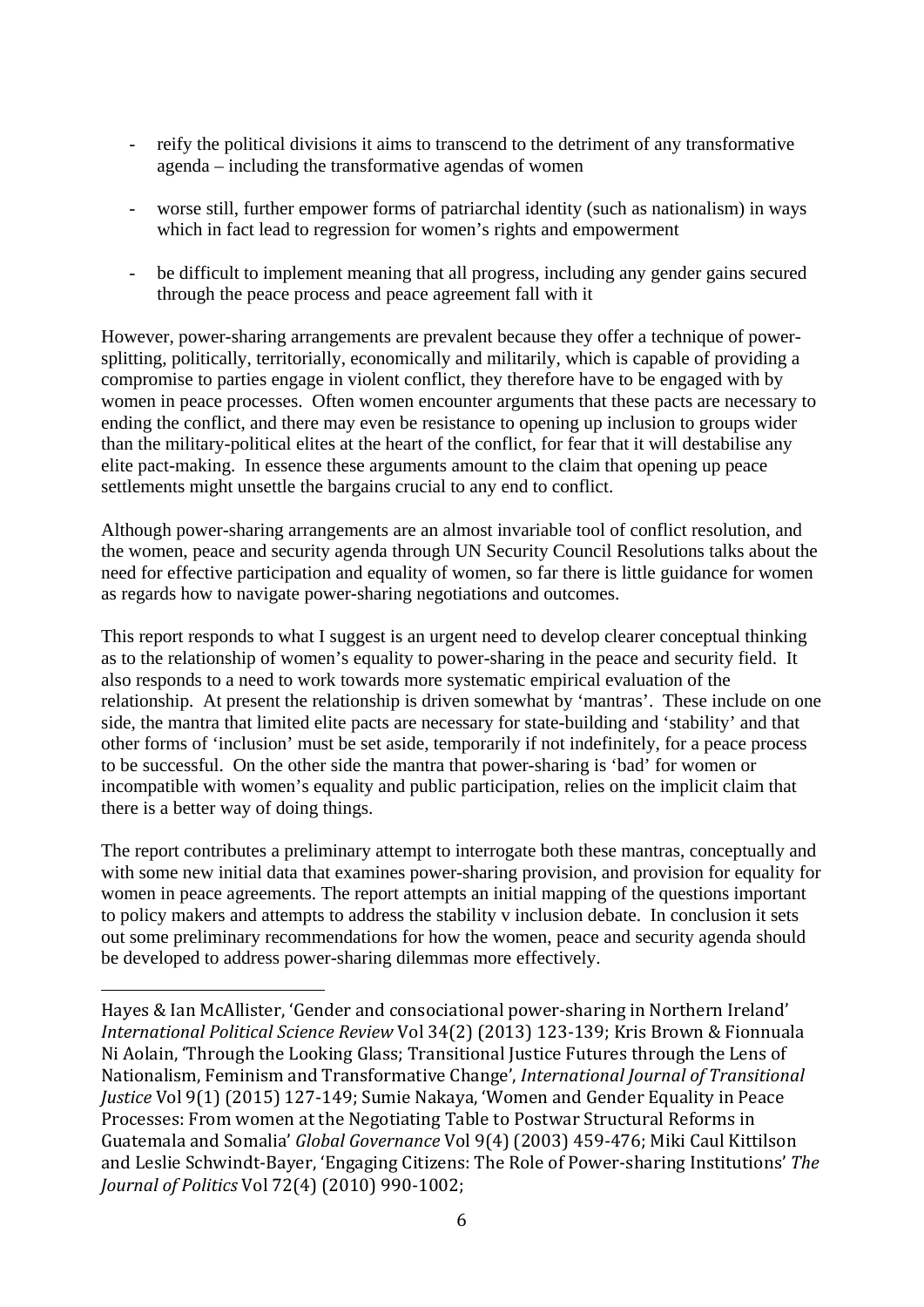#### **Part II. What is power-sharing, when is it used, and what are its risks for women?**

#### **Power-sharing: Baseline definitions**

The term power-sharing covers a wide variety of political arrangements for sharing power, each of which have different potential impacts on equality of women. Any appraisal of the relationship of women to power-sharing is complicated by the complexity and diversity of contemporary power-sharing arrangements, and the difficulty of finding a coherent core to the term 'power-sharing' which is used to cover a range of different political, territorial and military divisions of power.

At its most basic level, the term attaches to political arrangements that aim to produce joint government between groups, with the lowest common denominator for the label being that it attaches to attempts to move beyond straightforward majoritarian government towards some form of group accommodation. As such, quotas or set-aside places for women in legislatures, or public bodies based on a commitment to 'effective participation' would constitute a form of power-sharing, although these measures are seldom talked about using this language.

A full discussion of how the label can most sensibly be used is beyond the scope of this article, as a rich and extensive literature attests. However, it is possible to outline the types of arrangement clearly often attracting the label 'power-sharing', so as to identify the different possible impacts they may have on the equality and participation of women.

#### *Concociationalism*

Most frequently associated with the term power-sharing, and sometimes treated as synonymous with it, is 'consociationalism' as understood and set out by Arendt Lijphart and refined by O'Leary.<sup>[4](#page-11-0)</sup> Consociational arrangements are often understood as having four classic elements, first, coalition government (with parties from different segments of society in coalition in executives), proportionality in the voting system and public sector), minority veto, and segmental group autonomy (conceptual or territorial).<sup>[5](#page-11-1)</sup> Consociational arrangements have engendered much debate and discussion, critically for our purposes, in three areas.<sup>[6](#page-11-2)</sup>

First, debate has centred on whether these arrangements are fair. Do they contravene concepts of liberal democracy in entrenching group identities to the cost of individual rights – including the equality rights of women? Or are they are in fact a form of 'principled' realism' which recognise the salience of group identities and power in the political settlement, and attempt to construct legitimate and even democratic structures around them?

<span id="page-11-0"></span><sup>4</sup> See eg Arend Lijphart, *Democracy in Plural Societies* (New Haven: Yale University Press, 1977), 25-52; see also development and refinement of these criteria in Brendan O'Leary, 'Debating Consociational Politics: Normative and Explanatory Arguments', in *From Power Sharing to Democracy*, ed. Sid Noel (Montreal: McGill/Queen's University Press) 3-43. <sup>5</sup> Id.

<span id="page-11-2"></span><span id="page-11-1"></span><sup>6</sup> O'Leary id, provides a good overview of these debates.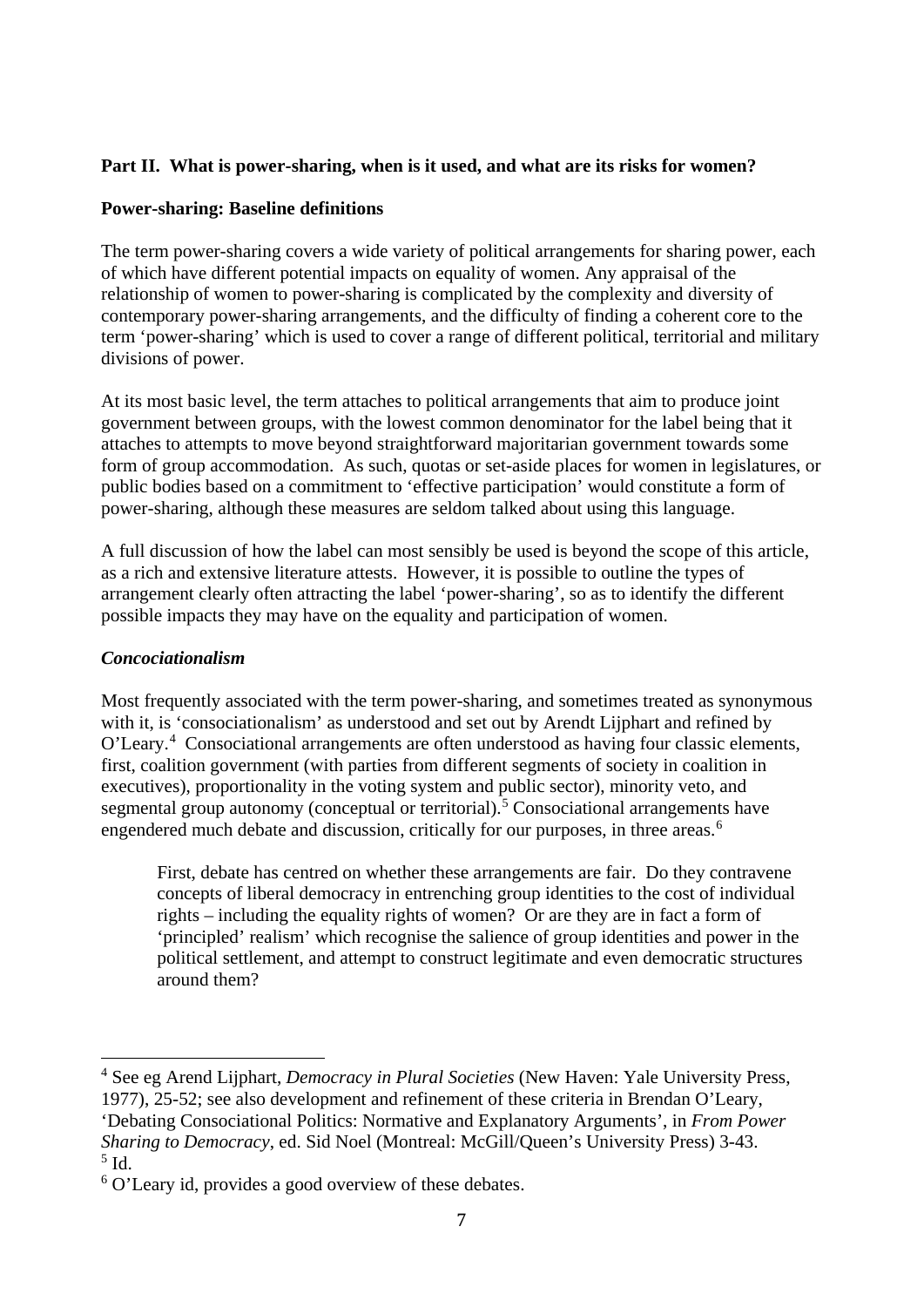Second, debate has centred on whether consociational mechanisms are effective. Do they create workable arrangements, whether they make ethnic conflicts better or worse? Do they enable group identities to be managed and transcended or reinforce and solidify them?

Third, debate has centred on what attributes of the classic conception of consociations are really essential to the concept, and to what extent it can be modified to address some of the main criticisms. Are grand coalitions necessary or can power-sharing use other forms of executive power sharing? Can liberal forms of consociationalism rather than 'corporate consociationalism', be identified and preferred which leave some room to individual rights and the inclusion of other groups, and leave some room for ethnic and national identities to be de-defined and transformed?

To a large extent critical discussion of the relationship of women to power-sharing as outlined above, can largely be understood to revolve around these questions of effectiveness, justice, and appropriate technique. These are essentially liberal feminist criticisms which are similarly positioned to the 'liberal critique' of power-sharing more generally (even though they are not always made in explicitly liberal terms). Like liberal critics, feminist critics tend to view the types of nationalist or ethnic identity that are catered to and even institutionalised by powersharing arrangements, as problematic for women. Yet, feminists in other contexts and from more critical perspectives have also criticised the de-gendered identity of the person at the centre of liberalism's 'original position' which drives the political structures of the liberal state.<sup>[7](#page-12-0)</sup> In practice feminist scholars have often found liberalism's supposed neutrality between different identities problematic in obscuring the types of ways in which the different political and social situation of disadvantaged groups – including women – need to be specifically addressed if equality is to be achieved. Moreover, liberal feminist critics are rooted in their own 'standpoint', and need to acknowledge that in practice women seeking to influence peace processes to deliver inclusion and equality, often come with multiple identities, and often see their equality claims as women as tied up with other equality claims in complicated ways, whether as national minorities or indigenous persons.<sup>[8](#page-12-1)</sup>

#### *Integrationism or Centrepetalism*

Sometimes also framed as a form of power-sharing is consociationalism's main contender, 'integrationism' or 'centrepetalism', associated with Horowitz, and also developed and addressed by Sisk and Reilly.<sup>[9](#page-12-2)</sup> This type of mechanism builds on the critique of consociationalism as institutionalizing group participation rooted in problematic conflict identities, and as such can also be presented as an alternative to that form of power-sharing.

<span id="page-12-0"></span> <sup>7</sup> John Rawls, *A Theory of Justice* (New York, Columbia University Press, 2005); *Political Liberalism* (New York, Columbia University Press, 1993); cf. Carole Pateman, The Sexual Contract (UK, Polity Press, 1988).

<span id="page-12-1"></span><sup>8</sup> Katherine T. Bartlett, 'Feminist Legal Methods' *Harvard Law Review* Vol 103(4) (1990) 829-88; Eilish Rooney*[Intersectionality in Transition: Lessons from Northern Ireland](http://eprints.ulster.ac.uk/16688)*. Web Journal of Current Legal Issues, 5 (2007) 1-20.

<span id="page-12-2"></span><sup>9</sup> Donald L. Horowitz, *Ethnic Groups in Conflict* (London, Berkley, Los Angeles: University of California Press, 2nd Ed, 2000). See also, Benjamin Reilly, *Democracy in Divided Societies*  (Cambridge: Cambridge University Press, 2001); Timothy Sisk, *Power Sharing and International Mediation in Ethnic Conflict* (Washington DC: United State Institute for Peace Press, 1996).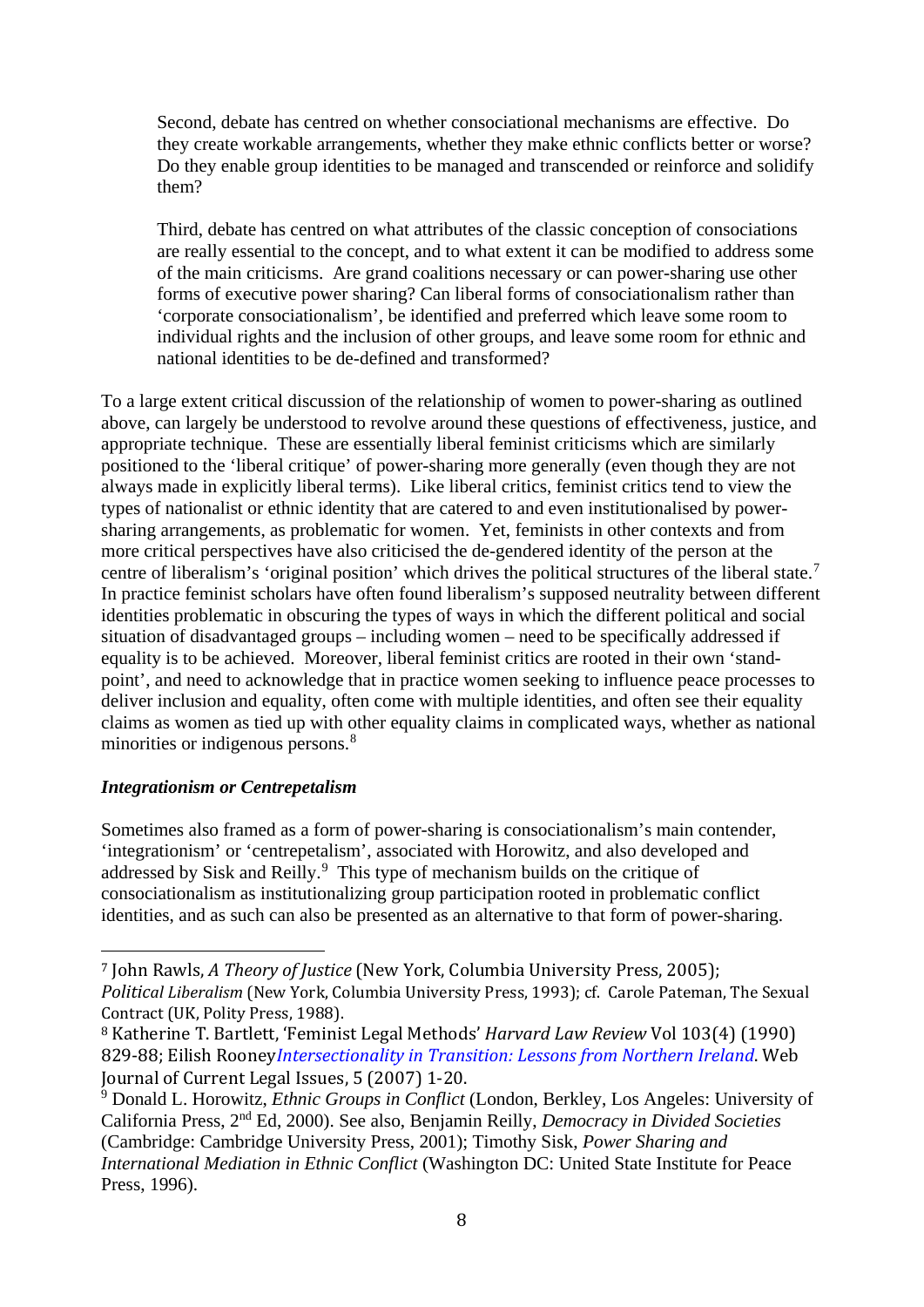While retaining a focus on inter-group accommodation, integrationism attempts to design political institutions that avoid specifying forms of group participation in decision-making, in favour of mechanisms and policies aimed at encouraging voluntary cross-ethnic cooperation. These mechanisms and policies include inducements for inter-ethnic cooperation prior to election, such as electoral laws that effectively promote pre-election electoral coalitions through vote-pooling, or innovative forms of dispersing power territorially, or by placing political emphasis on cross-cutting cleavages and ensuring fair allocation of resources.

At one end of the spectrum the policies involved can involve little more than anti-discrimination law and commitments to multicultural liberalism not unusual in most liberal states. At the other end of the spectrum, to the extent that such polices acknowledge the presence and determining nature of group identities for example, through forms of group-based territorial division and novel forms of electoral system, or specified proportionality, they may be understood as a power-sharing variant. Ultimately, whether the system is viewed as having a power-sharing dimension in any meaningful sense will depend on the system's design, and one's view of how broadly the term 'power-sharing' can be used intelligibly.

Integrationism might seem to sit more comfortably with women's rights, steering as it attempts to, a middle course between liberalism's individuality and consociationalism's group approach. At the softer 'anti-discrimination' end of the spectrum, integrationism might seem to offer a way to reconcile liberalism with measures which target groups as groups – an approach which supports not just forms of ethnic accommodation, but forms of affirmative action for women. Moreover, integrationism's commitment to premising political and territorial power-sharing divisions explicitly on ethnic criteria, might seem a more attractive approach to women keen to ultimately transcend and even dismantle these divisions.

However, in practice softer forms of group accommodation are often insufficient to persuade groups engaged in violent conflict, to set it aside in favour of participation in the formal political settlement. As integrationism moves towards a greater group rights in an attempt to displace violent political claims through enabling group accommodation, it carries some of the same risks to the equality and individual rights of others forms of political power-sharing such as consociationalism. For example, attempts to design electoral structures to create incentives to group cooperation may cut across attempts to design electoral systems that aim to increase the participation of women. Moreover, because it attempts not to base political structures overtly on identity categories, integrationism can be less transparent than consociationalism in how it hands power to ethnic or national groupings. So, for example, a federal model designed to look like a simple devolution of power of any federal system, but in reality gerrymandered to ensure ethnic self-rule has a transparency cost. As a result it may obscure the need to build in specific protections for women, who may be left vulnerable in the devolution of power to what is in essence an ethnically defined territory, but not acknowledged as such.

#### *Territorial Power-sharing*

Some forms of consociationalism and integrationism use territorial divisions of power to share power between competing groups. Territorial divisions and allocations of power such as forms of federalism, confederalism, regional devolution of power, can all operate to disaggregate power from central majoritarian or dominant ethnic capture. These arrangements focus on accommodating groups by dividing power between central government and sub-state regional (or even civic) government so as to achieve a form of power sharing between different pluri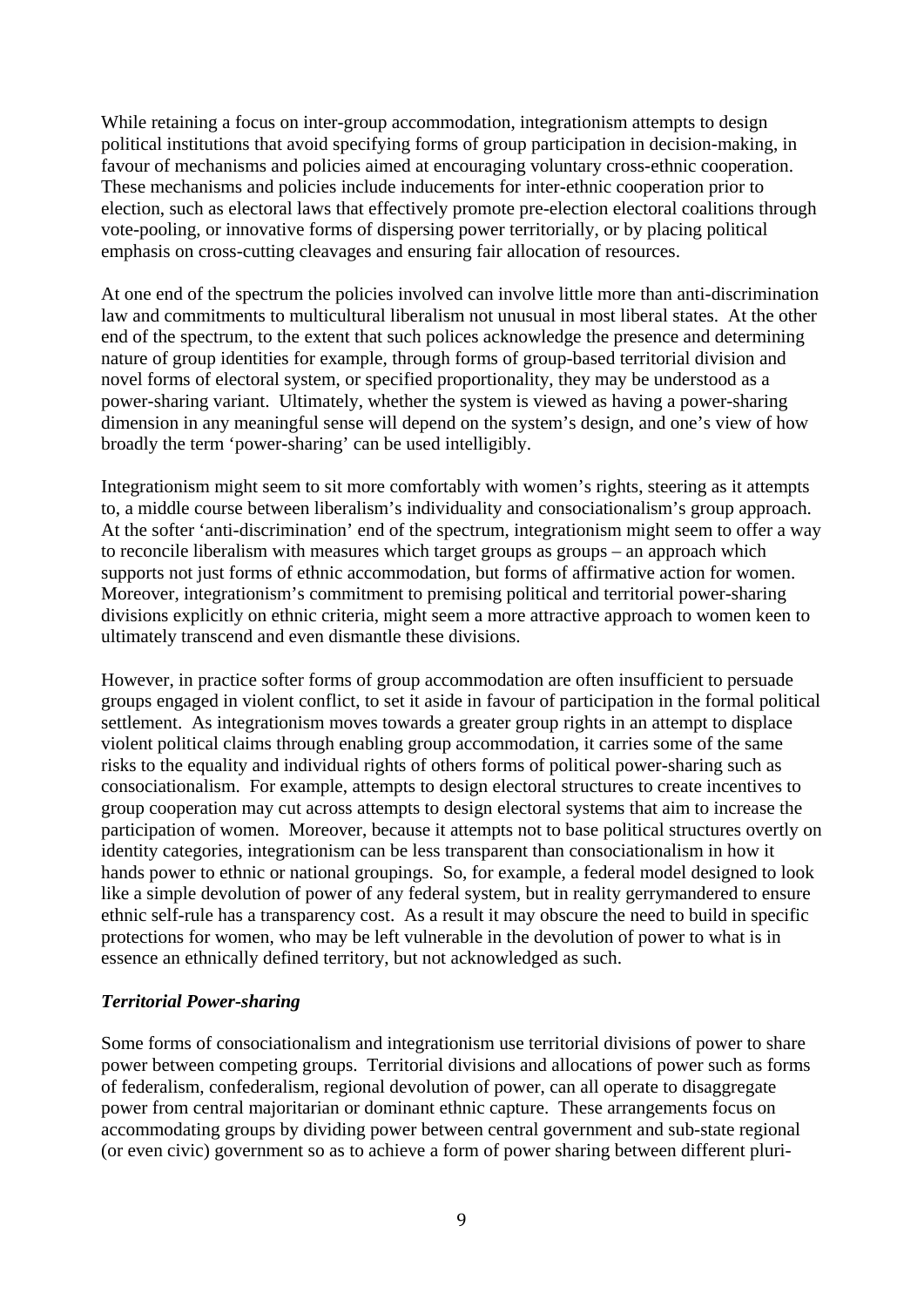national or ethnic groupings because they predominate in particular geographic areas. These arrangements can constitute a part of the broader political power-sharing package.

However, some arrangements rely purely on territorial division to divide power and create forms of group self-rule. These arrangements too are often understood to disaggregate power as a form of power-sharing. For example, in Bougainville an island in Papua New Guinea a separatist conflict was managed through devolving most power to autonomous island structures, with relevant 'centralised' powers relating to the island, such as over maritime boundaries and treaties, to be exercised by central government only in consultation and cooperation with the islanders. [10](#page-14-0)

Autonomy has been prevalent in agreements reached between governments and their indigenous peoples, not least because they reflect not just the accommodation of a particular culture or identity, but a profound connection between that identify and a historical connection with particular areas of land.<sup>[11](#page-14-1)</sup> In these arrangements the autonomy is not part of a broader devolution of power to regions, but specific to the group in question and responsive to their selfdetermination claims. The political arrangements in essence focus on separation: the delimiting of powers between region and centre, so that many of attributes of statehood are given to the devolved area, and little role contemplated for the region in central government.

Territorial divisions of power can be attractive to women because they empower government closer to local communities and political civil society spaces in which women are often better represented than in the formal national political sphere. However, they too carry clear gender equality risks. Women can find themselves within national, religious or racial mini-states who have regressive and misogynist social agendas that can emerge unchecked as central to the substate concept of belonging. Sub-state territorial entities may resist state-wide human rights measures because they re-introduce the power of the central state into the region.

#### *Military Power-sharing*

In their review of the effectiveness of power-sharing arrangements, Hartzell and Hoddie argue that power-sharing is most successful when split across four different types of power-sharing: political, territorial, military and economic.<sup>[12](#page-14-2)</sup> Political and territorial power-sharing involve rules for splitting power in political decision-making, and territorial governance respectively, as discussed. Economic power-sharing involves 'the distribution among groups of economic resources controlled or mandated by the state', $^{13}$  $^{13}$  $^{13}$  and almost by implication involves political power-sharing of some type, although a standalone rules for distribution of resources may be developed. [14](#page-14-4) This will not be considered further.

<span id="page-14-0"></span><sup>10</sup> See Bougainville Peace Agreement, 30 April 2001, available at

[http://www.usip.org/publications/peace-agreements-bougainville-papa-new-guinea,](http://www.usip.org/publications/peace-agreements-bougainville-papa-new-guinea) (accessed 19 July 2012).

<span id="page-14-1"></span><sup>&</sup>lt;sup>11</sup> See further, Jeremie Gilbert, *Indigenous Peoples' Land Rights under International Law: From Victims to Actors* (Ardsley, NY: Transnational Publishers, 2007).

<span id="page-14-2"></span><sup>&</sup>lt;sup>12</sup> Mathew Hoddie and Carline Hartzell, 'Institutionalizing Peace: Power Sharing and Post-Civil War Conflict Management, *American Journal of Political Science* Vol 47(2) (2003), 318.  $13$  Id.

<span id="page-14-4"></span><span id="page-14-3"></span> $14$  Although may of course be specific economic allocation agreements, see eg. Framework Agreement on Wealth Sharing during the Pere-Interim and Interim Periods between the Government of the Sudan and the Sudan People's Liberation Movement/ Sudan People's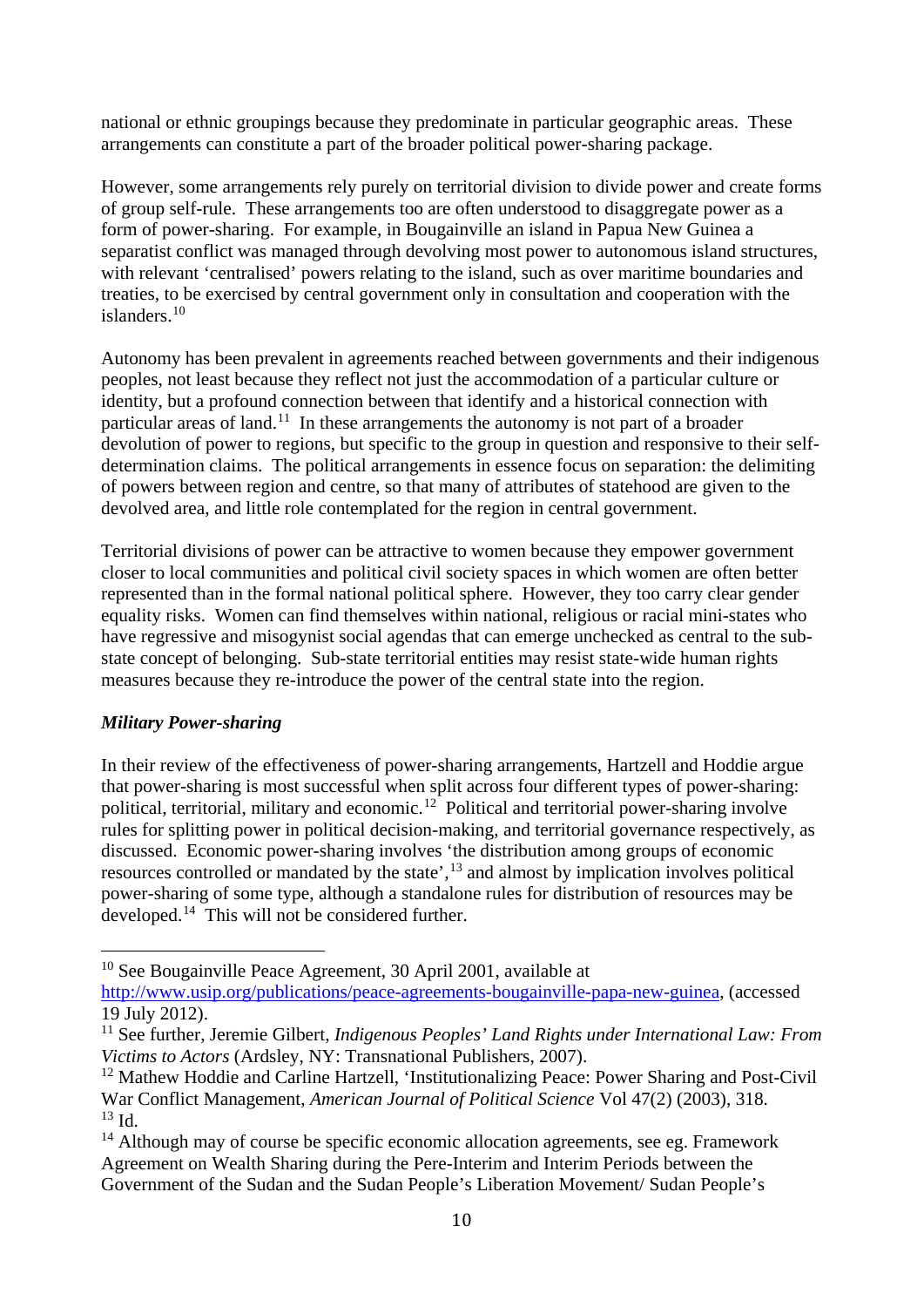Military power-sharing involves '[r]ules regarding the distribution of the state's coercive power among the warring parties'.<sup>[15](#page-15-0)</sup> This appears to mean provisions for merged armies, joint command structures, and the increase of democratic and civilian control and scaling back of policing roles. All of these measures aim to constrain the political power and 'capture' of formerly autonomous self-organizing military blocks. However, political power-sharing can also have a military power-sharing dimension given the overlap between military and political leadership in many conflict.

Military power-sharing potentially raises distinct human rights and equality concerns for women, relating to the way in which it legitimises both state and non-state actors who have been responsible for conflict atrocities and also for the ways in which it leaves military structures as dominant in what are meant to be societies focused on peace and democracy. Military powersharing can leave non-state actors better trained and resourced with weapons in the event of a deal's collapse, while failing to dismantle the military's capacity to be a central part of the political power-map can mean that the peace agreement merely returns them to barracks temporarily, to re-emerge and take power again later. Or military power-sharing may involve training and arming former combatants and state forces, who may therefore be even more deadly should the peace process collapse.

#### *Complex power-sharing*

While power-sharing can be analysed in terms of different models, in practice power-sharing arrangements rarely equate with the 'pure' typologies of political scientists. Contemporary settlements aimed at the sharing of political power, as Weller and Wolff term involve 'complex power-sharing' which draws eclectically from the models above, to fashion many permutations of power-sharing mechanisms.[16](#page-15-1) Thus, some of Horowitz's integrationist devices are used in conjunction with more consociational-type mechanisms; partial forms of consociationalism are used; territorial forms of self-government are overlayed with consociationalism at the level of the central government; or consociationalism is provided also at the levels of sub-unit goverance; while military power-sharing can be combined with any permutation or form the key arena in which power is to be shared.

Further complicating this already complex picture, are functional and temporal variations in power-sharing arrangements, in terms of what the political goals of these arrangements are and how long they are contemplated to last. Consociational power sharing can be established as an indefinite mechanism of government designed to achieve group accommodation in pursuit of a form of political equality (eg Northern Ireland); it can be used as an explicitly short-term timelimited transitional mechanism (eg South Africa); or a way of managing a disputed election provision, perhaps coupled with a process of constitutional revision (eg Kenya); it can be a tool

i<br>I Liberation Army, 7 July 2004, available **http://peacemaker.unlb.org/index1.php** (accessed 19 July 2012).

<span id="page-15-0"></span><sup>&</sup>lt;sup>15</sup> Id at 320.

<span id="page-15-1"></span><sup>16</sup> Marc Weller and Stefan Wolff, eds., *Autonomy, self-governance and conflict resolution: innovative approaches to institutional design in divided societies,* (London: Routledge, 2005). See also Stefan Wolff, 'The Emerging Practice of Complex Power Sharing, in *Die Verteilung der Welt. Selbstbestimmung und das Selbstbestimmungsrecht der Völker [The World Divided. Self-Determination and the Right of Peoples to Self-Determination]*, ed. Jörg Fisch (Oldenbourg Wissench.Vlg, 2011)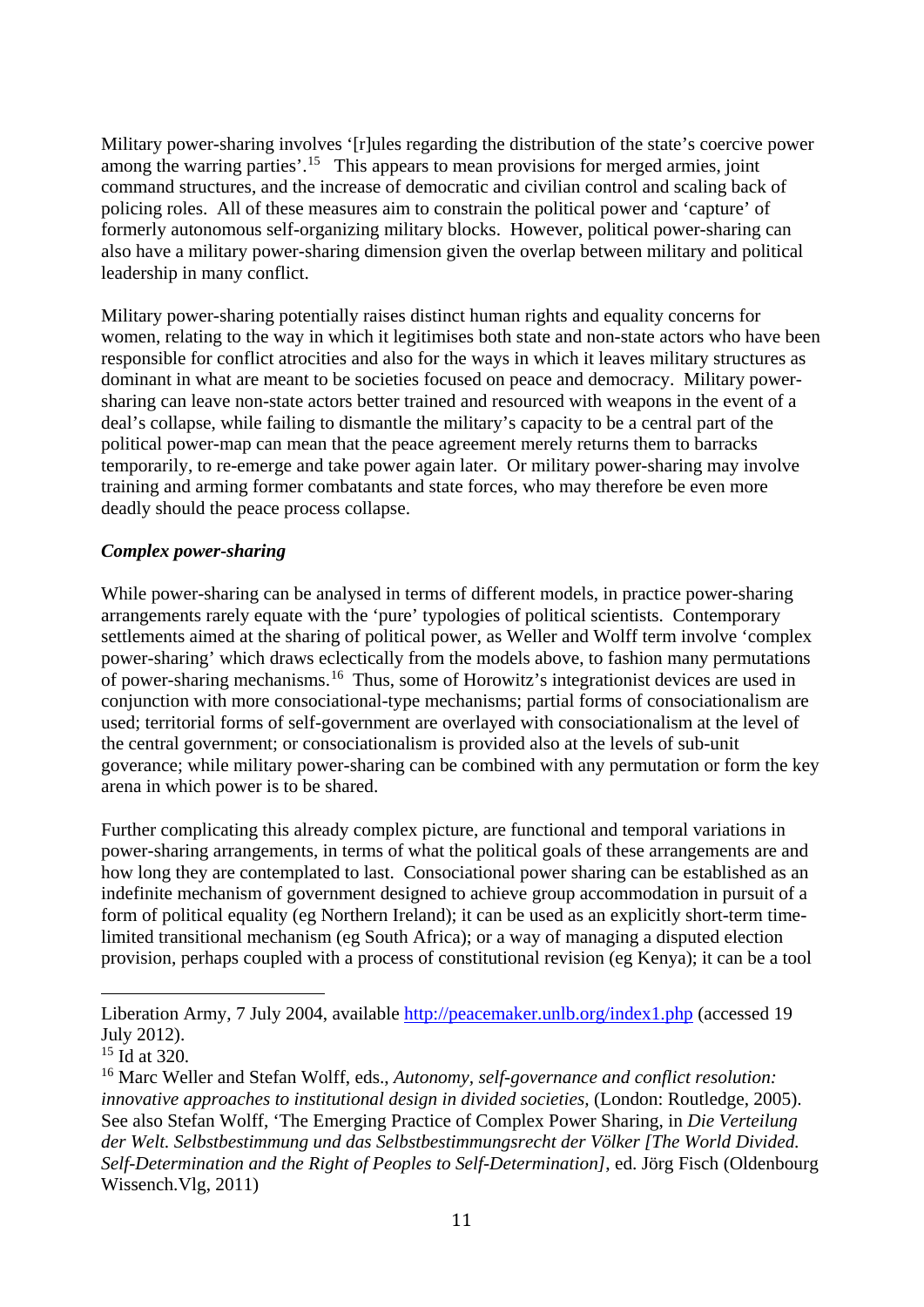for international actors to fashioning some sort of interim constitutional structure, to play a part in transitional governance and development of the new constitution (eg Iraq and Afghanistan). Territorial power-sharing can be used to deliver a permanent form of self-governance and a land claim entitlement to an indigenous or minority group (eg Canada); or used together with consociationalism which might be necessary to get buy-in to central state government (eg Bosnia and Herzegovina). Often power-sharing will perform several functions, its functions often being contested among parties and the international community, with its temporal limits being left unspecified and unclear.<sup>[17](#page-16-0)</sup>

#### *Complicating Complex Power Sharing*

In conflict situations, additional dimensions to power-sharing have received little acknowledgement as such in political science literature on the matter, but significantly complicate it further. First, legislative chambers – particularly transitional ones prior to elections, but sometimes also permanent ones post election - often include members of civil society, the army or a range of people other than elected politicians, and sometimes there are even attempts to create civic fora, with some type of governance role.<sup>[18](#page-16-1)</sup> This provision for civil society inclusion can be temporary or indefinite. Again, this opens up a concept of powersharing that runs beyond a strict notion of electoral proportionality and representative democracy, to include a notion of the legitimacy of participative democracy. Often the inclusion of civil society actors has a dividend for women, who typically find themselves underrepresented in the formal political sphere, but can be equally or even over-represented in civil society. Indeed, as we will see, some power-sharing arrangements also build in quotas for women as part of their group approach.

Second, in the contemporary peace process power-sharing often involves also sharing of power between domestic and international actors rather than just among domestic actors alone.<sup>[19](#page-16-2)</sup> The example of Bosnia illustrates: an international Office of the High Representative was given authority to interpret and implement the agreement (and later substantial legislative power) while all major institutions from constitutional court to human rights commission to the central bank, were to have specified numbers of Bosniacs, Serbs, and Croats, but also of internationals, effectively internationalizing what are normally domestic institutions.<sup>20</sup> This 'hybridization' of post-settlement domestic state institutions is a relatively common feature of complex powersharing arrangements.<sup>21</sup> From one point of view, the participation of international actors in state institutions can be understood as an extension of the mediation function of international organizations: these actors are often articulated to be in essence 'ethnic reconcilers' and perhaps

<span id="page-16-0"></span> <sup>17</sup> Cf. Stef Vandeginste, 'Power-sharing, Conflict and Transition in Burundi: Twenty Years of Trial and Error, 44(3) (2009) *Africa Spectrum* at 63, noting both different functions of different power-sharing mechanisms at different times, and a level of contestation about the direction of the current mechanism.

<span id="page-16-1"></span><sup>&</sup>lt;sup>18</sup> Christine Bell and Catherine O'Rourke, 'The People's Peace? Peace Agreements, Civil Society, and Participatory Democracy', *International Political Science Review* 28, 293.

<span id="page-16-2"></span> $19$  Cf 'Debating Consociational Politics' (arguing that international dimension has been underconsidered but focusing more on forms of bi-nationalism that accommodate external selfdetermination claims than international supervision).

<span id="page-16-3"></span><sup>&</sup>lt;sup>20</sup> General Framework Agreement for Peace in Bosnia and Herzegovina ('Dayton Peace Agreement'), 4 December 1995, 35 ILM 75 (1996).

<span id="page-16-4"></span><sup>21</sup> For discussion of this hybridization see Bell *On the Law of Peace* 175-195.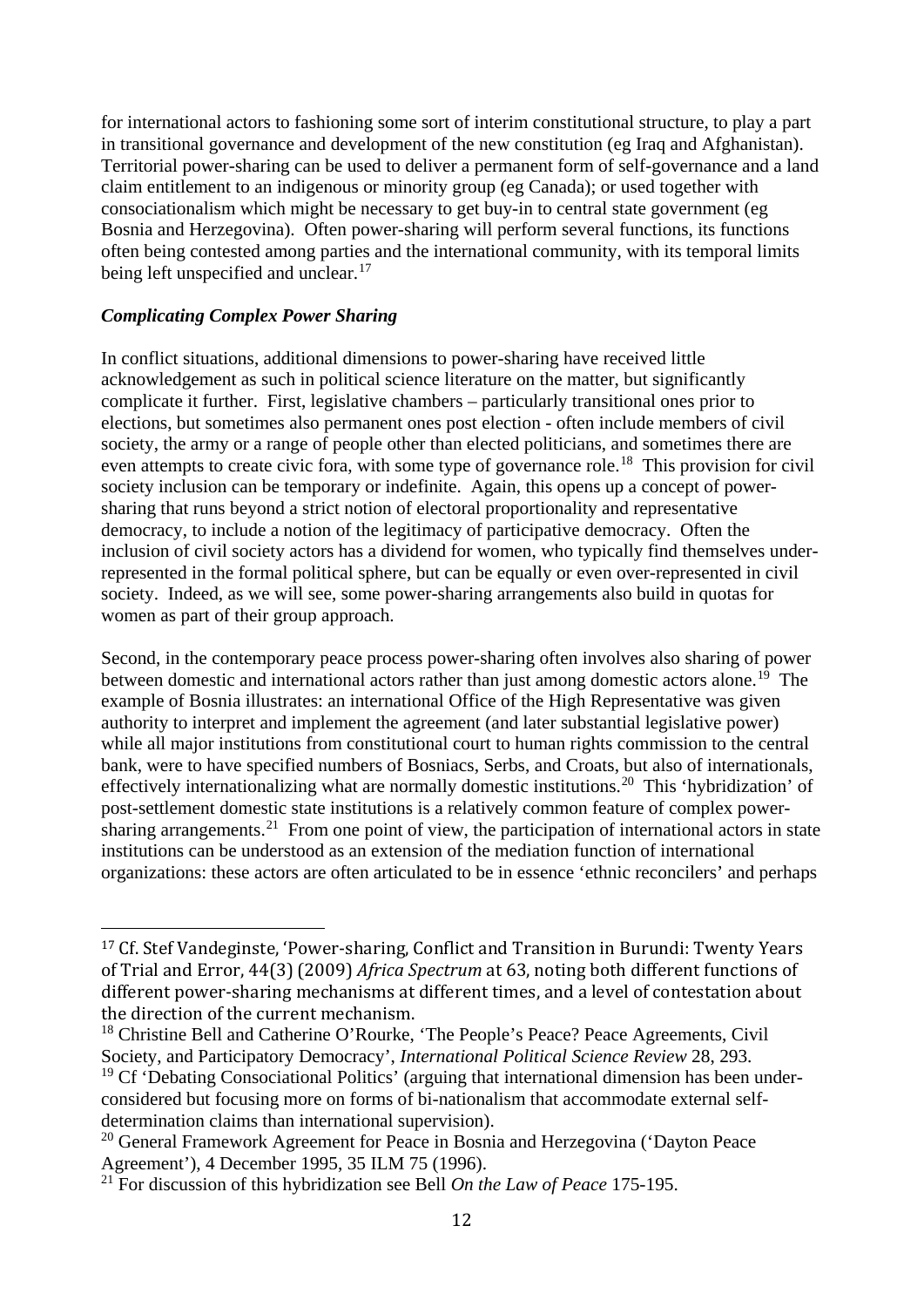also 'tutors' of good institutional practice, whose role is to underwrite and support fairness in local decision-making.

However, by participating in hybridized state institutions, international actors can also be understood as part-and-parcel of the power-sharing arrangement: another party, with its own set of interests with whom power is to be shared.<sup>[22](#page-17-0)</sup> This perspective has human rights and equality consequences, about which women may be ambivalent. While international actors may be important to ensuring human rights protections, and a liberal bent to power-sharing arrangements, international organisations can also be responsible for human rights violations, and abuse their 'share' of power – and allegations of sexual violence have been at the centre of such charges of abuse of power. Often it is difficult for local actors and women to hold international actors accountable for equality and human rights violations.

#### **When and how is power-sharing used and with what success?**

Power-sharing is so ubiquitous as a conflict resolution device because it enables power to be 'split' more than shared, and so provides a vehicle for compromise between the absolutist claims to power and territory that drive violent conflict. However, this approach to conflict resolution is really one of conflict management: in a deep sense it 'translates' the conflict into political structures, and ideally a less violent form, rather than eliminating it. There are different drivers for power-sharing, which push to different models in different types of conflict and conflict resolution process, and these tied up with a degree of regional variation.

**Self-determination / secession conflicts.** In self-determination disputes complex forms of political and territorial power-sharing are often used to in essence 'split power' between contending groups to reach some form of compromise between the status quo of the existing state, and secession of a part of the state. While often formally affirming the territorial integrity of the state, complex power-sharing arrangements operate in essence to re-configure the state's power-map, by devolving forms of self-government often coupled with power-sharing arrangements relating to regions which give minorities heightened representation in the central government structures. Rather than 'resolving' the conflict, these power-sharing arrangements operate much more as a form of 'principle realism' that acknowledges the salience of group identities and builds them into the political settlement that then operates as a relatively unsettled on-going conflict resolution mechanism. Peace agreements in Bosnia and Herzegovina and in Northern Ireland, illustrate these types of 'solution' and the way in which the political settlement instituted in essence translated the conflict into the formal political institutions.

**Authoritarian or ideological conflicts.** These conflicts have tended to rely less on territorial and political power-sharing than on forms of military power-sharing which attempt to reduce the 'capture' of the military and the conflicted state's monopoly on the use of force, by one political grouping. These arrangements are often coupled with more traditional forms of liberal democratic renewal, which attempt to institute liberal democracy as the vehicle for on-going conflict resolution. Critically, this renewal process typically involves giving rebel groups some sort of access to political institutions, often in the form of assistance to organise as a political party, and sometimes also with reserve seats in the legislature and, crucially integrating them in the military. Peace processes in Guatemala, Colombia and Mozambique illustrate. In the peace

<span id="page-17-0"></span><sup>&</sup>lt;sup>22</sup> Cf. Zoran Oklopcic, 'Constitutional (Re)Vision: Sovereign Peoples, New Constituent Powers, and the Formation of Constitutional Orders in the Balkans', *Constellations* 19(1) (2012) 81, arguing that international actors must be understood as part of the exercise of constituent power.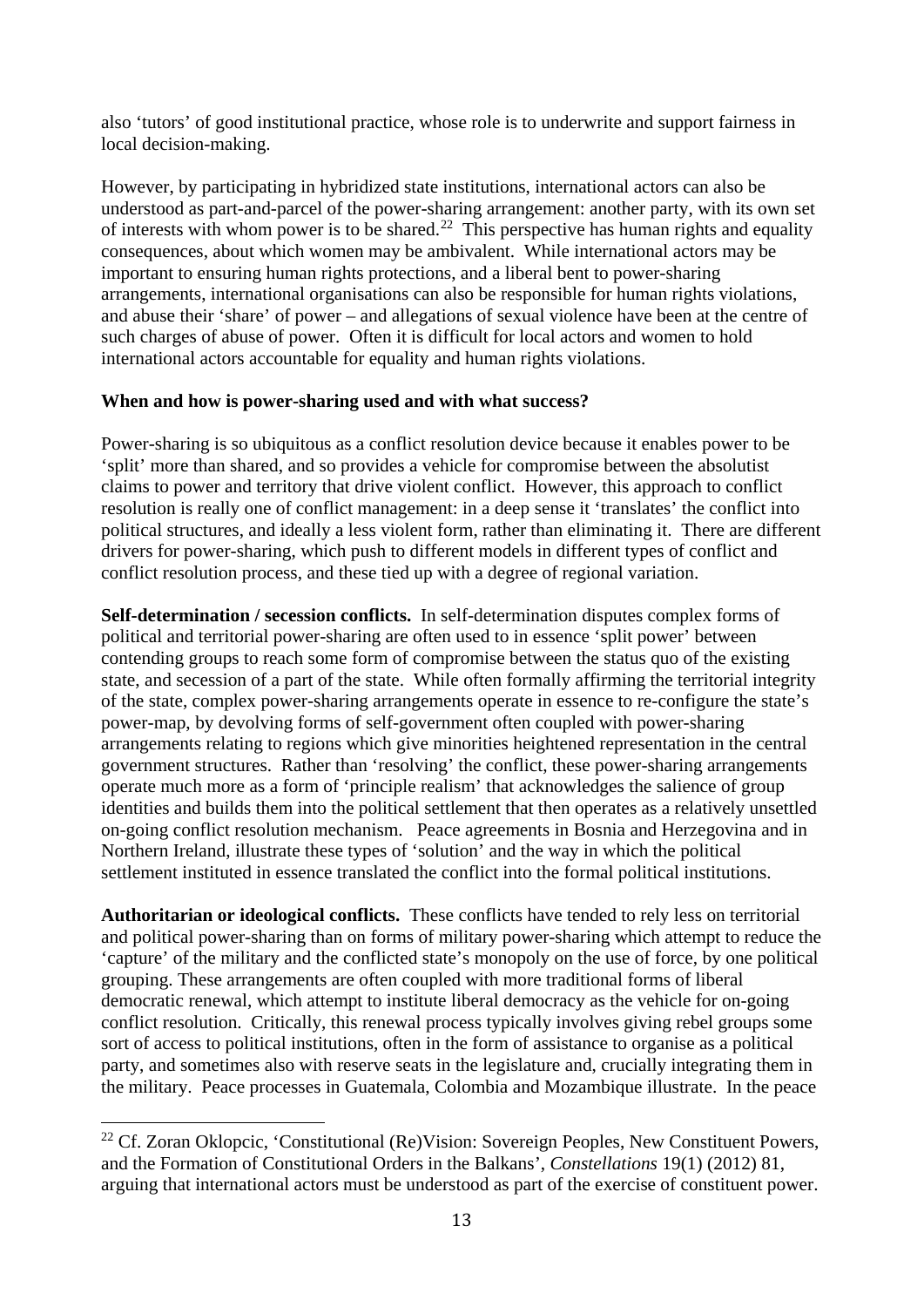processes of Latin America, the military's capacity for recapturing the state was further limited by mechanisms of democratic accountability and vetting processes. This has not, however, been the only power-sharing model. Sometimes authoritarian/ideological disputes have seen a measure of transitional political power-sharing with consociational dimensions, to enable a transition from authoritarian regime to democratic one in the form of transitional governments of national unity. Peace agreements in El Salvador, and in South Africa, used forms of transitional power-sharing to transfer power from old regime, to new dispensation.

**Democratic dead-lock power-sharing.** Finally, more recently, power-sharing has been instituted beyond the strict 'peace settlement' context in Kenya and Zimbabwe in particular, but also mooted in Côte D'Ivoire, as a tool for managing the conflict associated with the refusal of incumbents go accept electoral outcomes which deposed them.<sup>23</sup> Here forms of power-sharing intended as 'transitional' have enabled the incumbent regime to stay in power by sharing power with the new electoral winners, while an institutional transformation of the state is attempted – not always successfully. This use of power-sharing is predominant in Africa where political power-sharing in the form of transitional governments of national unity has been used to manage a range attempts to transition to elections and democratic politics (see further tables below).

**Western-democratic power-sharing.** Along-side these three conflict resolution uses of different forms of power-sharing, it is worth noting that power-sharing is not unique to conflict societies and post-conflict political, territorial and military structures. Complex power-sharing arrangements have both become ubiquitous across the globe. Long-standing power-sharing arrangements have remained in place, in places such as Belgium, albeit often with tensions and pressure to revise. Adding to these are new power-sharing arrangements rising from moves by Western liberal democratic states to accommodate historically dispossessed groups. Countries such as Canada, New Zealand, and Australia, have conceded territorial autonomy to indigenous groups, providing mechanisms of self-government often using the language of selfdetermination.[24](#page-18-1) These autonomy arrangements can be considered a form of territorial powersharing and have been propelled under pressure of successful group land claims by indigenous or aboriginal peoples in domestic courts. In short, a form of international and global institutionalisation of 'group rights' or 'multicultural liberalism' as able to accommodate rather than assimilate marginalised groups, has taken hold globally. Indeed, the idea of 'special

<span id="page-18-0"></span><sup>&</sup>lt;sup>23</sup> See, Acting Together for Kenya – Agreement on the Principles of Partnership of the Coalition Government, 28 February 2008 and Agreement between the Zimbabwe African National Union-Patriotic Front (ZANU-PF) and the Two Movement for Democratic Change (MDC) Formations, on Resolving the Challenges Facing Zimbabwe, 15 September 2008, both available at <http://peacemaker.unlb.org/index1.php> (accessed 19 July 2012).

<span id="page-18-1"></span><sup>24</sup> See Marcia Langton, Maureen Tehan, Lisa Palmer and Kathryn Shain (eds) *Honour Among Nations? Treaties and Agreements with Indigenous Peoples* (Victoria: Melbourne University Press, 2004); Jeremie Gilbert, *Indigenous Peoples' Land Rights under International Law: From Victims to Actors* (Ardsley, NY: Transnational Publishers, 2007). Autonomy agreements have also resulted from conflicts between states and indigenous peoples, see autonomy agreements between the Adivaasi and Indian government, (see eg, Memorandum of settlement on Bodoland Territorial Council, 19 February 2003 available at

[http://www.satp.org/satporgtp/countries/india/states/assam/documents/papers/memorandum\\_feb](http://www.satp.org/satporgtp/countries/india/states/assam/documents/papers/memorandum_feb02.htm) [02.htm](http://www.satp.org/satporgtp/countries/india/states/assam/documents/papers/memorandum_feb02.htm) (accessed 18 July 2012)); and Nicaragua, see, for example, Statute of Autonomy of the Atlantic Coast Regions of Nicaragua (1987), and Chapter VI 'Rights of the Atlantic Coast Communities', Constitution of the Republic of Nicaragua (1987).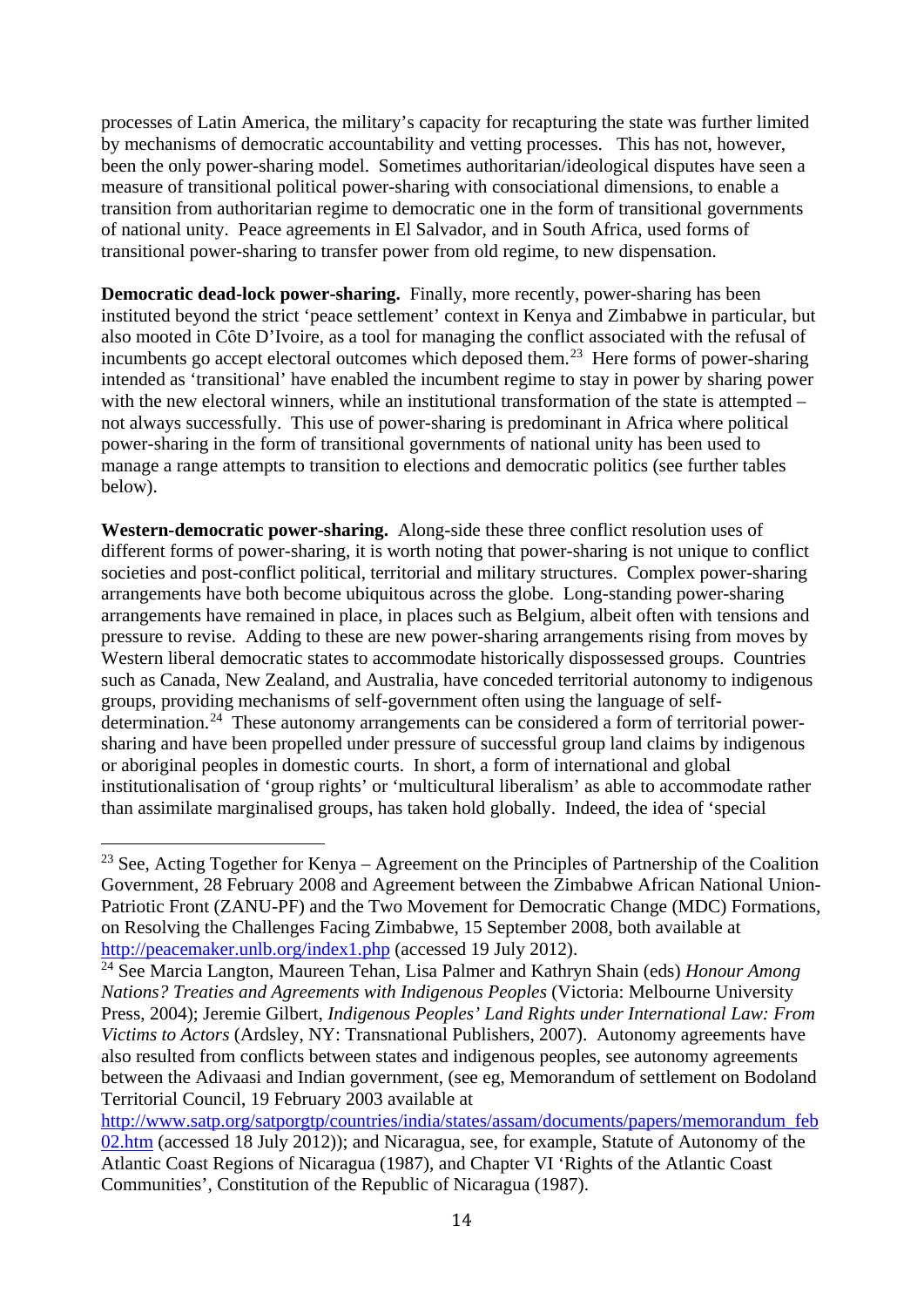temporary measures' for women (such as quotas in legislatures where women are underrepresented) as compatible with international human rights law, itself owes much to this rise as discussed below.

**How successful have these pacts been in ending conflict?** This question is difficult to answer. The science of 'quantifying' success and failure of power-sharing pacts is still evolving. A key problem has been the lack of comprehensive underlying dataset of all power-sharing pacts, lack of clarity as to what is considered 'power-sharing', and little capacity to measure 'success' beyond examining deaths in conflict.

While it is useful to think of different forms of power-sharing, running together quite different ways of dividing power – politically, geographically and militarily, means that research tells us little as to which type of arrangements are more successful. Studies have been made of subsections of agreements and conflicts, which have led to somewhat contradictory results. Nonetheless, on the whole these studies confirm the ubiquity of power-sharing arrangements, and suggest that when one moves beyond political power-sharing to include also territorial and military power-sharing, then most conflicts use power-sharing to resolve their conflicts.

Quantitative studies suggest that:

- power-sharing in contrast to other aspects of peace agreement, is implemented quickly, generally within one year. So in terms of success defined as 'commitments in the peace settlement which are implemented' power-sharing pacts are successful<sup>[25](#page-19-0)</sup>
- that negotiated settlements and power-sharing arrangements do not necessarily correlate with an end to conflict, or subsequent holding of elections, indicating a lack of success<sup>[26](#page-19-1)</sup>
- that human rights measures in power-sharing arrangements are frequent and deserve more attention as a determinant of peaceful outcomes<sup>[27](#page-19-2)</sup>
- there is good evidence that even when 'successful' the quality and geographic 'reach' of the peace produced by these settlements is often low, and that violence against women tends to continue albeit in mutated forms $^{28}$  $^{28}$  $^{28}$

Evidence for the 'success' or otherwise of power-sharing is therefore somewhat patchy and contradictory, perhaps due to lack of consistency in how the term is used, which makes data difficult to compare.

<span id="page-19-0"></span> <sup>25</sup> Anna Jarstad, and Desirée Nilsson, 'From Workds to Deeds: The Implementation of Power-sharing Pacts in Peace Accords', *Conflict Management and Peace Science* Col 25(3) (2008) 209-223.

<span id="page-19-1"></span><sup>26</sup> Anna K. Jarstad, 'The Prevalence of Power-sharing: Exploring the Patterns of Post-Election Peace' *Africa Spectrum* Vol 44(3) (2009) 41-62.

<span id="page-19-3"></span><span id="page-19-2"></span><sup>27</sup> Sahla Aroussi and Stef Vandeginste, 'When interests meet norms: The Relevance of Human Rights for Peace and Power-Sharing' *The International Journal of Human Rights Special Issue on Law, Power-sharing and Human Rights*, Vol 17 (2) (2013) 183- 203. <sup>28</sup> Roger Mac Ginty 'Everyday Peace: Bottom-up and local agency in conflict-affected societies', *Security Dialogue* 45 (6) (2014) 548-564.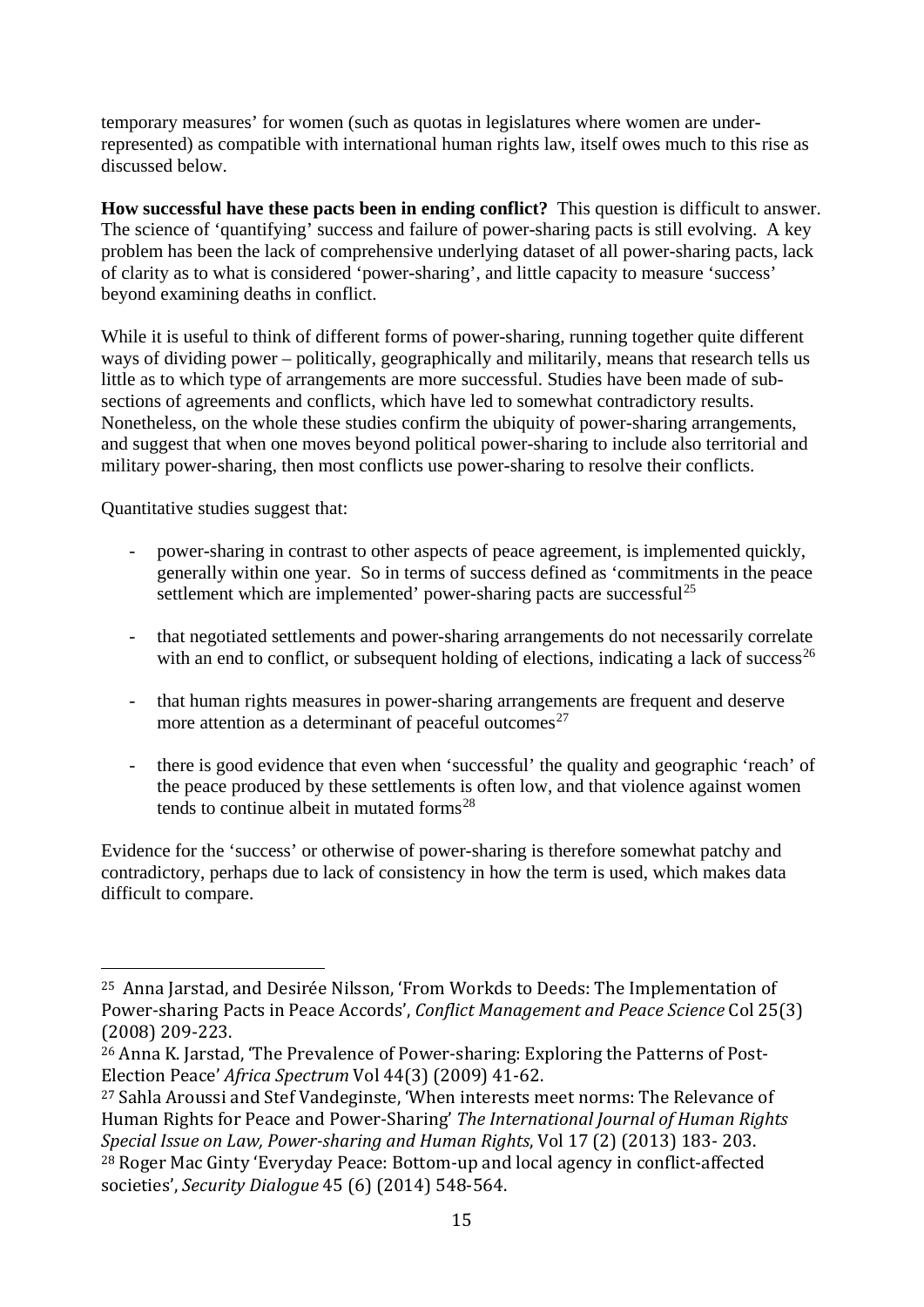#### **Part II: Why Women Need to Talk About Power-sharing**

Power-sharing arrangements emerging as deals between powerful actors at the heart of waging the war often remain deeply unsettling. Despite this, where these actors represent in some sense ethnic or national groupings, the proliferation of power-sharing mechanisms also bears some relationship to the equality standards of international human rights law.<sup>[29](#page-20-0)</sup> Specialist human rights provision for national minorities, indigenous peoples and even women, appears to point to a need to permit, and even promote or require, certain forms of power-sharing as a means of ensuring the effective participation, of groups that majoritarian political systems often underrepresent. Human rights bodies appear to permit and even promote quotas for women, even where domestic or other regional equality standards view them as problematic.<sup>[30](#page-20-1)</sup> UNSC Resolution 1325 (2000) requires that a gender perspective be adopted in negotiating peace agreements, specifically with regard to '[m]easures that ensure the protection of and respect for human rights of women and girls, particularly as they relate to the constitution, the electoral system, the police and the judiciary' and participation of women more broadly (paragraph 8). While not requiring political powersharing as consociationalism, these measures establish a measure of political power-sharing more broadly understood, in that they move from majoritarian notions of proportionality to proportionality based on group identity. Yet so far, there has been little guidance on how the potentially competing imperatives to group and individual equality, can be made to work together.

Women and feminist analysis also needs to be somewhat wary of how criticism of powersharing plays into a broader set of dynamics, many of which women will be just as uncomfortable as with power-sharing itself. Power-sharing arrangements while popular with mediators, elsewhere are under attack. Power-sharing arrangements are being subjected to adjudication by courts, in what can be viewed as part of a general trend towards juristocracy, that is, judicial empowerment with respect to how the business of government is conducted. Proposed power-sharing arrangements can be the subject of domestic constitutional challenge, often on the basis of a violation of the constitution's rights provisions. These arrangements receive attention from human rights treaty enforcement bodies and are the subject of judgement in international human rights courts. $31$ 

The peace agreement era that generated so many power-sharing innovations has entered a new phase characterized by international scepticism and increased international intervention, which may even be a phase of demise.<sup>[32](#page-20-3)</sup> Mediated peace settlements are no longer looked upon as end points of negotiations and permanent contracts for a new constitutional order. Rather they are viewed increasingly as 'road-maps' towards a constitutional destination that remains contested. International organizations contemplate that they will likely remain involved in complex

<span id="page-20-0"></span><sup>29</sup> See, Will Kymlicka, *Multicultural Odysseys: Navigating the New International Politics of Diversity* (Oxford: Clarendon Press) for an extensive discussion of the ways in which group accommodation has been shaped and shaped international law. See also Bell *On the Law of Peace* at 218-238.

<span id="page-20-2"></span><span id="page-20-1"></span><sup>31</sup> See eg *Sejdić and Finci v Bosnia & Herzegovina*, ECtHR Application Nos. 27996/06 and 34836/06 (22 December 2009)

<span id="page-20-3"></span><sup>&</sup>lt;sup>32</sup> See. Christine Bell and Catherine O'Rourke 'Peace Agreements of Pieces of Paper' *International and Comparative Law Quarterly* 59 (2010) 941 which found that there is some slowing down of peace agreement practice.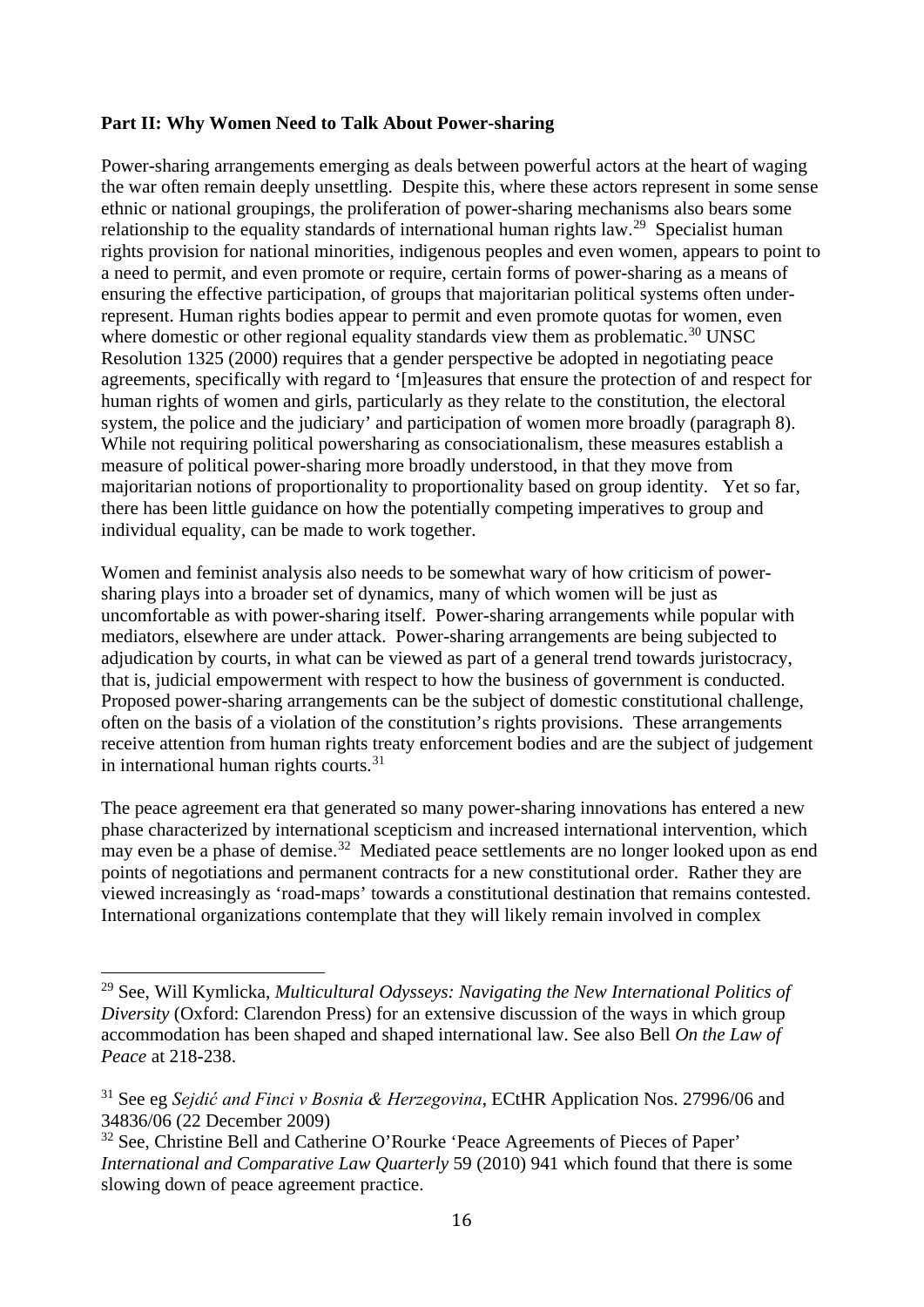implementation projects, and this involvement tends to be built into the agreement's framework as implementation will take on-going efforts.

Against this backdrop of the need for ongoing development and implementation of peace agreement commitments, human rights review of settlement arrangements has taken on increased significance. Often international human rights bodies and courts promote or require traditional individualistic understandings of human rights and equality and a move away from group-based solutions as a signifier of 'normalization' and a formal benchmark for international  $\epsilon$  exit strategies from conflict jurisdictions.<sup>[33](#page-21-0)</sup> At this particular point in time, contemporary international human rights law's approach to equality appears to find itself at a cross-roads between individual rights and group accommodation. The result is a patchwork of inconsistent court decisions and treaty body conclusions, and mixed messages emanating from international organizations which promote both power-sharing and human rights and equality standards – a situation that leaves 'special measures' for women, somewhat caught in the middle and vulnerable.<sup>[34](#page-21-1)</sup> The move towards a US-style equal protection analysis that views group rights with suspicion is likely to negatively impact on result-oriented attempts to increase women's participation as a unfortunate by-product of opposition to power-sharing.

Moreover, as noted earlier, criticism of power-sharing must also factor-in some sort of assessment of the relative equality opportunities of alternative models of conflict resolution. Liberal democracy, however desirable as an abstract concept, has deficits in terms of fairness where group identities are powerful determinants of election outcomes, and moreover, has been the subject of much feminist criticism as being incompatible with any transformative approach to women's equality. Liberal democracy stands charged with being rooted in patriarchal structures, which its central premise of neutrality means it has difficulty in recognising and challenging. Traditional liberal democracy has opposed quotas for women and other forms of affirmative action and as a result, Western liberal democracies such as the UK and the US, which have largely refused to institutionalise representative politics, have below average representation of women in political institutions and public life more generally. Moreover, often liberal democracy cannot be easily imposed on ethnically divided societies in any case, and fails to offer incentives to conflict protagonists to move from violence.

Failure to address the relationship of women to power-sharing in either the women, peace and security agenda, and indeed in the academic literature, leaves many women seeking to influence peace negotiations disempowered as regards shaping what will be the centre-piece of any peace negotiation. If women are to intervene effectively to shape the equality outcome of the peace process, they must understand:

when and why power-sharing emerges as the centre-piece of a peace negotiation?

- what the costs of different types of power-sharing arrangement are likely to be for women?

- what options are available within the power-sharing suite of 'techniques' which might mitigate some of those costs?

<span id="page-21-0"></span><sup>33</sup> *Sejdić and Finci v Bosnia & Herzegovina* <sup>2009</sup>*.*

<span id="page-21-1"></span><sup>34</sup> Kymlikca *Multicultural Odysseys*.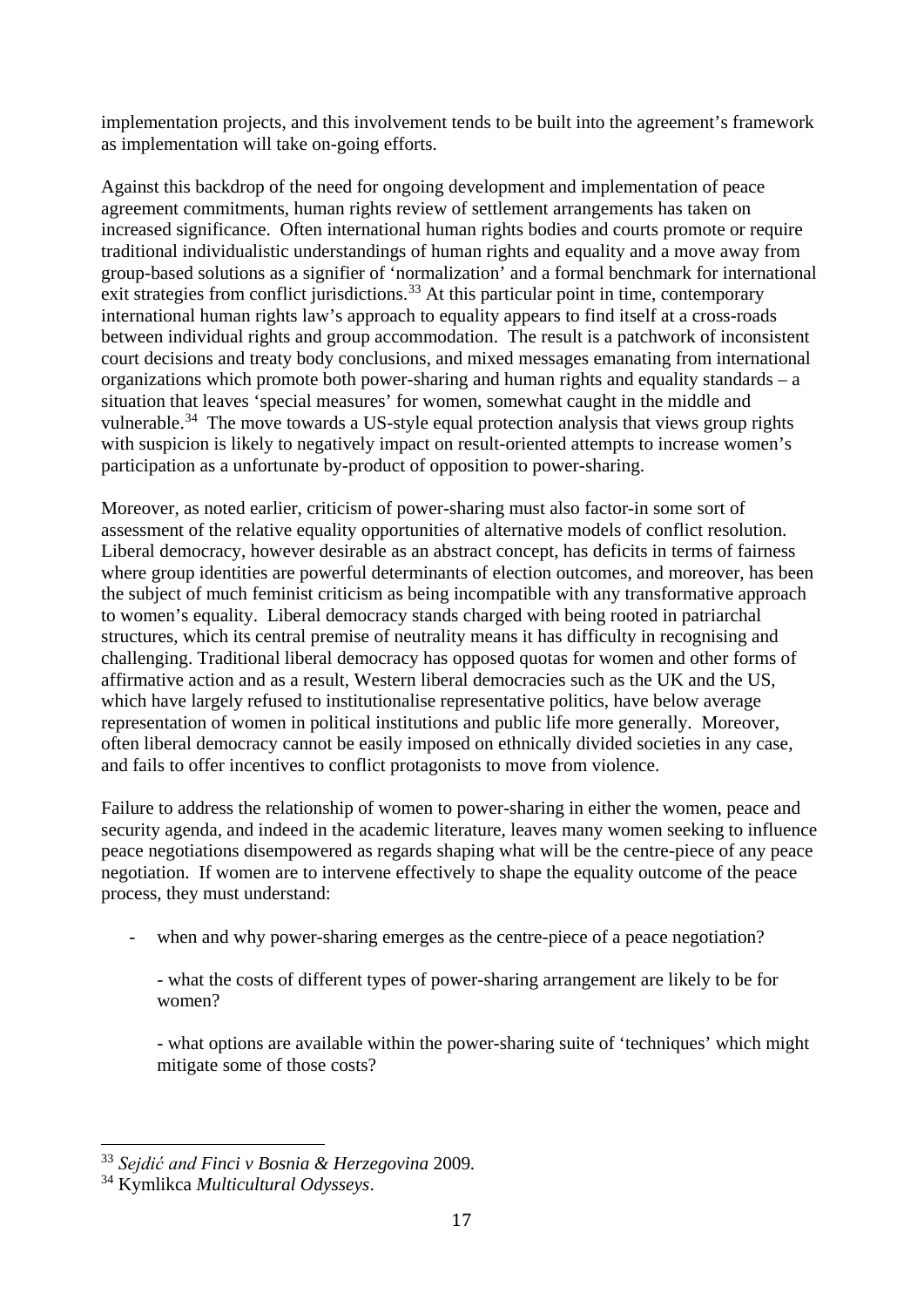- how to address arguments of a stability v inclusion trade-off in which attempts to open up power-sharing pacts to forms of gender inclusion are alleged to be unhelpfully disruptive to elite pacts

- the consequences of opposing power-sharing for any attempt to advocate and institutionalise measures which focus on 'equality of result' for women, such as legislative quotas

What follows is an initial contribution to addressing these issues using preliminary analysis on how peace processes and their agreements have dealt with both power-sharing and equality for women. The analysis uses data on peace agreements taken from the author's on-going development of a peace agreement tool PA-X (Peace Agreement Access tool) to evaluate some of the above dilemmas.

In particular I use this data to ask:

- what types of power-sharing arrangements have been at the heart of peace settlement terms, and
- what has been their relationship to institutional provision for women?

#### **When and how do peace negotiations produce power-sharing arrangements?**

The collection and analysis of peace agreements contained in PA-X shows that between 1990 and 2015, over 1160 peace agreements have been signed in around 102 conflicts, some jurisdictions having had several conflicts. As these figures illustrate, most of the conflict resolution processes – even relatively successful processes - have had multiple agreements signed dealing with those conflicts. Peace agreement documentary trails indicate that the signing of an agreement is never a once-off 'event', but rather that a peace process has moments of agreement, which shape and define the on-going political bargaining process over access to power, that typically results in further agreements.

If one includes in the definition of power-sharing political, territorial, military and forms of economic power-sharing, then virtually all the conflict resolution attempts in intrastate conflict involve power-sharing. However, to provide more focused analysis this report concentrates on forms of political power-sharing which involve at least partial consociationalism, as in the form of executive coalition, and/or some proportional representation in legislatures (although often in the immediate aftermath of conflict these are not elected but are appointed by the parties signing the agreement and/or international actors).

From analysis of the content of these agreements, agreements in 48 conflicts (42 %) had some sort of political power-sharing. Agreements in 41 conflicts provided for clear political powersharing involving executive coalition in principle or in practice, or a level of strong proportionality in legislatures and decision-making, as listed in tables 1 and  $2.^{35}$  $2.^{35}$  $2.^{35}$  A further 7 involved a lesser form of power-sharing through set aside or reserved seats for the representatives of armed opposition groups in legislatures as listed in table 3. In some conflicts

<span id="page-22-0"></span><sup>&</sup>lt;sup>35</sup> Producing figures of peace agreements committing to power-sharing makes less sense if conducted across the entire database, as this includes pre-negotiation agreements and implementation agreements which deal with discrete issues, and so one would not always expect power-sharing to figure.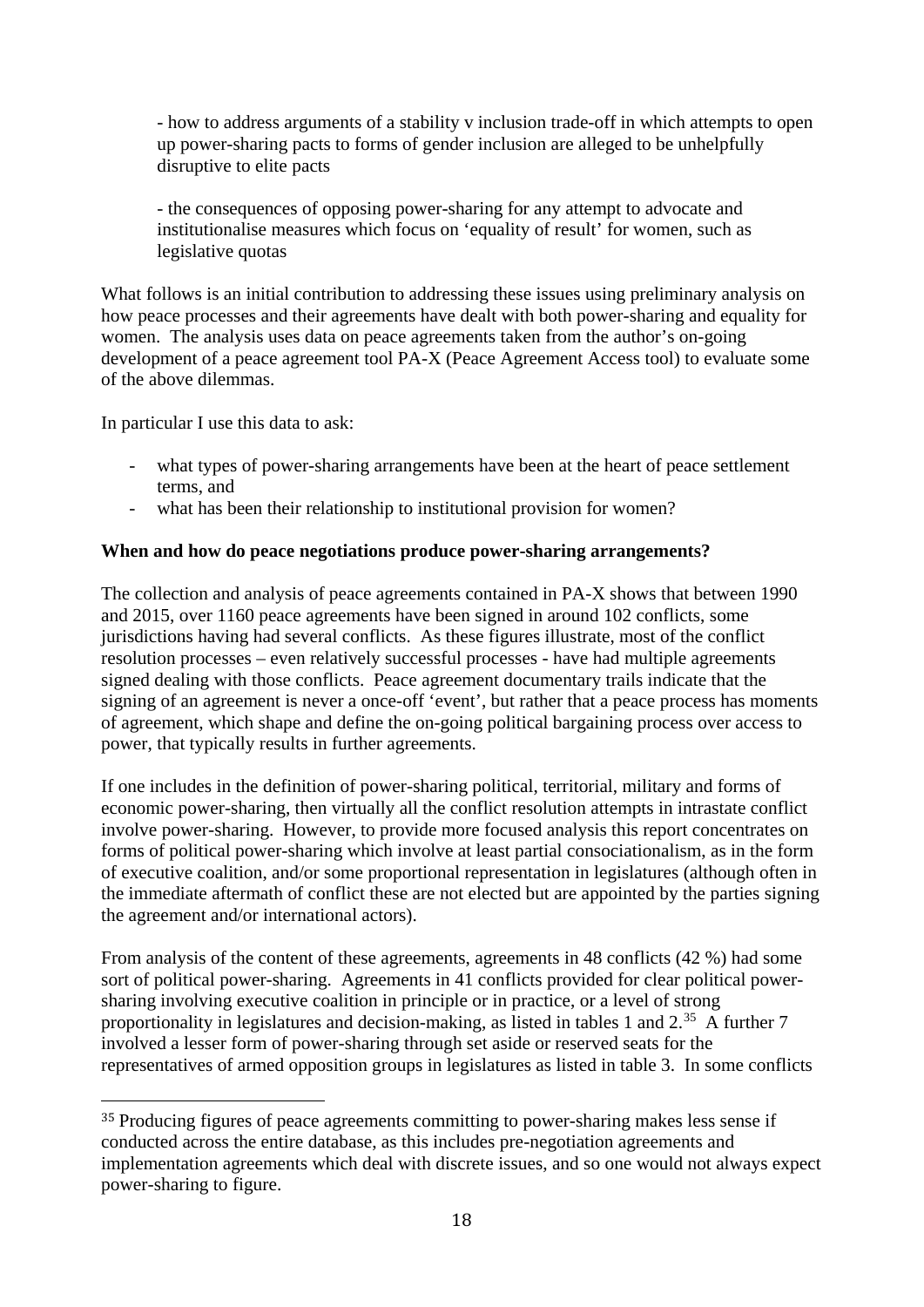these were coupled with measures which aim to enable rebel groups to transform into political groups capable of gaining power through elections rather than force (see Colombia).

#### **Where are women in power-sharing agreements?**

Out of the 41 processes with agreements providing for political power-sharing involving executive coalitions or substantial group proportionality in the legislature, only 13 (33% of those political power-sharing conflicts), did not make any significant provision or mention of women: peace agreements in Afghanistan in the 1990s; Central African Republic, Côte D'Ivoire, Gabon, Guinea Bissau, Haiti, Kenya; Lebanon; Mauritania; Niger; Palestine (between Fatah and Hamas); Rwanda and Tajikistan (table 1).<sup>[36](#page-23-0)</sup> In these agreements some form of power-sharing executive was committed to, without any reference to women (of any sort).

Interestingly, however, when this set of conflicts is compared with data on gender quotas, it shows that even in the 13 power-sharing processes that had no reference to women, for the seven of these processes for which information on elections and gender quotas was available, four had legislative quotas for women with regard to legislatures. These quotas translated on the whole into both high and low levels of women's participation (Kenya (65% women); Mauritania (25% women); Niger (13% women); Rwanda (64% women – although it should be noted that the power-sharing arrangements have in essence been replaced)). Without exception, however, conflicts with power-sharing that had neither reference to women in peace agreements, nor legislative quotas subsequently had very low levels of women's participation (Côte D'Ivoire (11% women); Haiti (4% women); Lebanon (3% women)).

The figures are too small to provide a statistical assessment, but nonetheless, this data provides some evidence that peace agreement provision on power-sharing can usefully be supplemented with electoral quotas at a later stage, even when not committed to in the Agreement, and that these quotas are not seen as destabilising of the power-sharing agreements. However, the data also indicates that power-sharing arrangements with no reference to women and no subsequent legislative quotas often lead to very low levels of participation. Some caution must be expressed, however, that this apparent link could rather reflect other endogeneity factors relating to the types of conflict and the subsequent success or otherwise of the legislature, which have attracted bald statements of power-sharing.

Agreements in 28 other conflicts (20% of those conflicts involving power-sharing) featured complex power-sharing arrangements with consociational dimensions and made explicit provision for women. These peace agreements generally made provision in one of two ways.

First, agreements in 16 conflicts (39% of those conflicts involving power-sharing) provided for some type of commitment to participation of women in legislatures and governments. Agreements in Afghanistan (contemporary), Bangladesh (Chittagong Hills Tract), Burundi, Democratic Republic of Congo, Liberia, Madagascar, Maldives, Nepal, Somalia, Sri Lanka

<span id="page-23-0"></span> <sup>36</sup> Agreements in Central African Republic and in Cote D'Ivoire had the word 'women' in their texts, but in the case of Cote D'Ivoire it was with reference to men being able to get citizenship who had Ivoirian wives, and in the case of Central African Republic, it was the use of the word 'women' with reference to a provision on both men and women entering a spirit of reconciliation and so was evaluated to be merely a use of gender-neutral language. In Haiti, while there was no reference in the peace agreement, a subsequent constitution made provision for electoral quotas for women.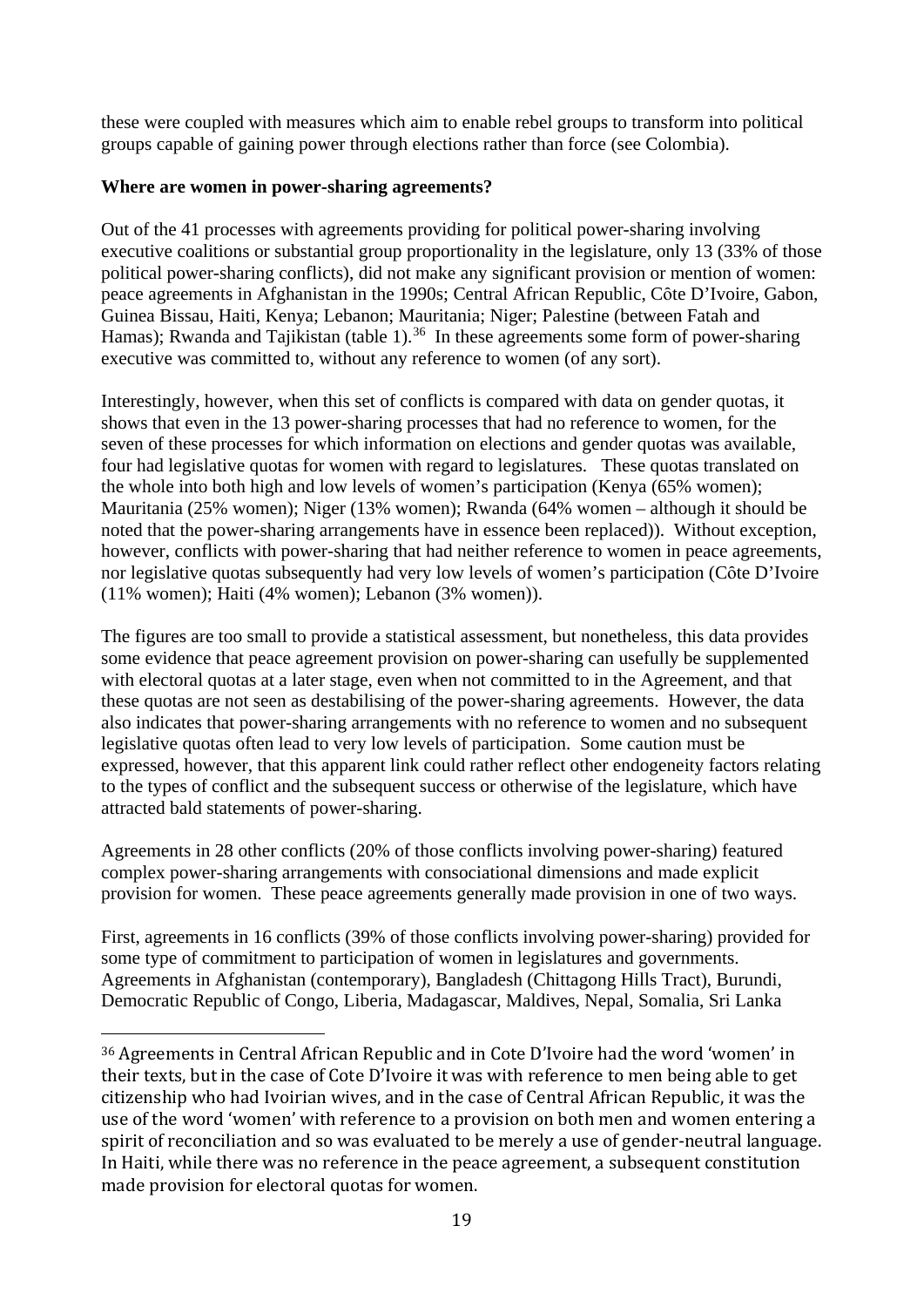(Tsunami relief only), Darfur Sudan; Eastern Sudan, Togo, Uganda, Yemen, and Zimbabwe, all made some reference to the need for governments to include representation of women, whether by specifying particular quotas (eg Burundi), or expressing the need in general terms (eg Yemen). See table 2 below. In these conflicts there was therefore some attempt to ensure gender representivity along with power-sharing provisions based on other forms of identity. However, it is worth noting that quite often while the provision for power-sharing across parties was clearly specified in mathematical terms, references to the inclusion of women was often more general.

Other agreements that did not provide for quotas or representation of women alongside their power-sharing mechanism, provided for women's rights, often in a context of some sort of overarching human rights framework. Agreements in (Bosnia Herzegovina, and its sub-state Bosnian-Croat Federation; Chad; Comoros/Anjouan; Kosovo; Mexico/Chiapas; Nepal; Northern Ireland; Darfur/Sudan; South Africa) made provision for women's rights.<sup>[37](#page-24-0)</sup> These comprise 10 out of 41 or 24% of conflicts involving power-sharing. Here, provision for women's rights can still be understood as part of the consociational mechanism rather than apart from it. These human rights frameworks operate as part of a more 'liberal' dimension to the power-sharing arrangement, often intended to ameliorate its corporate dimensions. O'Leary has argued that liberal consociationalism which splices group rights measures with strong protection for individual rights, responds to many of the criticisms of corporate consociationalism as creating immuntable power-blocks composed of static national, racial or ethnic groupings.<sup>[38](#page-24-1)</sup> Human rights measures can be understood as themselves a mechanism for further disaggregating power because they limit its exercise. While the provision in many of these agreements for women's equality was not strong, it is nonetheless significant. The women's rights provision in Dayton, and the in the Washington Agreement looks rather meagre amounting to a mere reference to the incorporation of CEDAW and the Married Women's Convention. Yet, this provision has to be understood as part of the incorporation of thirteen human rights conventions, which were understood to locate the Dayton Peace Agreement power-sharing arrangements in a wider commitment to liberal values, with the institutions of liberalism intended to provide a vehicle to 'un-wind' ethnic divisions over time. In fact, this was a hugely optimistic and unrealistic reading of the liberal democratic 'hand' international implementers had dealt themselves.

Where consociational mechanisms set out in peace agreements have later been institutionalised domestically in 'peace agreement' constitutions, these constitutions have often included a robust human rights framework with extensive provision for women's rights, for example interim and permanent constitutions produced out of peace negotiations in South Africa, the Comoros, Zimbabwe, and Nepal all of which are notable for their gender provision.

Again, if one turns from examining just the peace agreement provision to consider also the type of electoral system that is put in place after a power-sharing is signed, the results are interesting. As regards conflicts and peace agreements which made provision for both power-sharing and women's participation in governments and/or legislatures, all but one for which information was available (Liberia) subsequently provided for legislative quotas for women. As regards those that provided for rights-based power-sharing the information on quotas was too patchy (many of

<span id="page-24-0"></span><sup>&</sup>lt;sup>37</sup> The three agreements had provision for women, which addressed women's reconstruction needs, rather than providing for women's representation or rights (Angola/Cabinda, Sierra Leone and South Sudan).

<span id="page-24-1"></span><sup>38</sup> O'Leary 'Debating Consociational Politics'.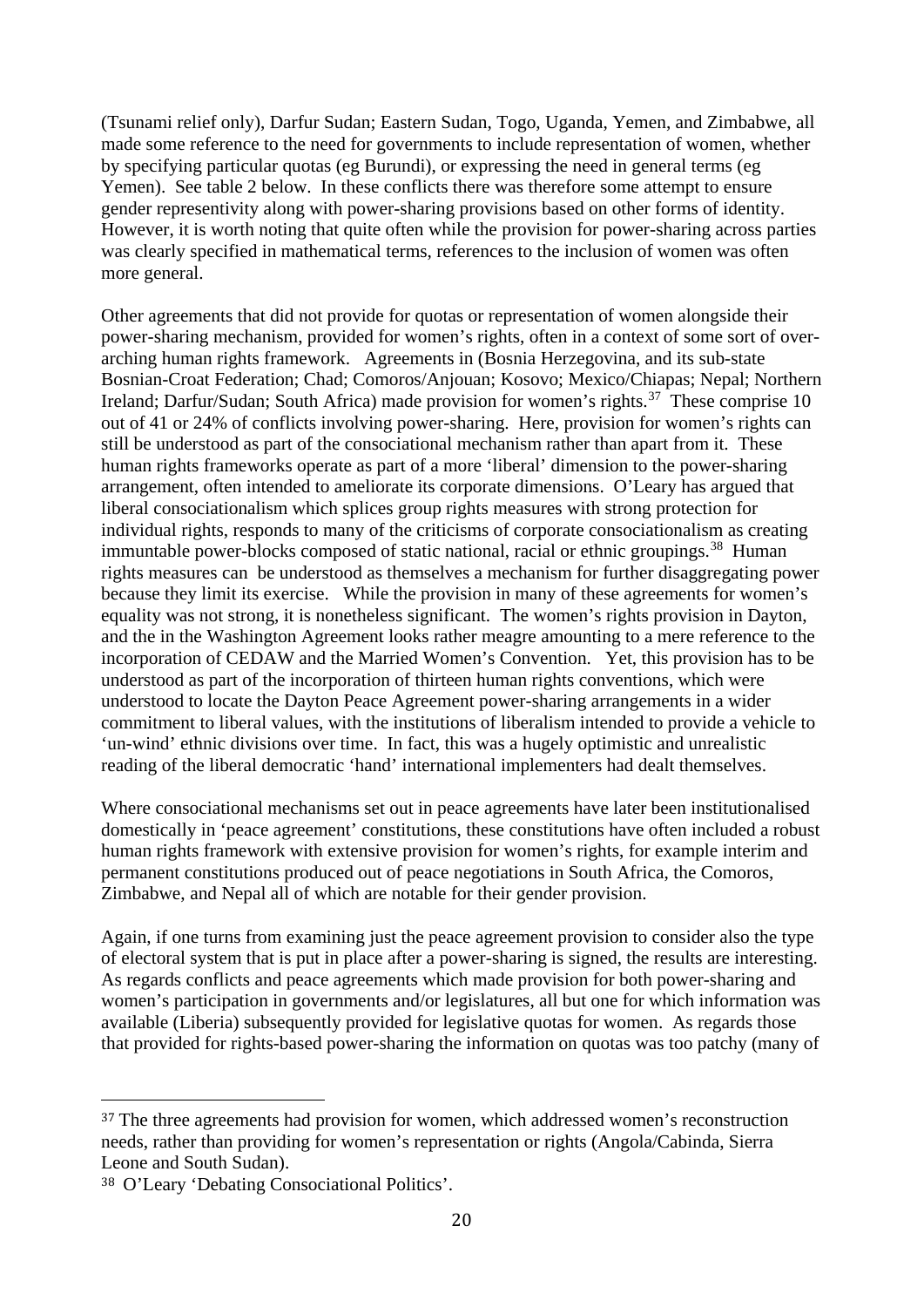these agreements involved sub-state power-sharing, for which no reliable electoral information was available).

On the whole, therefore, out of the 41 conflicts providing for political power-sharing for which information was available (26 conflicts), 21 or 80% provided for legislative quotas for women. Again the figures are too small for statistical conclusion, and no real correlation between powersharing and quotas can be established. Nonetheless, it can again be said that legislative quotas are often implemented post a power-sharing pact, and this provides some evidence that they are not understood to be inconsistent with past political power-sharing provision. The reasons for this would have to be further investigated, but may include:

- that commitments to gender quotas are often easier to secure in the context of a fundamental change to the political system, such as occurs through a peace agreement<sup>[39](#page-25-0)</sup>
- that resistance to quotas for women is less where the entire system of government is constructed around other forms of quota in any case. It is difficult to sustain principled objection to quotas for women, or argue that women will somehow be present in legislatures or executives on a less meritorious basis than men, when quotas form the basis for which men are on the executive and legislature
- that peace processes brought internationalisation and external electoral assistance which promoted use of gender quotas in subsequent electoral system design<sup>[40](#page-25-1)</sup>
- that the symbolic institutionalisation of one form of inclusion leads to greater citizen mobilization for other forms of inclusion, including that of gender $41$

#### **Summary of Findings**

In summary this review of peace agreement provision for political power-sharing and women shows that:

- Power-sharing arrangements typically make some provision for women indicating that there is no automatic assumption by negotiators or parties to the conflict that inclusion of women in executives and legislatures is de-stabilising of power-sharing arrangements.
- Peace agreement provision shows that commitments to power-sharing are more often than not coupled with some type of provision for women, either in the form of provisions for specific legislative inclusion and quotas, and/or in the form of gender-specific human rights protection.
- Both for peace agreements using power-sharing which provide for women's participation and equality, and those which do not, often use legislative quotas for gender representation in subsequent elections.

<span id="page-25-0"></span> <sup>39</sup> See Georgina Waylen *Engendering Transitions: Women's Mobilization, Institutions, and Gender Outcomes* (Oxford, Oxford University Press, 241, 2007, Chapter 3). <sup>40</sup> Sarah Sunn Bush, 'International Politics and the Spread of Quotas for Women in Legislatures', *International Organization* Vol 65 (2011) 102-27.

<span id="page-25-2"></span><span id="page-25-1"></span><sup>41</sup> Caul Kittilson and Schwindt-Bayer 'Engaging Citizens'.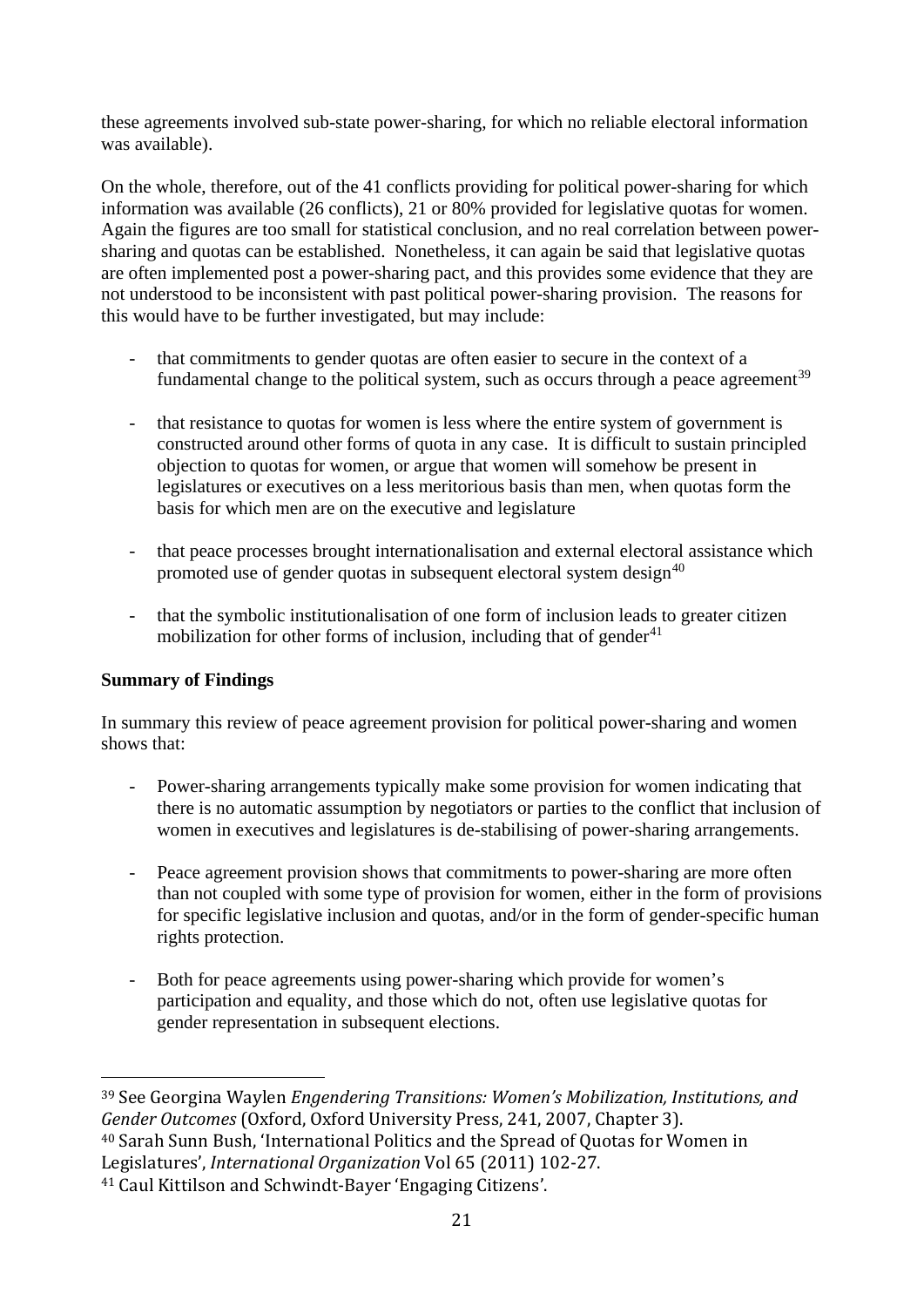- In the few cases, where neither the peace agreement structure nor the subsequent electoral framework provided for inclusion of women of any type, the numbers of women represented in legislatures was unusually low (Côte D'Ivoire (11% women); Haiti (4% women); Lebanon (3% women).
- Little is known empirically as to how provision for women plays out in practice, or how power-sharing agreements affect broader equality and socio-economic struggles. Such as case study work as exists, indicates that women do find it difficult to continue to negotiated inclusion in such arrangements, and face problems that are distinct from the problems of majoritarian liberal democratic political structures

#### **Conclusions and Recommendations:**

UNSC Resolution 1325 and its successors contemplate that negotiated settlements will be used to end conflict, and advocate that a 'gender perspective' is adopted in peace agreements, and that women are included in peace negotiations (paragraph 8). As long as negotiated settlements to conflict are here to stay then power-sharing compromises are here to stay. Negotiated settlements, whatever their undesirable elements are for women, often are more desirable than either the alternatives: continued violent conflict, or military international intervention. These arrangements focus on the need for pacts between military-political elites, as a central requirement of stability and reduction in violence. While the pacts may be very unsettling to women, and indeed to others who support inclusive democratic politics, imposing more straightforward forms of liberal democracy is often not possible and some element of group accommodation is often desirable in divided societies as a matter of equality and legitimacy, as well as stability. Responses to power-sharing by women cannot take place in the abstract but must respond to the relative merits or demerits of the available alternatives, if they are to remain more than the wilderness cry of the dispossessed. Accessing power on a basis of equality involves engaging with power-brokering dynamics.

The conceptual analysis and data set out above suggests the following recommendations for design of power-sharing arrangements.

- Political power-sharing arrangements based on group identities, or integrating government and opposition political and military elites, should build in power-sharing for women with clear representation of and gender balance of executives and legislatures required and implemented through electoral laws.
- Political power-sharing provision should where possible consider using liberal models of power-sharing that seek to avoid rigidly prescriptive criteria for how groups are defined and locate power-sharing within a human rights framework which pays particular attention to women's rights.
- At pre-negotiation stages of negotiating settlements to conflict where broad commitments are made to inclusive governments, or the desirability of governments of national unity, consideration should be given to including specific reference to gender balance and a commitment to women's equality and women's rights, as these agreements tend to set the frame for later negotiations.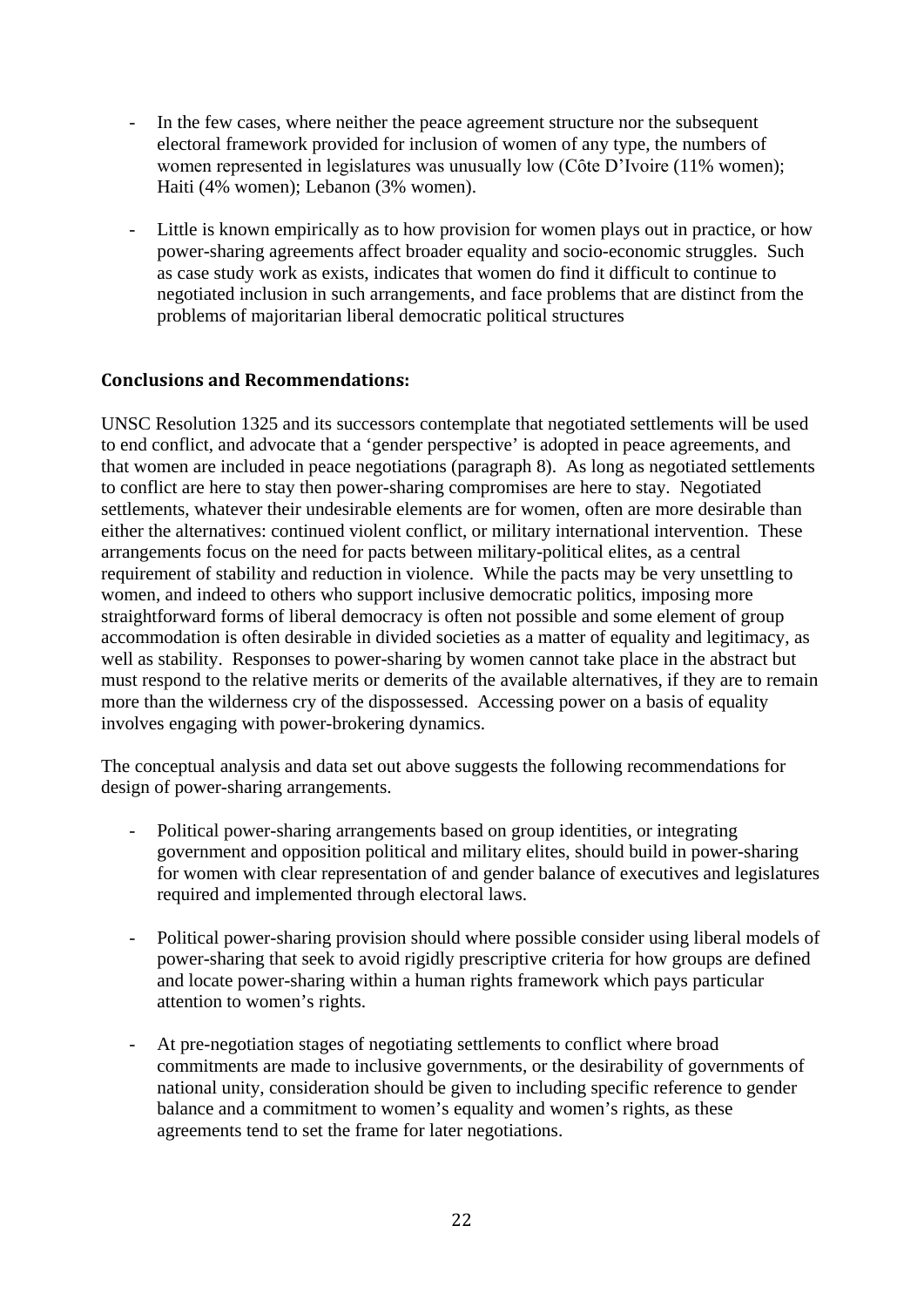- Evidence indicates that establishing power-sharing with no reference to women, and no subsequent provision for electoral quotas leads to *unusually and unacceptably low*  numbers of women in legislatures. This situation should be avoided.
- Even where political power-sharing has been established with little to no reference to women's participation and women's rights, electoral quotas appear to be possible to achieve and make a big different to participation of women. Assistance bodies, and those involved in implementation should be aware that there will be clear opportunities and often will to include gender quotas as part of the detail of how new legislatures and even executives, are established.
- As previous research has indicated, attention needs to be paid to the type of electoral system and the sanctions in place for non-compliance as affecting the outcome in terms of numbers of women elected, as well as the nature of the quota itself.
- Good practice on political power-sharing and inclusion of women should be shared.
- Where political power-sharing is being considered by participants in peace processes, good quality technical assistance on election models and the ways in which powersharing can take place concurrently with quotas for women, should be given to women and women's organisations so that women are assisted in formulating proposals.
- Territorial power-sharing should include clear protection for women's rights and participation at the sub-national level. Attention should be paid to the relationship between women's rights and local customs laws, and references in the peace agreement to traditional laws.
- Military power-sharing should focus not just on merging armies and command structures, but also putting in place rights protections and mechanisms, civilian and democratic accountability, and ensuring representation of women throughout.
- Military power-sharing should pay attention to the use and location of fire arms, with the aim of accounting for them and reducing them.
- Further research on women's experience of power-sharing should be supported.
- Further research on the outcome of power-sharing arrangements on stable political settlements should be supported.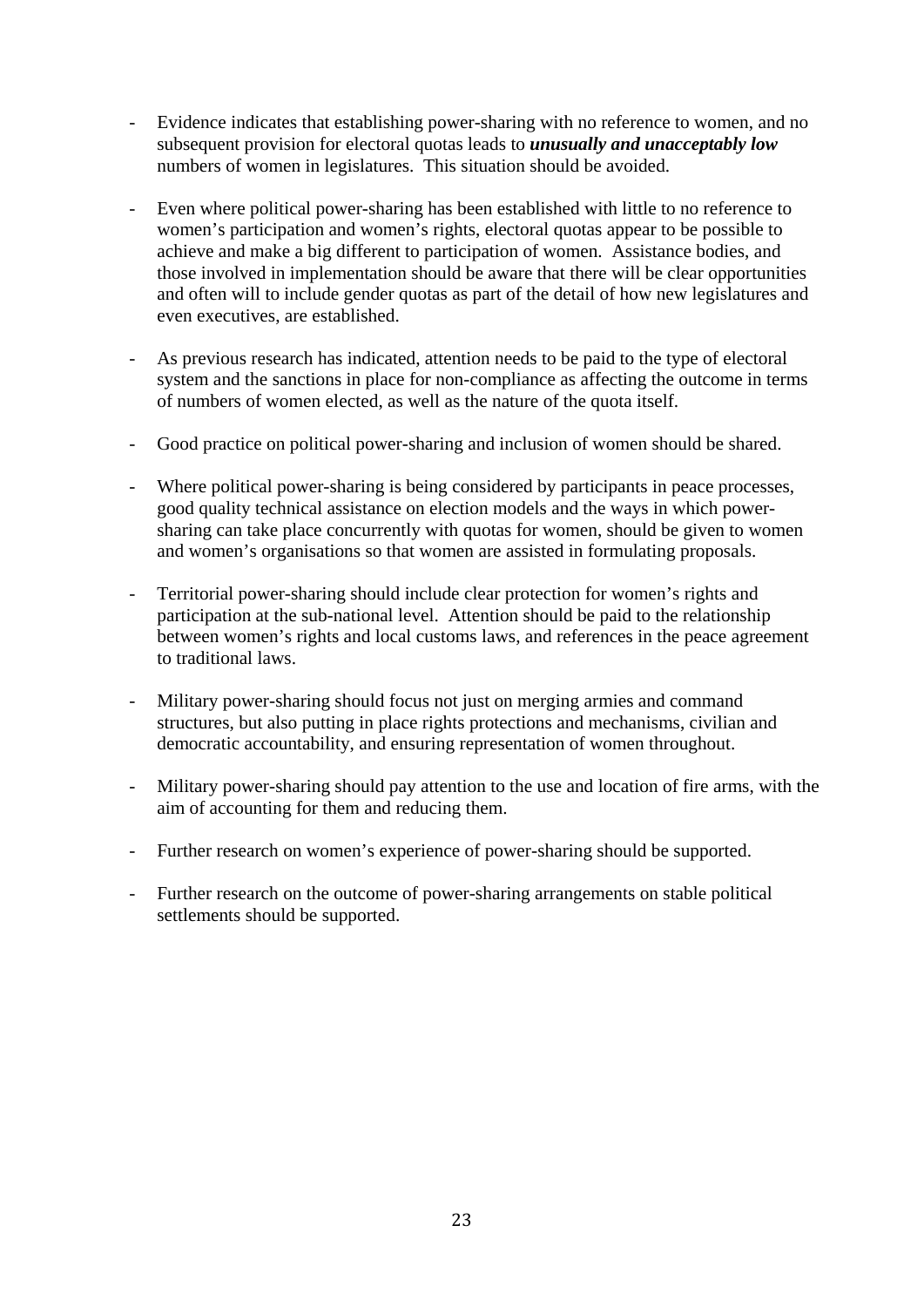**Table 1: Conflicts with power-sharing and no reference to women in peace agreements together with information on electoral quotas (Sources: on peace agreement provision Bell, PA-X on quotas, QuotaProject www.quotaproject/org)**

| Conflict        | Power-sharing                                                               | Agreements                                                               | Gender Quotas              |
|-----------------|-----------------------------------------------------------------------------|--------------------------------------------------------------------------|----------------------------|
| Afghanistan     | <b>Transitional Power-sharing</b>                                           | Afghanistan Peace Accord (Islamabad Accord) 07/03/1993                   | No information available   |
| (1990s)         |                                                                             |                                                                          |                            |
|                 |                                                                             | Peshwar Accord 24/04/1992                                                |                            |
| Central African | Provision for a involvement of the Front                                    | Accord de Paix Global entre le Gouvernement de la République             | No information available.  |
| Republic        | Démocratique du Peuple Centrafricain et                                     | Centrafricaine et les Mouvements Politico-Militaires Centrafricains      |                            |
|                 | de l'Union des Forces Démocratiques                                         | désignés ci après : Armée Populaire pour la Restauration de la           |                            |
|                 | pour le Rassemblement in the                                                | Démocratie (APRD), Front Démocratique du Peuple Centrafricain            |                            |
|                 | restructuring of the state 'in a spirit of                                  | (FDPC), Union des Forces Démocratique pour le Rassemblement              |                            |
|                 | reconciliation and conformity with the                                      | (UFDR) 21/06/2008                                                        |                            |
|                 | provisions of the Constitution'.                                            |                                                                          |                            |
|                 | As above.                                                                   | Accord de Paix entre le Gouvernement de la République Centrafricaine     |                            |
|                 |                                                                             | et les Mouvements Politico-Militaires ci-après designés: FDPC et UFDR    |                            |
|                 |                                                                             | (Syrte Agreement) 02/02/2007 (as above with parties of this agreement)   |                            |
| Cote D'Ivoire   | Transitional Power-sharing (note lack of                                    | Premier accord complémentaire à l'accord politique de Ouagadougou,       | No legislative quotas (one |
|                 | provision for women took place, despite                                     | 27/03/2007                                                               | party has voluntary quota) |
|                 | <b>UN SC Resolution 1721 (2006)</b>                                         | Pretoria Agreement on the Peace Process in Cote d'Ivoire ('Pretoria I'), |                            |
|                 | provision (article 18) which:                                               | 06/04/2005                                                               | Reserved seats             |
|                 | 'Encourages the Prime Minister to seek,                                     | Accra III Agreement on Cote d'Ivoire, 30/07/2004                         |                            |
|                 | as appropriate, the active involvement of                                   |                                                                          | Women: 11% (2012)          |
|                 | civil society in moving the peace process                                   | Accord Accra II (Ghana) sur la Crise en Cote d'Ivoire (French)           |                            |
|                 | forward, and urges the Ivorian parties,                                     | 07/03/2003                                                               |                            |
|                 | the High Representative for the Elections                                   | Linas-Marcoussis Agreement 23/01/2003                                    |                            |
|                 | together with UNOCI to take account of                                      |                                                                          |                            |
|                 | the rights and resources of women and of                                    |                                                                          |                            |
|                 | gender considerations as set out in                                         |                                                                          |                            |
|                 | resolution 1325 (2000) as cross-cutting                                     |                                                                          |                            |
|                 | issues in the implementation of the peace                                   |                                                                          |                            |
|                 | process including through the<br>consultations with local and international |                                                                          |                            |
|                 |                                                                             |                                                                          |                            |
|                 | women's groups' (p. 4))                                                     |                                                                          |                            |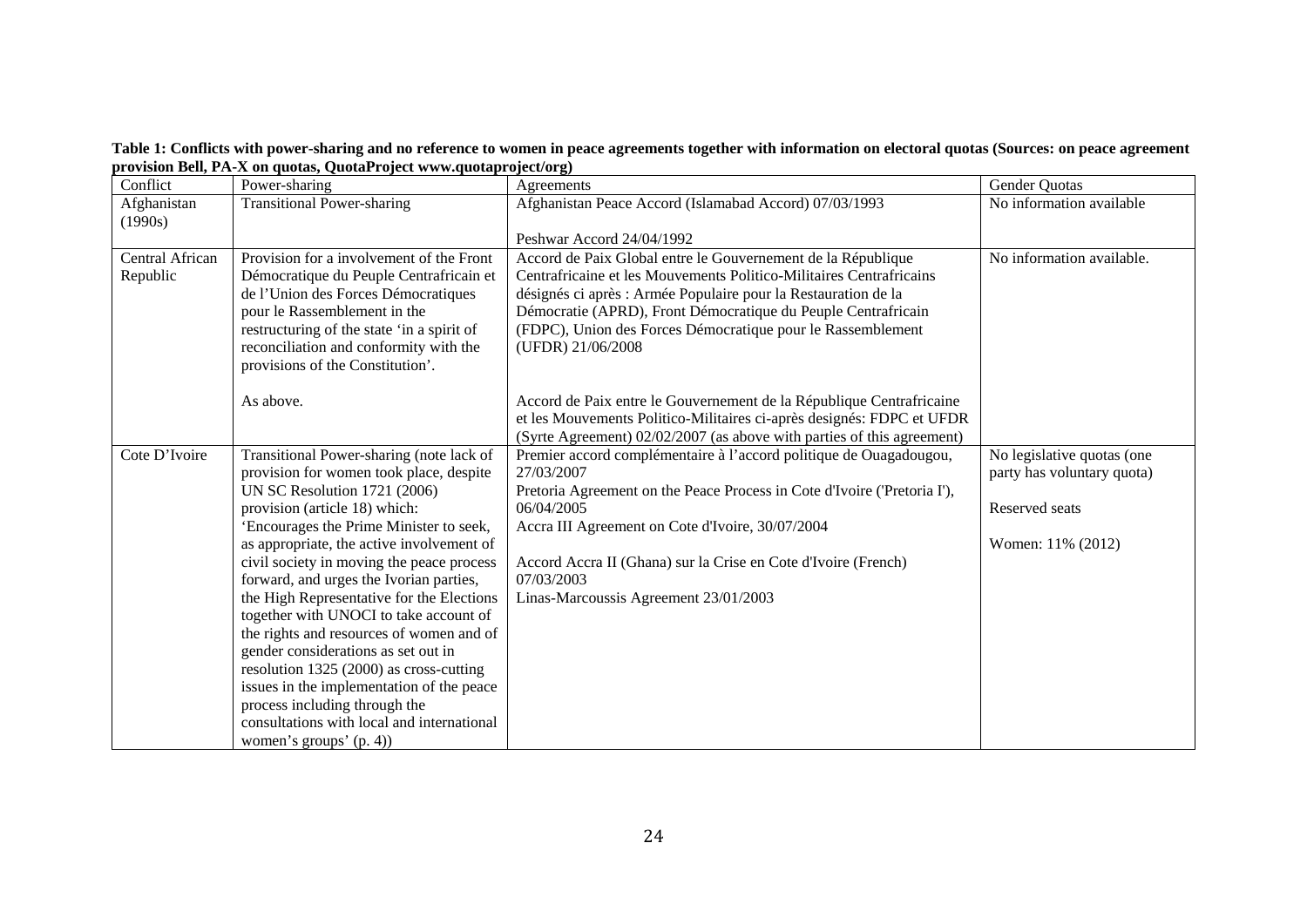| Gabon         | <b>Transitional Power-sharing</b> | Accord de Paris 27/09/1993                                                                                                                                                                                                                                                            | No information<br>available                                                                                                                                                                                                                                                                                                                                                                                                                                                                                            |
|---------------|-----------------------------------|---------------------------------------------------------------------------------------------------------------------------------------------------------------------------------------------------------------------------------------------------------------------------------------|------------------------------------------------------------------------------------------------------------------------------------------------------------------------------------------------------------------------------------------------------------------------------------------------------------------------------------------------------------------------------------------------------------------------------------------------------------------------------------------------------------------------|
| Guinea Bissau | <b>Transitional Power-sharing</b> | Additional Protocol to the Abuja Accord of 1 November 1998<br>Concerning the Formation of the Government of National Unity of<br>Guinea-Bissau 15/12/1998<br>Agreement between the Government of Guinea Bissau and the Self-<br>proclaimed military junta ('Abuja Accord') 01/11/1998 | No information available                                                                                                                                                                                                                                                                                                                                                                                                                                                                                               |
| Haiti         | <b>Transitional Power-sharing</b> | Protocol of agreement between President Jean-Bertrand Aristide and<br>Prime Minister- Designate René Théodore under the auspices of the<br>Organization of American States (OAS) 25/02/1992                                                                                           | Legislative quotas lower and<br>upper house, The Constitution<br>as amended in 2012 recognizes<br>the principle of a minimum<br>quota of 30% for women at all<br>levels, especially in public life<br>(Article $17.1$ ). The<br>Constitution further requires<br>that all laws related to political<br>parties, their structures and<br>functional mechanisms need to<br>reserve minimum 30% of<br>positions for women (Article<br>$30.1.1$ ).<br>Two round system<br>Women: $4\%$ (2010 – election<br>prior to quota) |
| Kenya         | <b>Transitional Power-sharing</b> | Acting Together for Kenya - Agreement on the Principles of Partnership<br>of the Coalition Government 28/02/2008<br>National Accord and Reconciliation Act 2008 28/02/2008                                                                                                            | Legislated quotas for lower and<br>upper house and subnationally.<br>Voluntary quotas<br>First past the post<br>Women: 65% (2013)                                                                                                                                                                                                                                                                                                                                                                                      |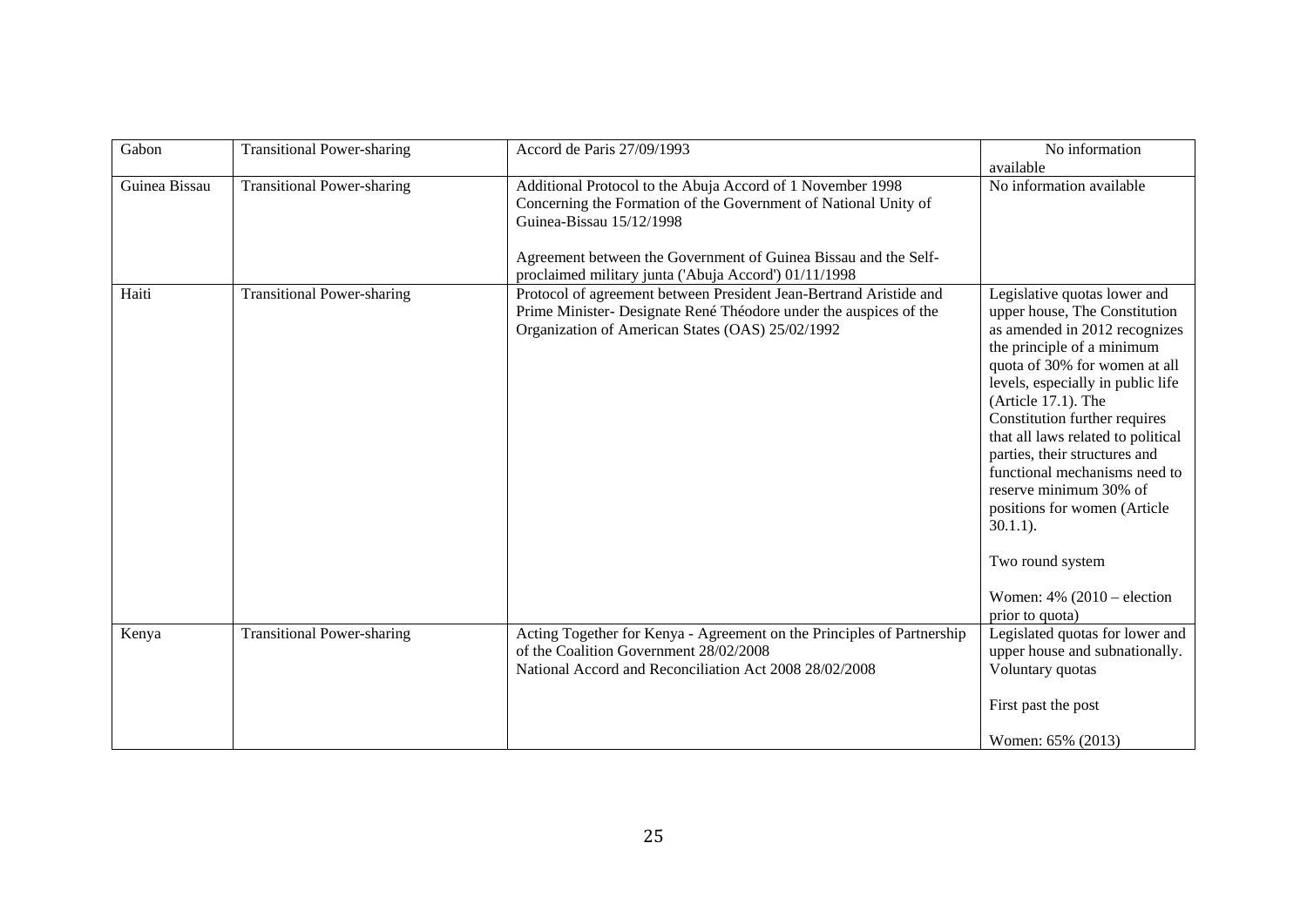| Lebanon          | Indefinite specified power-sharing | Doha Agreement on the Results of the Lebanese National Dialogue                                 | No legislated or voluntary      |
|------------------|------------------------------------|-------------------------------------------------------------------------------------------------|---------------------------------|
|                  |                                    |                                                                                                 |                                 |
|                  |                                    | Conference 21/05/2008                                                                           | quotas                          |
|                  |                                    | Le Document d'Entente Mutuelle Entre le Hezbollah et le Courant<br>Patriotique Libre 06/02/2006 | <b>Block</b> vote               |
|                  |                                    |                                                                                                 | Women: 3% (2009)                |
|                  |                                    |                                                                                                 | (Note proposal now submitted    |
|                  |                                    |                                                                                                 | to promote the participation of |
|                  |                                    |                                                                                                 |                                 |
|                  |                                    |                                                                                                 | women in municipal councils     |
|                  |                                    |                                                                                                 | in proportional numbers         |
|                  |                                    |                                                                                                 | according to the principle of   |
|                  |                                    |                                                                                                 | equality between the sexes).    |
| Mauritania       | <b>Transitional Power-sharing</b>  | Accord cadre de Dakar entre les trois grands poles politiques                                   | Legislated quotas for lower and |
|                  |                                    | mauritaniens 03/06/2009                                                                         | upper house and sub-            |
|                  |                                    |                                                                                                 | nationally.                     |
|                  |                                    |                                                                                                 |                                 |
|                  |                                    |                                                                                                 | Two round system                |
|                  |                                    |                                                                                                 |                                 |
|                  |                                    |                                                                                                 | Women: 25% (2013)               |
| Niger            | <b>Transitional Power-sharing</b>  | Accord establissant une paix definitive entre le Gouvernement de la                             | Legislated quotas for lower and |
|                  |                                    | Republique du Niger et l'Organisation de la Resistance Armee                                    | upper house and sub-            |
|                  |                                    | 15.04/1995                                                                                      | nationally. Voluntary quotas.   |
|                  |                                    |                                                                                                 |                                 |
|                  |                                    | Accord de Paix entre le Gouvernement de la Republique du Niger et la                            | List PR                         |
|                  |                                    | Coordination de la Resistance Armee (Ouagadougou Accord)                                        |                                 |
|                  |                                    |                                                                                                 | Women: 13% (2011)               |
| Palestine (Fatah | Indefinite power-sharing           | Agreement between Fatah and Hamas 03/05/2011                                                    | Information not available       |
| and Hamas)       |                                    |                                                                                                 |                                 |
| Rwanda           | <b>Transitional Power-sharing</b>  | Peace Agreement between the Government of the Republic of Rwanda                                | Legislated quotas for lower and |
|                  |                                    | and the Rwandese Patriotic Front ('Arusha Agreement') 04/08/1993                                | upper house and sub-nationally  |
|                  |                                    |                                                                                                 | and voluntary quotas.           |
|                  |                                    | Protocol of Agreement on Power-sharing within the Framework of                                  |                                 |
|                  |                                    | broad-based Transitional Government between the Government of the                               | List PR                         |
|                  |                                    | Republic of Rwanda and the Rwandese Patriotic Front 30/10/1992 ((no                             |                                 |
|                  |                                    |                                                                                                 |                                 |
|                  |                                    | reference to women, except Article 56 provides: The nominative                                  | Women: 64% (2013)               |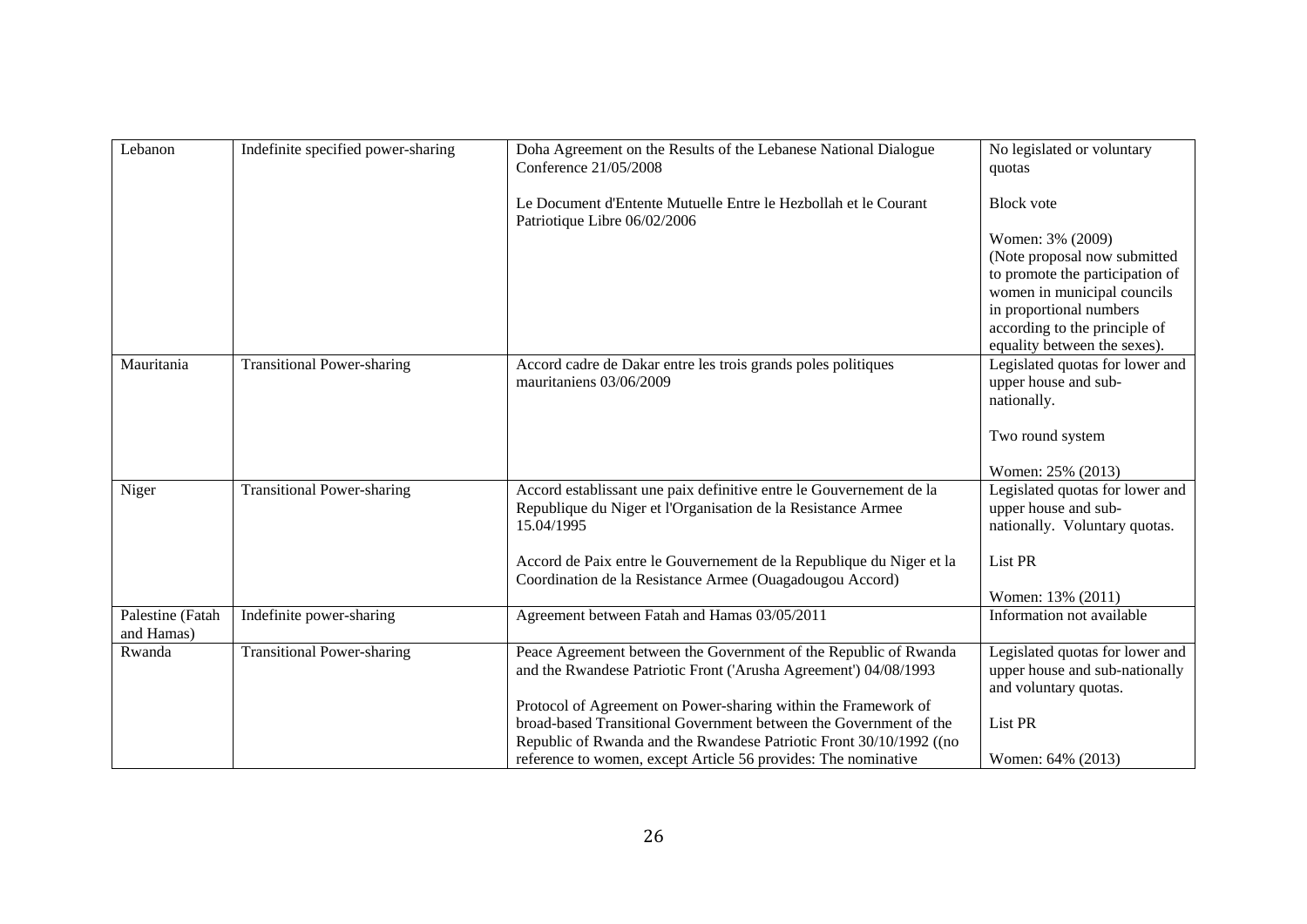|            |                          | distribution of portfolios [for government] shall be as follows: $\dots$ 5.<br>Ministry of Family Affairs and Promotion of the Status of Women) |                           |
|------------|--------------------------|-------------------------------------------------------------------------------------------------------------------------------------------------|---------------------------|
| Tajikistan | Indefinite Power-sharing | Protocol on Political Issues 18/05/1997                                                                                                         | Information not available |
|            |                          | The Bishkek Memorandum 18/05/1997                                                                                                               |                           |
|            |                          | Additional Protocol to the Protocol on the main functions and powers of<br>the Commission on National Reconciliation 21/02/1997                 |                           |
|            |                          | Statute of the Commission on National Reconciliation 21/02/1997                                                                                 |                           |
|            |                          | Protocol on the Main Functions and<br>Powers of the Commission on National Reconciliation 23/12/1996                                            |                           |
|            |                          | Protocol on the fundamental Principles for establishing Peace and<br>National Accord in Tajikstan 17/08/1995                                    |                           |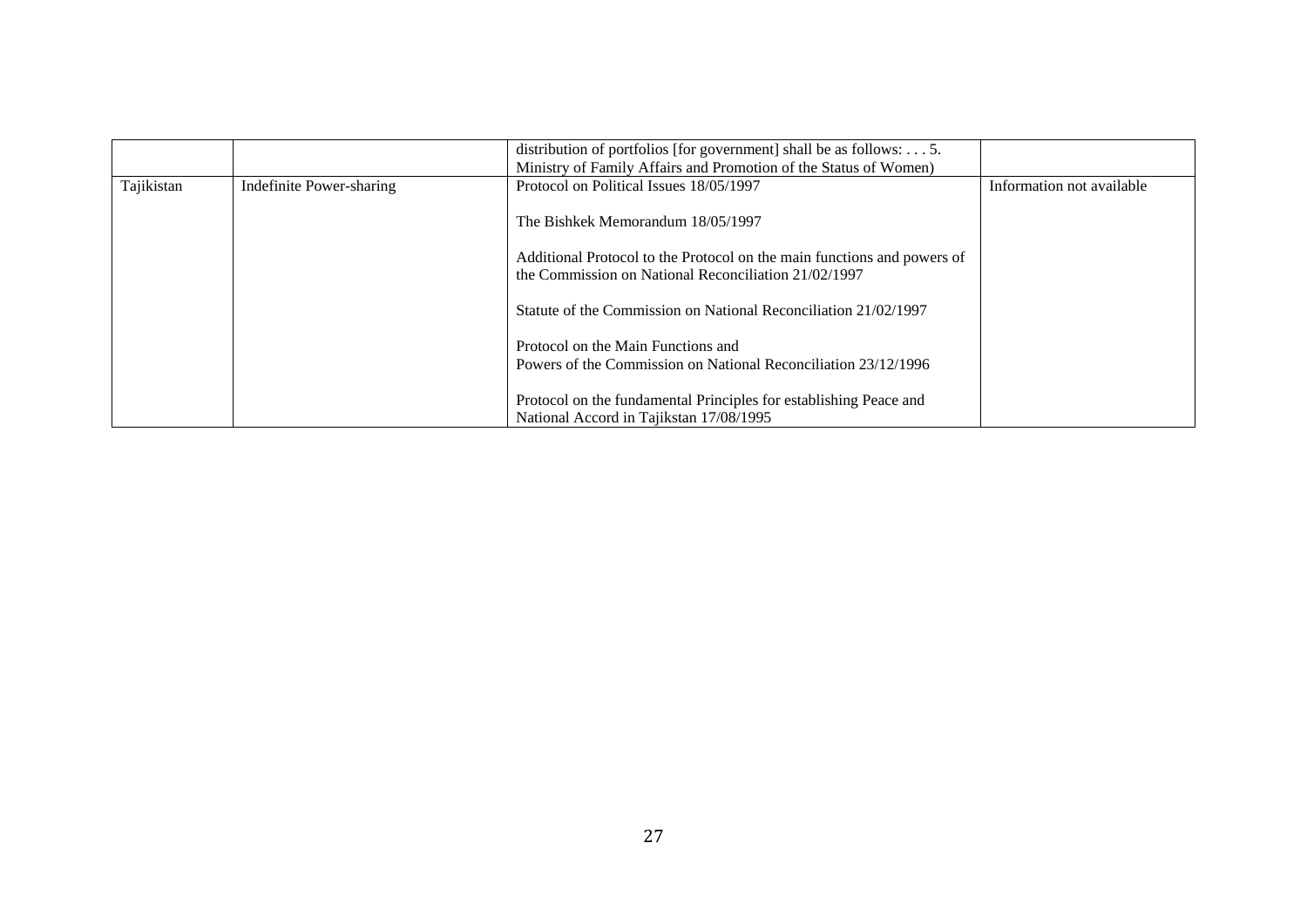| Conflict       | Agmt and Power-sharing           | Women                                                                              | <b>Ouotas</b>                  |
|----------------|----------------------------------|------------------------------------------------------------------------------------|--------------------------------|
| Afghanistan    | <b>Agreement on Provisional</b>  | Preamble:                                                                          | Upper and lower house          |
| (contemporary) | Arrangements in Afghanistan      | Noting that these interim arrangements are intended as a first step toward the     | quotas.                        |
|                | Pending the Re-establishment     | establishment of a broad-based, gender-sensitive, multi-ethnic and fully           |                                |
|                | of Permanent Government          | representative government, and are not intended to remain in place beyond the      | Single non-transferable        |
|                | Institutions ('Bonn              | specified period of time,                                                          | vote                           |
|                | Agreement') 05/12/2001           |                                                                                    |                                |
|                | (transitional power-sharing in   | III. Interim Administration                                                        | Women: 28% (2010)              |
|                | Emergency Loya Jirga, paving     | III.A.3. The Chairman, the Vice Chairmen and other members of the Interim          |                                |
|                | way to 'broad-based, gender-     | Administration have been selected by the participants in the UN Talks on           | According to Article 83 of     |
|                | sensitive, multi-ethnic and      | Afghanistan, as listed in Annex IV to this agreement. The selection has been       | the 2004 Constitution, 68 of   |
|                | fully representative             | made on the basis of professional competence and personal integrity from lists     | the 249 total seats $(27%)$ in |
|                | government')                     | submitted by the participants in the UN Talks, with due regard to the ethnic,      | the Lower House (Wolesi        |
|                |                                  | geographic and religious composition of Afghanistan and to the importance of       | Jirga) are reserved for        |
|                |                                  | the participation of women.                                                        | women, comprising at least     |
|                |                                  |                                                                                    | 2 women for each of the 34     |
|                |                                  | III.C.2 [] The Special Independent Commission will ensure that due attention       | provinces of the country.      |
|                |                                  | is paid to the representation in the Emergency Loya Jirga of a significant         |                                |
|                |                                  | number of women as well as all other segments of the Afghan population.[]          |                                |
|                |                                  |                                                                                    |                                |
|                |                                  | V.4. The Interim Authority and the Special Independent Commission for the          |                                |
|                |                                  | Convening of the Emergency Loya Jirga will ensure the participation of women       |                                |
|                |                                  | as well as the equitable representation of all ethnic and religious communities in |                                |
|                |                                  | the Interim Administration and the Emergency Loya Jirga.                           |                                |
|                |                                  | Vice Chair and Women Affairs, offices held together                                |                                |
| Angola/Cabinda | Assembleia Nacional,             | ANEXO 2/7 DO ANEXO7                                                                | Angola-wide information.       |
| Province       | Resolucao No 27-A/06             | Estatuo Especial da Provincia de Cabinda                                           | Lower house legislated         |
|                | (Memorandum of Peace and         |                                                                                    | quotas (none at sub-           |
|                | Understanding in Cabinda         | <b>TITULO II</b>                                                                   | national level)                |
|                | Province) 01/08/2006             | Governo de Provincia de Cabinda                                                    |                                |
|                | (integration of ex-Front for the |                                                                                    | List PR                        |
|                | Liberation of Cabind in          | <b>CAPITULO III</b>                                                                |                                |
|                | Cabinda Forum for Dialogue,      | Competencias Espedciais do Governo Provincial de Ambito Geral                      | Women: 34% (2012)              |

#### **Table 2: Conflicts with power-sharing and provision for women together with information on electoral quotas**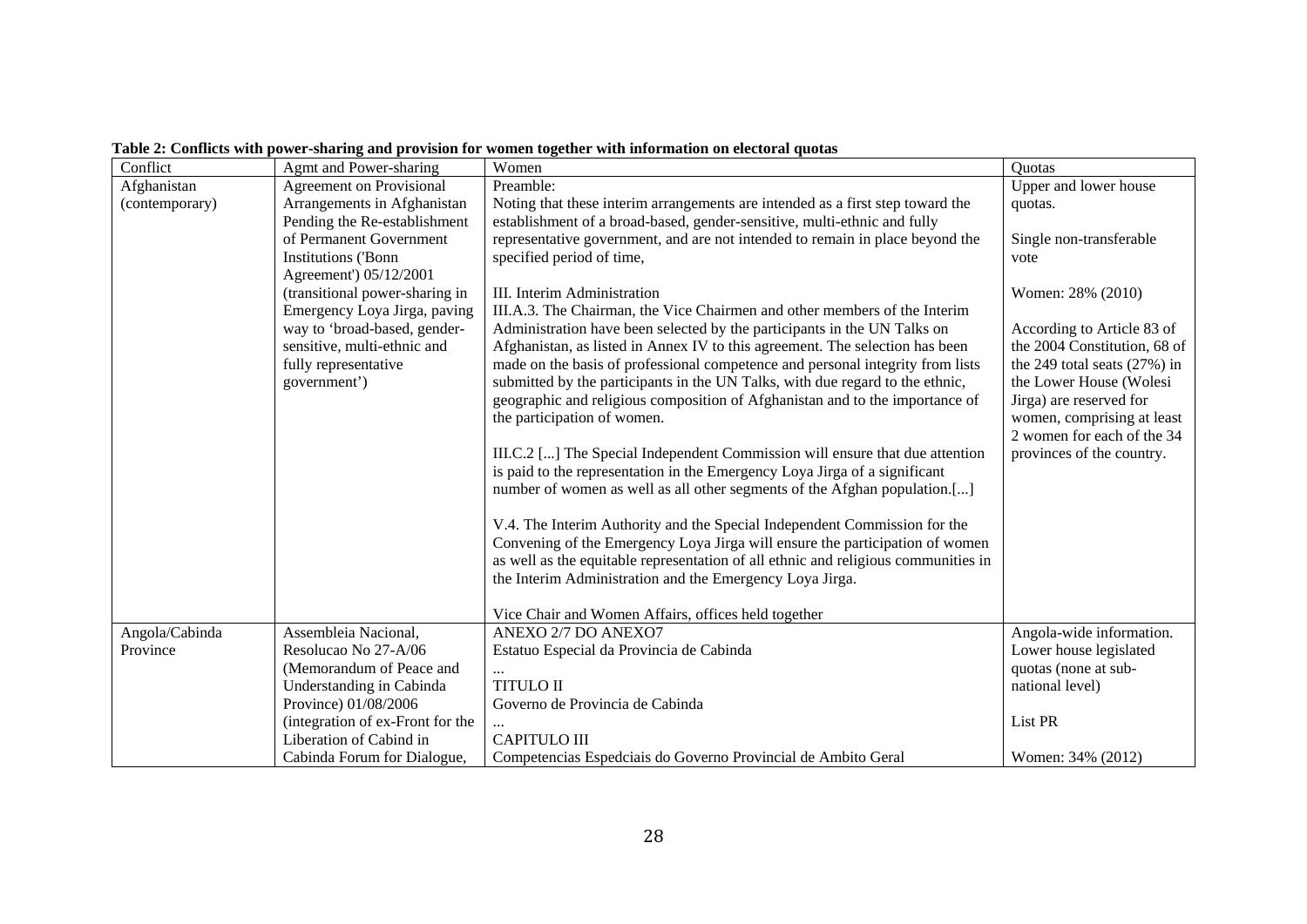|                       | to dialogue on a Government    | ARTIGO 15°                                                                     |                             |
|-----------------------|--------------------------------|--------------------------------------------------------------------------------|-----------------------------|
|                       | of Unity and Reconciliation.   | (Competencias de natureza economica e social)                                  |                             |
|                       |                                |                                                                                |                             |
|                       |                                | i) assegurar o apoio ao desenvolviemnto das funcoes especificas das familias e |                             |
|                       |                                |                                                                                |                             |
|                       |                                | promover a igualdade de oportunidades para es mulheres no ambito social y      |                             |
|                       |                                | laboral.                                                                       |                             |
|                       |                                |                                                                                |                             |
|                       |                                | <b>CAPITULO IX</b>                                                             |                             |
|                       |                                | Vice-Governadores                                                              |                             |
|                       |                                | ARTIGO 42°                                                                     |                             |
|                       |                                | (Competencia)                                                                  |                             |
|                       |                                |                                                                                |                             |
|                       |                                | 2. Ao Vice-Governador para o sector social e de organizacao compete coadjuvar  |                             |
|                       |                                | o Governador Provincial na coordenacao e execucao das tarefas ligadas as       |                             |
|                       |                                | seguintes areas:                                                               |                             |
|                       |                                |                                                                                |                             |
|                       |                                | d) justica, familia e promocao da mulher, comunicao social, administracao      |                             |
|                       |                                | publica, emprego e seguranca social, cienca e tecnologia;                      |                             |
| Bangladesh/Chittagong | Agreement between the          | B) (Kha) CHITTAGONG HILL TRACTS LOCAL GOVERNMENT                               | Legislated quotas at lower  |
| <b>Hills Tract</b>    | National Committee on          | COUNCIL/HILL DISTRICT COUNCIL                                                  | house and sub-national      |
|                       | <b>Chittagong Hill Tracts</b>  |                                                                                | level.                      |
|                       | Constituted by the             | 4. a) There shall be 3 (three) seats for women in each of the Hill District    |                             |
|                       | Government and The             | Councils. One third $(1/3)$ of these seats shall be for non-tribals.           | First past the post         |
|                       | Parbattya Chattagram           |                                                                                |                             |
|                       | Janasanghati Samity            | C) (Ga) THE CHITTAGONG HILL TRACTS REGIONAL COUNCIL                            | 20% (2014)                  |
|                       | $02/12/1997$ (establishing a   |                                                                                |                             |
|                       | power-sharing government at    | 3. The Council shall be formed with 22(twenty-two) members including the       | According to Article 9 of   |
|                       | the Hill Council level, itself | Chairman. Two-thirds of the members shall be elected from among the tribals.   | the Fundamental Principles  |
|                       | also a form of territorial     | The Council shall determine its procedure of functioning. Composition of the   | of State Policy of the      |
|                       | power-sharing)                 | Council shall be as follows: Chairman 1 Members Tribal 12 Members Tribal       | Constitution of Bangladesh, |
|                       |                                | (women) 2 Members non- tribal 6 Members non-tribal (women) 1 Among the         | and through the Local       |
|                       |                                | tribal members 5 persons shall be elected from the Chakma tribe, 3 persons     | Governmental (Union         |
|                       |                                | from the Marma tribe, 2 persons from the Tripura tribe, 1 person from the      | Parishad) Act of 1997, 3    |
|                       |                                | Murung and Tanchangya tribes and 1 person from the Lusai, Bawm, Pankho,        | directly-elected seats are  |
|                       |                                | Khumi, Chak and Khiyang tribes Among the non-tribal members 2 persons shall    | reserved for women in the   |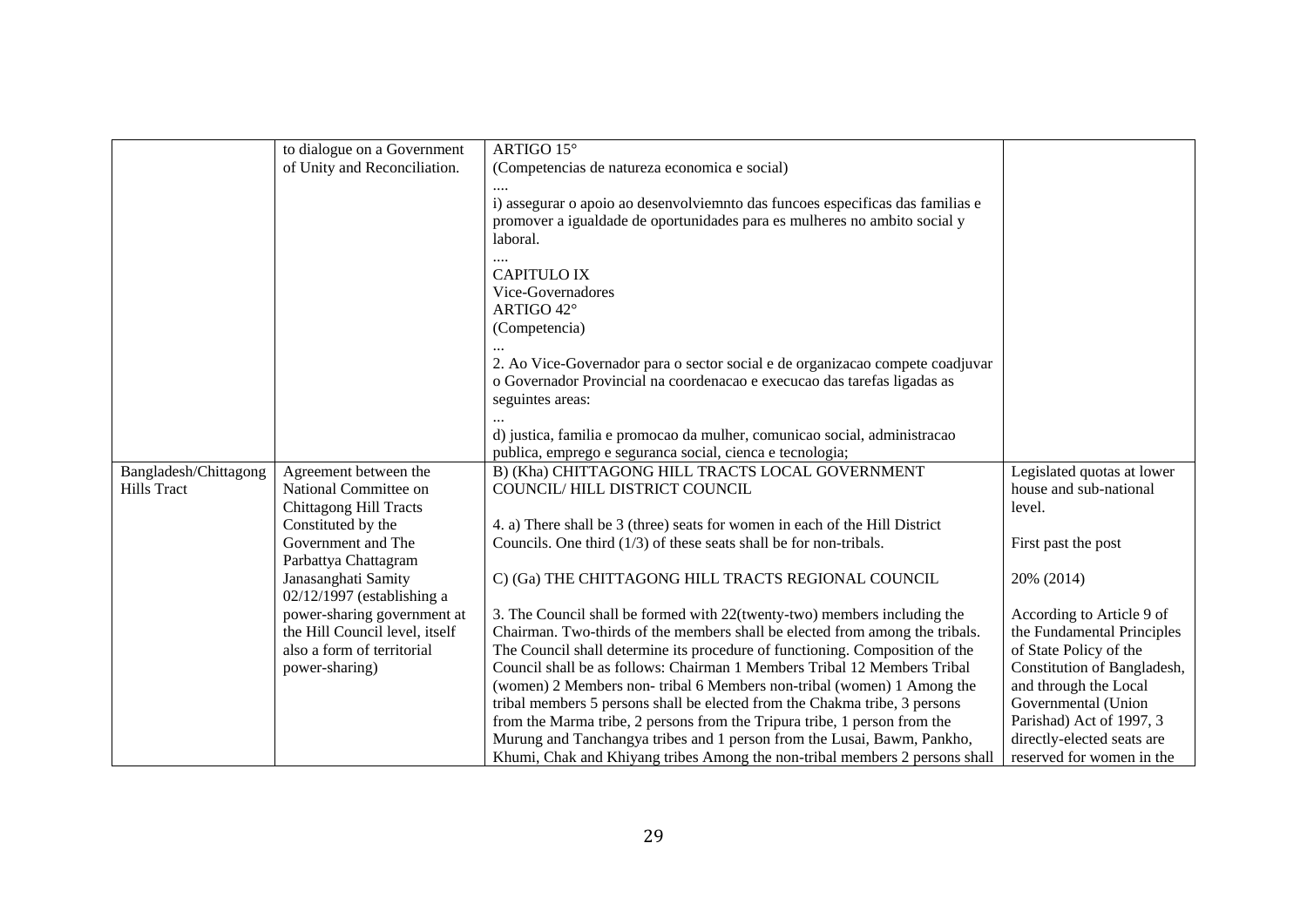| Bosnia and     | <b>General Framework</b>                                                                                                                                                                                                                                     | be elected from each district. Among the tribal women members 1 woman shall<br>be elected from the Chakma tribe and 1 woman from other tribes.<br>4. Three seats shall be reserved for women in the Council, one-third of which<br>will be non-tribal.<br>Anti-discrimination on basis of sex included as a right. Incorporation 1957                                                                                                                                                                                                                                                                                                                                                                                                                                                                                                                                                                                                                                                                                                                                                     | union parishads (1 from<br>each of the 3 wards), the<br>lowest level of councils in<br>the sub-national<br>administration.<br>Legislated quotas lower |
|----------------|--------------------------------------------------------------------------------------------------------------------------------------------------------------------------------------------------------------------------------------------------------------|-------------------------------------------------------------------------------------------------------------------------------------------------------------------------------------------------------------------------------------------------------------------------------------------------------------------------------------------------------------------------------------------------------------------------------------------------------------------------------------------------------------------------------------------------------------------------------------------------------------------------------------------------------------------------------------------------------------------------------------------------------------------------------------------------------------------------------------------------------------------------------------------------------------------------------------------------------------------------------------------------------------------------------------------------------------------------------------------|-------------------------------------------------------------------------------------------------------------------------------------------------------|
| Herzegovina    | Agreement for Peace in<br>Bosnia and Herzegovina<br>(Dayton Peace Agreement)<br>21/11/1995 (full<br>consociational power-sharing<br>between Bosniacs, Serbs and<br>Croats, with territorial<br>autonomy)                                                     | Convention on the Nationality of Married Women and 9. 1979 Convention on<br>the Elimination of All Forms of Discrimination against Women                                                                                                                                                                                                                                                                                                                                                                                                                                                                                                                                                                                                                                                                                                                                                                                                                                                                                                                                                  | house.<br>List PR<br>Women: 21% (2014)                                                                                                                |
| Bosnia-Croatia | Dayton Agreement on<br>Implementing the Federation<br>of Bosnia and Herzegovina,<br>Dayton 10/11/1995 (full<br>consociational power-sharing<br>between Bosniacs and Croats<br>at the sub-national level, with<br>further territorial devolution of<br>power) | Article 1.7.b. No person shall be deprived of Bosnia and Herzegovina or Entity<br>citizenship arbitrarily or so as to leave him or her stateless. No person shall be<br>deprived of Bosnia and Herzegovina or Entity citizenship on any ground such as<br>sex, race, color, language, religion, political or other opinion, national or social<br>origin, association with a national minority, property, birth or other status.<br>Article II.4. Non-Discrimination. The enjoyment of the rights and freedoms<br>provided for in this Article or in the international agreements listed in Annex I<br>to this Constitution shall be secured to all persons in Bosnia and Herzegovina<br>without<br>discrimination on any ground such as sex, race, color, language, religion,<br>political or other opinion, national or social origin, association with a national<br>minority, property, birth or other status.<br>Annex 1, ADDITIONAL HUMAN RIGHTS AGREEMENTS TO BE<br><b>APPLIED</b><br>IN BOSNIA AND HERZEGOVINA includes<br>4. 1957 Convention on the Nationality of Married Women | No sub-regional<br>information available                                                                                                              |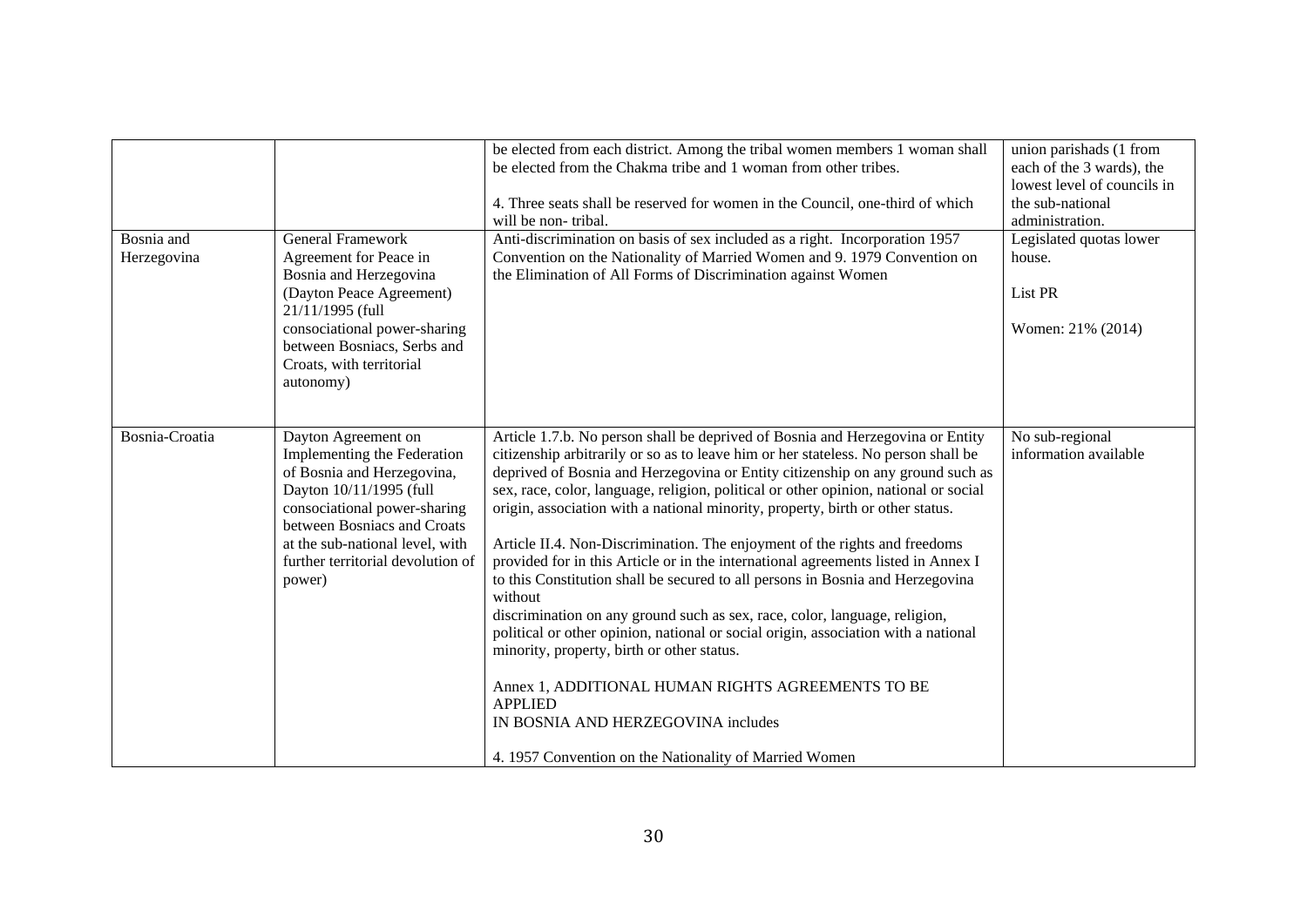|         |                               | 9. 1979 Convention on the Elimination of All Forms of                                |                          |
|---------|-------------------------------|--------------------------------------------------------------------------------------|--------------------------|
|         |                               | Discrimination against Women                                                         |                          |
|         |                               | Annex 6, AGREEMENT ON HUMAN RIGHTS                                                   |                          |
|         |                               | Article 1.14 (14) The enjoyment of the rights and freedoms provided for in this      |                          |
|         |                               | Article or in the international agreements listed in the Annex to this Constitution  |                          |
|         |                               | secured without discrimination on any ground such as sex, race, color, language,     |                          |
|         |                               | religion, political or other opinion, national or social origin, association with a  |                          |
|         |                               | national minority, property, birth or other status.                                  |                          |
|         |                               | Article II, Establishment of Human Rights Commission to consider inter alia          |                          |
|         |                               | II.2.b. alleged or apparent discrimination on any ground such as sex, race, color,   |                          |
|         |                               | language, religion, political or other opinion, national or social origin,           |                          |
|         |                               | association with a national minority, property, birth or other status arising in the |                          |
|         |                               | enjoyment of any of the rights and freedoms provided for in the international        |                          |
|         |                               | agreements listed in the Appendix to this Annex                                      |                          |
|         |                               | Note: earlier proposed plans also included these provisions                          |                          |
| Burundi | Accord de Partage de Pouvoir  | Article 8 addresses the imperative of gender equality.                               | Legislated quotas, lower |
|         | au Burundi (full              |                                                                                      | house, upper house, sub- |
|         | consociational power-sharing  | Article 13                                                                           | national level           |
|         | between Hutus and Tutsis,     | L'Assemblée nationale est composée de 60% de députés Hutus, de 40% de                |                          |
|         | with set aside places for Twa | députés Tutsi et de 3 députés de l'ethnie Twa, avec un minimum de 30% de             | List PR                  |
|         | and Women)                    | députés étant des femmes.                                                            | 32% (2010)               |
|         |                               | Article 14                                                                           |                          |
|         |                               | Afin d'assurer que l'équilibre ethnique et de genre spécifié dans l'Accord           | 2005 constitution        |
|         |                               | d'Arusha pour la Paix et la Réconciliation de l'an 2000 se réalise, le mécanisme     | institutionalises power- |
|         |                               | de cooptation sera utilisé pour adresser un déséquilibre qui peut résulter des       | sharing and quota for    |
|         |                               | élections.                                                                           | women                    |
|         |                               | Article 15                                                                           |                          |
|         |                               | Le Sénat est constitué sur la base de représentation à 50/50% de Hutus et de         |                          |
|         |                               | Tutsis et de trois sénateurs de l'ethnie Twa, avec un minimum de 30% de              |                          |
|         |                               | sénateurs étant des femmes.                                                          |                          |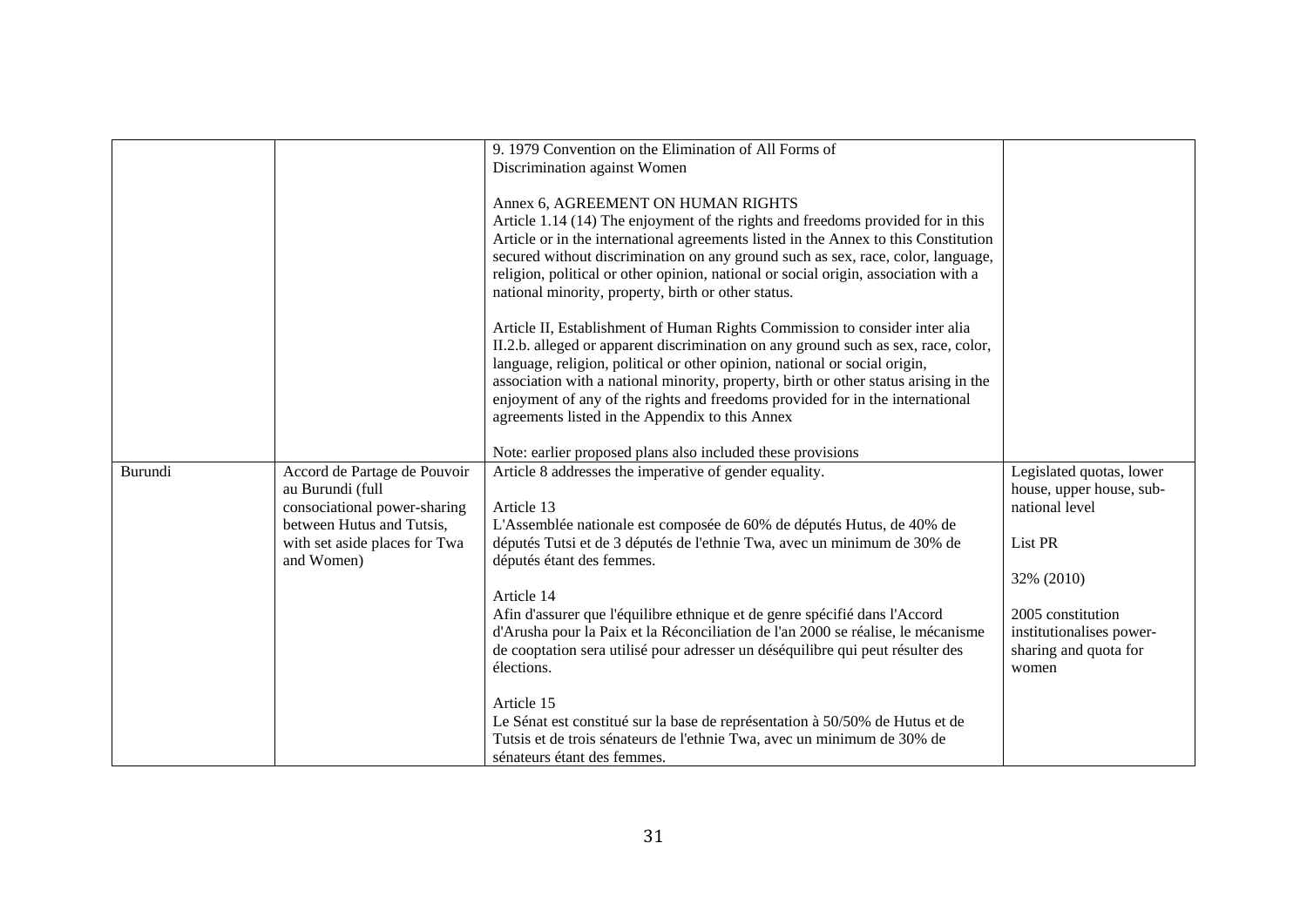|                                                                                                                                                                                                                                                                                                                                                                                                              | Entres autres, le Sénat est doté des compétences d'approuver les amendements<br>à la Constitution et aux lois organiques et de contrôler l'application des<br>dispositions constitutionnelles exigeant la représentativité ethnique, tribale,<br>religieuse, culturelle, régionale et de genre et l'équilibre dans tous les structures<br>et les institutions de l'état.                                                                                                                                                                                                                                                                        |  |
|--------------------------------------------------------------------------------------------------------------------------------------------------------------------------------------------------------------------------------------------------------------------------------------------------------------------------------------------------------------------------------------------------------------|-------------------------------------------------------------------------------------------------------------------------------------------------------------------------------------------------------------------------------------------------------------------------------------------------------------------------------------------------------------------------------------------------------------------------------------------------------------------------------------------------------------------------------------------------------------------------------------------------------------------------------------------------|--|
|                                                                                                                                                                                                                                                                                                                                                                                                              | Article 19<br>L'administration de l'état est composée d'une telle façon qu'elle est<br>représentative de la nation burundaise, reflétant la diversité de ses composantes,<br>y compris les questions de genre et d'ethnicité.                                                                                                                                                                                                                                                                                                                                                                                                                   |  |
| Arusha Peace and<br>Reconciliation Agreement for<br>Burundi 28/08/2000 (general<br>principles for power-sharing)                                                                                                                                                                                                                                                                                             | Extensive provision for women's representation and rights including:<br>prohibition of sexual and gender-based violence; general principle that the state<br>will be founded inter alia on 'equality between women and men'; principles and<br>measures relating to exclusion of women; gender balance informing reform of<br>defence and security; gender balance on commission of national reconciliation;<br>extensive constitutional principles relating to gender equality; gender<br>representation in the judiciary; particular regard to women in reconstruction,<br>rehabilitation and resettlement of refugees and displaced persons. |  |
| Ceasefire Agreement between<br>the Transitional Government<br>of Burundi and the Conseil<br>National pour la Defence de la<br>Democratie-Forces pour la<br>Defense de la Democratie<br>$02/12/2002$ (Provides for the<br>establishment of a power-<br>sharing system within the<br>framework of an inclusive<br>Transitional Government, with<br>CNDD-FDD taking part in the<br>power-sharing arrangements). | Article II<br>1.7 The cessation of all acts of violence against the population, any act of<br>vengeance, summary executions, torture, harassment, detention or persecution<br>of civilians based on their ethnic origin, religious beliefs or political affiliation,<br>arming of civilians, use of child soldiers, sexual violence and sponsoring and<br>encouraging terrorists or genocidal ideologies.                                                                                                                                                                                                                                       |  |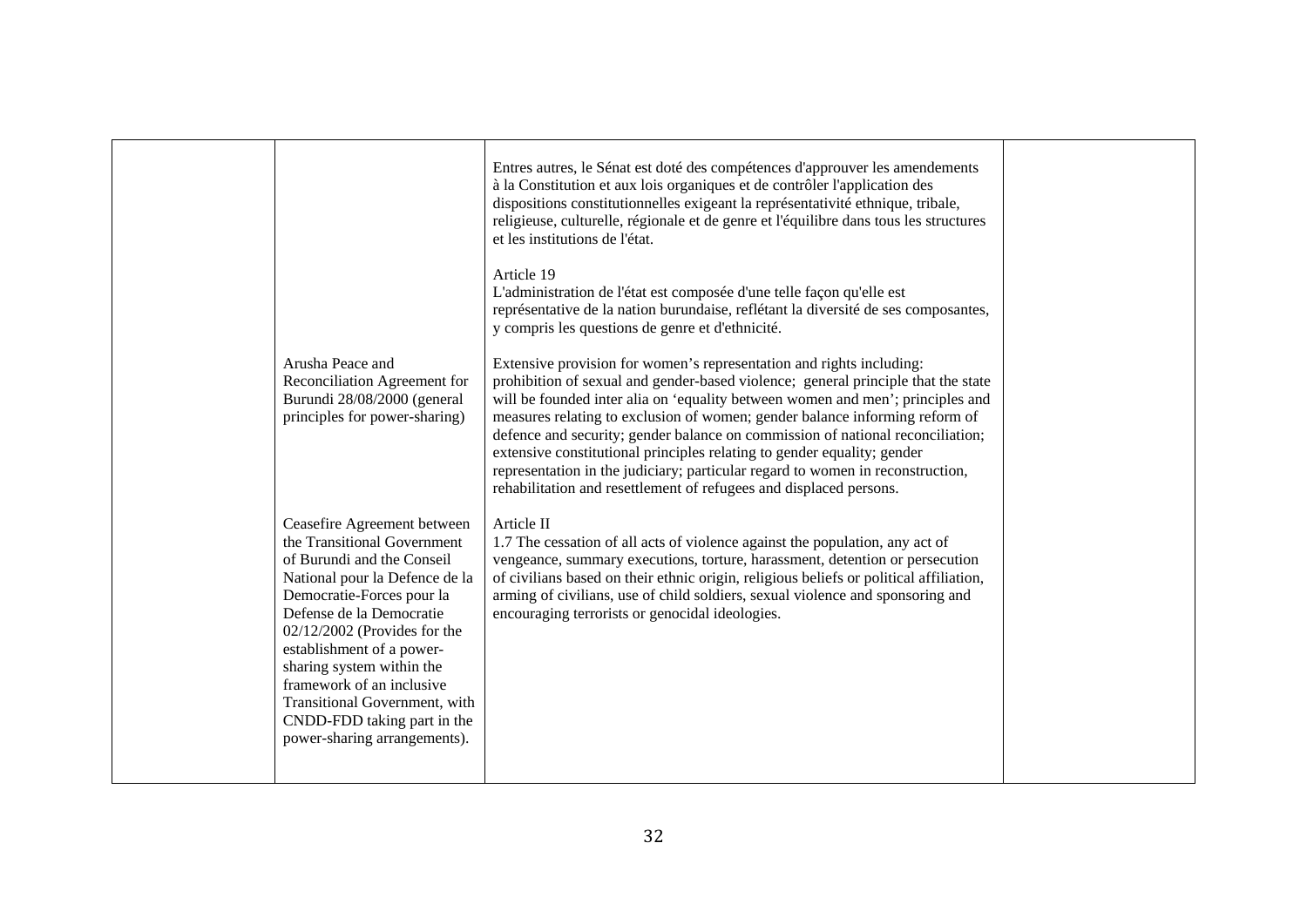| Agreement Embodying a<br>Convention on Governance<br>between the Forces for<br>Article 32. During the period covered by this Convention, the Government shall<br>have the following portfolios<br>Democratic Change and the                                                                                                                                                                                                                                                                                                                                                                                                                                                                                                                                                                                                                                                                                                                                                                                                                                                                                                                                                                                           |  |
|-----------------------------------------------------------------------------------------------------------------------------------------------------------------------------------------------------------------------------------------------------------------------------------------------------------------------------------------------------------------------------------------------------------------------------------------------------------------------------------------------------------------------------------------------------------------------------------------------------------------------------------------------------------------------------------------------------------------------------------------------------------------------------------------------------------------------------------------------------------------------------------------------------------------------------------------------------------------------------------------------------------------------------------------------------------------------------------------------------------------------------------------------------------------------------------------------------------------------|--|
| 16. Ministry of Human Rights, Social Services and the Advancement of<br>Political Parties of the<br>Opposition 10/09/1994<br>Women.<br>(commits to a form of shared                                                                                                                                                                                                                                                                                                                                                                                                                                                                                                                                                                                                                                                                                                                                                                                                                                                                                                                                                                                                                                                   |  |
| government)                                                                                                                                                                                                                                                                                                                                                                                                                                                                                                                                                                                                                                                                                                                                                                                                                                                                                                                                                                                                                                                                                                                                                                                                           |  |
| Chad<br>Accord politique en vue du<br>(p.12) 6. DES DISPOSITIONS FINALES<br>No information<br>renforcement du processus<br>Les Partis politiques signataires appellent le peuple Tchadien et en particulier :<br>démocratique 14/08/2007<br>les associations de défense des droits de l'homme, les syndicats, les<br>(executive power-sharing of<br>organisations féminines et des jeunes, à adhérer à ce processus de paix véritable<br>government and opposition)<br>et de développement durable que sous-tend le présent Accord Politique.                                                                                                                                                                                                                                                                                                                                                                                                                                                                                                                                                                                                                                                                         |  |
| Comoros's Constitution of<br>Preamble<br>No information<br>Comoros / Anjouan<br>2001 with Amendments<br>through 2009 23/12/2001<br>[The people] emphasize their commitment to the principles and fundamental<br>(Government of National<br>rights defined by the Charter of the United Nations, by the Charter of the<br>Unity, power-sharing<br>Organization of African Unity, by the Pact of the League of Arab States, by<br>executive drawn from<br>the Universal Declaration of Human Rights and by the African Charter on<br>Comoro's constitutive<br>Human and Peoples' Rights, as well as by the international conventions,<br>particularly those relating to childrens' and womens' rights.<br>islands). Earlier agreements<br>establishing power-sharing did<br>not reference women).<br>They proclaim<br>the equality of all concerning rights and duties without distinctions based<br>on sex, origin, race, religion or belief;<br>Article 4<br>In the conditions determined by statute suffrage shall be universal, equal and<br>secret. It may be direct or indirect.<br>All Comorians of either sex who are in possession of their civil and political<br>rights may vote as provided for by statute. |  |
| Extensive provision for women, in particular, health, human rights, and socio-<br>No information available<br>Democratic Republic<br>Intercongolese Negotiations:<br>The Final Act ('The Sun City<br>economic conditions<br>of Congo<br>Agreement') 2/04/2003                                                                                                                                                                                                                                                                                                                                                                                                                                                                                                                                                                                                                                                                                                                                                                                                                                                                                                                                                         |  |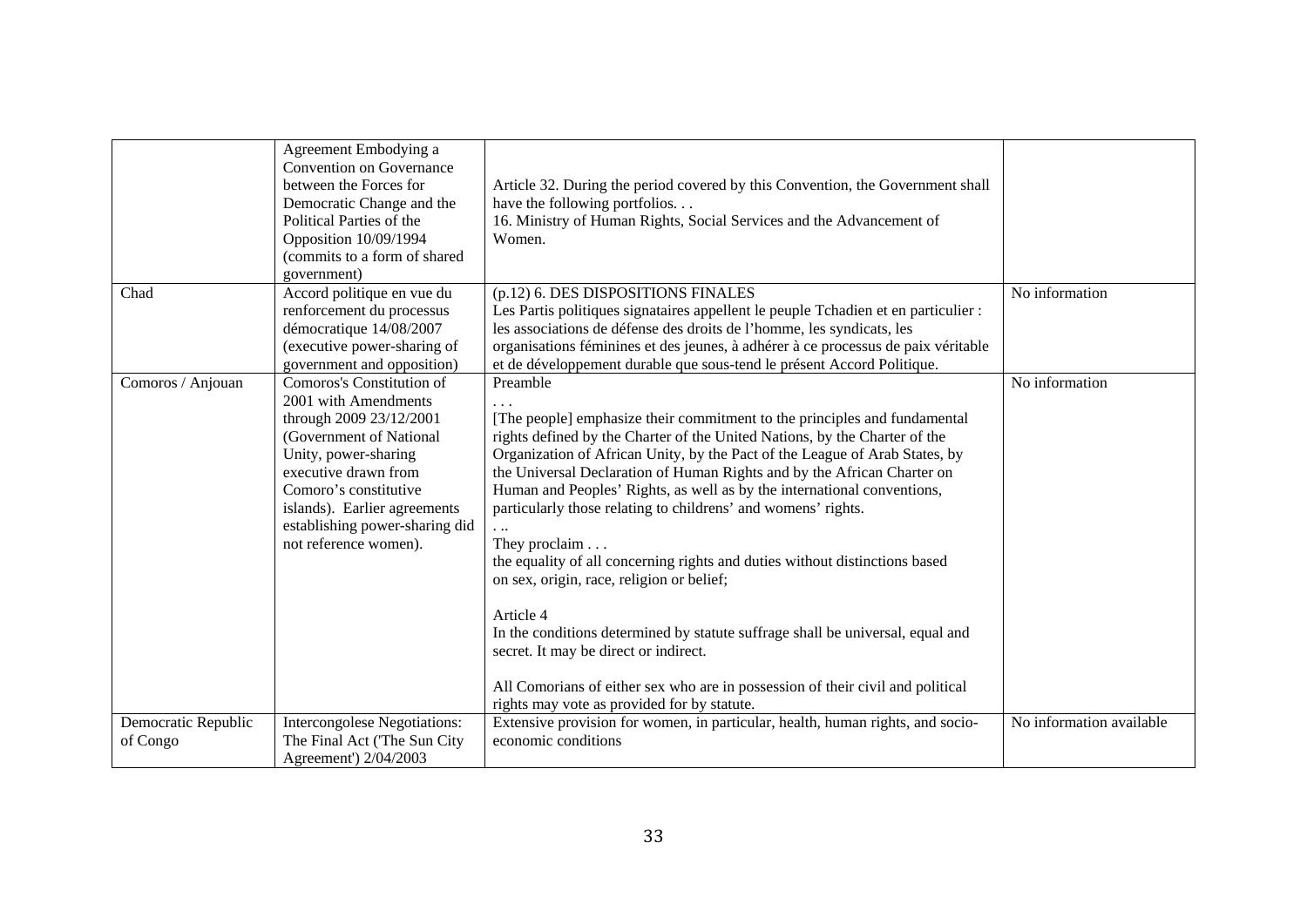|        | (affirms power-sharing<br>arrangements of Pretoria<br>Agreement)<br>Draft Constitution of the<br>Transition 01/04/2003 (full<br>consociationalism)<br>Global and Inclusive<br>Agreement on Transition in<br>the Democratic Republic of<br>Congo ('The Pretoria<br>Agreement') 16/12/2002<br>(government of national unity,<br>with power-sharing executive<br>established) | Extensive provision for women, including commitments to 'participation of<br>women an all levels of responsibility, taking into account the criteria of<br>competence, credibility and integrity, in a spirit of national reconciliation'.<br>Protection for equality rights for women, access to education, working rights,<br>and socio-economic rights.<br><b>III - TRANSITION PRINCIPLES</b><br>1. To guarantee a peaceful transition, the Parties shall participate in the political<br>administration of the country during the period of transition. The institutions<br>that will be set up during the transition shall ensure appropriate representation of<br>the eleven provinces of the country and of the different tendencies within the<br>political and social forces. In particular, provision shall be made for appropriate<br>representation of women at all levels of responsibility.<br>Annex I: The Division of Responsibilities<br>A. The Government<br>2. The transitional government shall be composed of the following Ministries:<br>$\left  \dots \right $<br>Women's and Family Affairs<br>[] |                          |
|--------|----------------------------------------------------------------------------------------------------------------------------------------------------------------------------------------------------------------------------------------------------------------------------------------------------------------------------------------------------------------------------|----------------------------------------------------------------------------------------------------------------------------------------------------------------------------------------------------------------------------------------------------------------------------------------------------------------------------------------------------------------------------------------------------------------------------------------------------------------------------------------------------------------------------------------------------------------------------------------------------------------------------------------------------------------------------------------------------------------------------------------------------------------------------------------------------------------------------------------------------------------------------------------------------------------------------------------------------------------------------------------------------------------------------------------------------------------------------------------------------------------------------|--------------------------|
| Kosovo | Interim Agreement for Peace<br>and Self-Government in<br>Kosovo (Rambouillet Accord)<br>(provided for consociational<br>arrangement between<br>Albanian and Serbian<br>Kosovars, not signed but<br>framework subsequently                                                                                                                                                  | Chapter 2 on police and security outlaws discrimination based on sex.                                                                                                                                                                                                                                                                                                                                                                                                                                                                                                                                                                                                                                                                                                                                                                                                                                                                                                                                                                                                                                                      | No information available |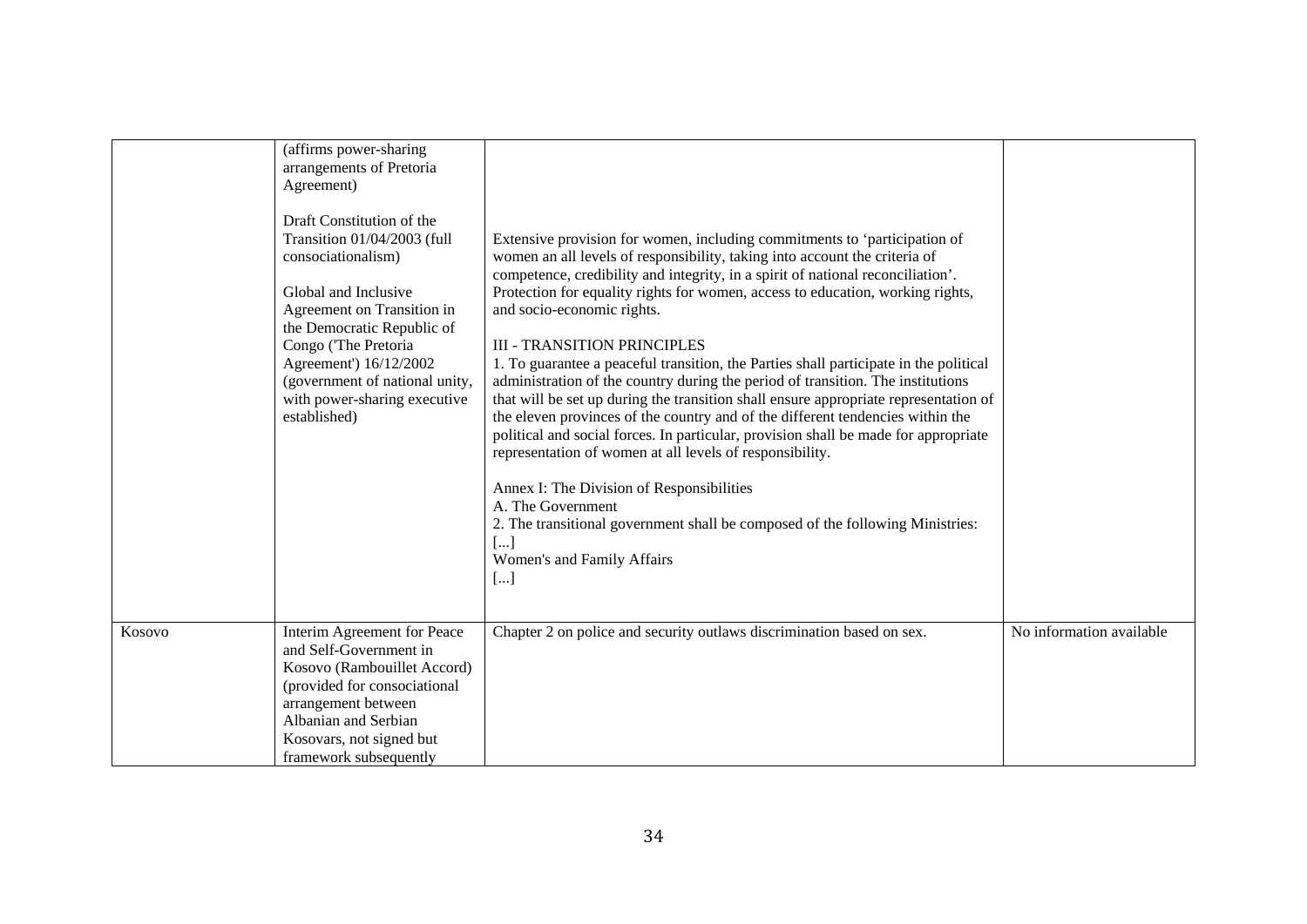|         | imposed by UNSC Resolution<br>1244)                                                                                                                       |                                                                                                                                                                                                                                          |                                                                                                                                                                                                                                                                                                                                                                  |
|---------|-----------------------------------------------------------------------------------------------------------------------------------------------------------|------------------------------------------------------------------------------------------------------------------------------------------------------------------------------------------------------------------------------------------|------------------------------------------------------------------------------------------------------------------------------------------------------------------------------------------------------------------------------------------------------------------------------------------------------------------------------------------------------------------|
| Liberia | Peace Agreement between the<br>Government of Liberia, the<br>Liberians United for                                                                         | Fairly extensive provision for women providing for: women's membership of<br>the National Transitional Legislative Assembly, including representation of<br>Women's Organisations (and other civic society organisations), the Electoral | No legislated quotas any<br>level.                                                                                                                                                                                                                                                                                                                               |
|         | Reconciliation and Democracy<br>(LURD), the Movement of                                                                                                   | Reform Commission, recommendations by female lawyers for new judicial<br>appointments, and rehabilitation, reconstruction and development consideration                                                                                  | First past the post                                                                                                                                                                                                                                                                                                                                              |
|         | Democracy in Liberia<br>(MODEL) and the Political                                                                                                         | of women, with gender balance in programme implementation responsibilities.                                                                                                                                                              | Women: 11% (2011)<br>In the "Guidelines relating                                                                                                                                                                                                                                                                                                                 |
|         | Parties 18/08/1999                                                                                                                                        |                                                                                                                                                                                                                                          | to the registration of                                                                                                                                                                                                                                                                                                                                           |
|         | (transitional power-sharing<br>with proportional legislature                                                                                              |                                                                                                                                                                                                                                          | political parties and<br>independent candidates" of                                                                                                                                                                                                                                                                                                              |
|         | and executive).                                                                                                                                           |                                                                                                                                                                                                                                          | January 2005, there was a                                                                                                                                                                                                                                                                                                                                        |
|         | Final Communqué of the All-<br>Liberia National Conference,<br>Virginia, Liberia 18/04/1991<br>(Government of National unity<br>formed by the government) | Listed as attending Interest Group: Women Development Association of Liberia                                                                                                                                                             | gender quota provision that<br>mandated the political<br>parties and coalition of<br>political parties to have a<br>30% women candidates in<br>their electoral lists. In the<br>amended law of March<br>2011 no gender quota<br>provision is included. "In<br>the national election on 11<br>October 2011, of 925<br>candidates, 105 were<br>women, including 87 |
|         |                                                                                                                                                           |                                                                                                                                                                                                                                          | candidates for the House of<br>Representatives, 12                                                                                                                                                                                                                                                                                                               |
|         |                                                                                                                                                           |                                                                                                                                                                                                                                          | candidates for the Senate,<br>and 6 candidates for the                                                                                                                                                                                                                                                                                                           |
|         |                                                                                                                                                           |                                                                                                                                                                                                                                          | Presidency and Vice                                                                                                                                                                                                                                                                                                                                              |
|         |                                                                                                                                                           |                                                                                                                                                                                                                                          | Presidency. This represents                                                                                                                                                                                                                                                                                                                                      |
|         |                                                                                                                                                           |                                                                                                                                                                                                                                          | approximately 11 percent                                                                                                                                                                                                                                                                                                                                         |
|         |                                                                                                                                                           |                                                                                                                                                                                                                                          | of all candidates (Carter<br>Center-Fall 2011).                                                                                                                                                                                                                                                                                                                  |
|         |                                                                                                                                                           |                                                                                                                                                                                                                                          |                                                                                                                                                                                                                                                                                                                                                                  |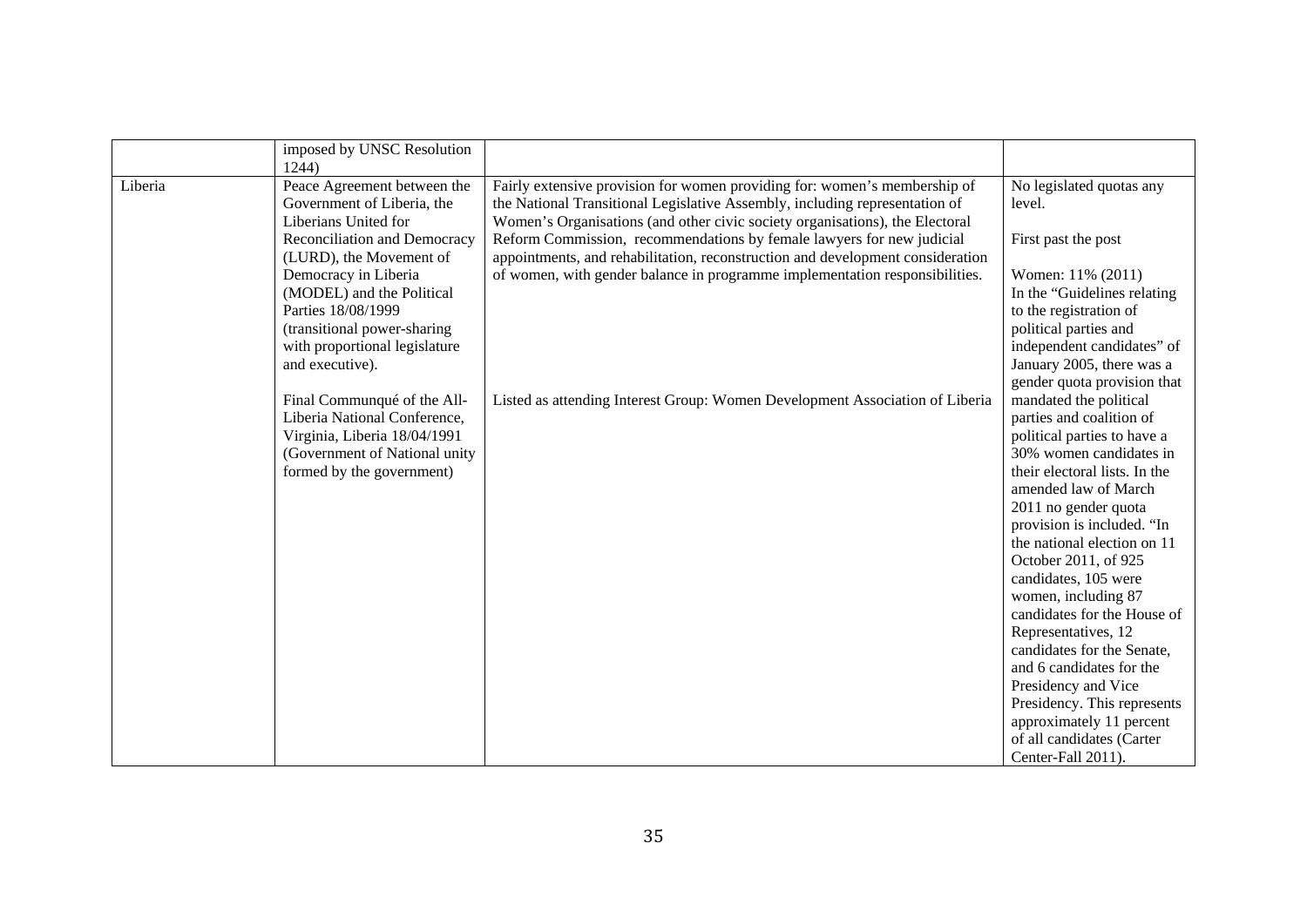| Libya      | <b>Draft Constitutional Charter</b> | Article (5) The family is the basis of society and shall be entitled to protection   | Legislated quotas lower  |
|------------|-------------------------------------|--------------------------------------------------------------------------------------|--------------------------|
|            | for the Transitional Stage: The     | by the State. The State shall also protect and encourage marriage. The State         | house and sub-national   |
|            | <b>Constitutional Declaration</b>   | shall guarantee the protection of motherhood, childhood and the elderly. The         | level.                   |
|            | (Transitional power-sharing in      | State shall take care of children, youth and the handicapped.                        |                          |
|            | Interim Provision Authority,        |                                                                                      | Parallel                 |
|            | drawn proportionately from          | Article (21) It shall be impermissible for any member of the Interim Transitional    |                          |
|            | local councils)                     | National Council to assume any executive public office. It shall also be             | 15% (2014)               |
|            |                                     | impermissible to combine the membership of the National Council with the             |                          |
|            |                                     | membership of the Local Council. A member may neither be appointed in a              |                          |
|            |                                     | Board of Directors of any company nor may he contribute to obligations made          |                          |
|            |                                     | by the government or made by one of the public institutions. Further, during the     |                          |
|            |                                     | term of his membership, the member, his wife or his sons may not buy or rent         |                          |
|            |                                     | any State property or lease or sell to or barter with the State any of his own       |                          |
|            |                                     | property, or conclude a contract with the Sate in his capacity as obligator,         |                          |
|            |                                     | supplier or contractor.                                                              |                          |
| Madagascar | Roadmap for Ending the              | In the formation of the Transitional Government, the President of the Transition     | No information available |
|            | Crisis in Madagascar -              | and the consensus Prime Minister shall ensure a fair an equitable distribution of    |                          |
|            | <b>Commitments by Malagasy</b>      | portfolios, whilst adhering to the criteria of political affiliation, gender         |                          |
|            | <b>Political Stakeholders</b>       | representation and regional balance.' (I.6, p. 1).                                   |                          |
|            | 13/09/2011 (Transitional            |                                                                                      |                          |
|            | Government of National Unity        | For the enlargement of the composition of other transitional institutions, like the  |                          |
|            | provided for (National Union        | Transitional Congress (CT), the High Transitional Council (CST) and the              |                          |
|            | Transitional Government),           | National Independent Electoral Commission (CENI), Malagasy political                 |                          |
|            | with signatories to the 'road-      | stakeholders who are parties to this Roadmap shall be invited to submit a list of    |                          |
|            | map' to provide a list of           | public figures, from which the President of the Transition shall appoint the         |                          |
|            | candidates.)                        | members of these institutions. In appointing the members of these institutions,      |                          |
|            |                                     | the President of the Transition undertakes to ensure a fair and equitable            |                          |
|            |                                     | distribution of positions, whilst adhering to the criteria of political affiliation, |                          |
|            |                                     | gender representation, regional balance and balanced sharing among the               |                          |
|            |                                     | Malagasy political stakeholders who are signatories to this Roadmap so as to         |                          |
|            |                                     | ensure the smooth running of the Transition. (I.7, p. 2).                            |                          |
| Maldives   | Roadmap for a possible way          | III. Governance                                                                      | No information available |
|            | forward 16/02/2012 (Political       | • Appropriate representation of women will be ensured in the Government of           |                          |
|            | Parties invited to come             | National Unity.                                                                      |                          |
|            | together to form a                  |                                                                                      |                          |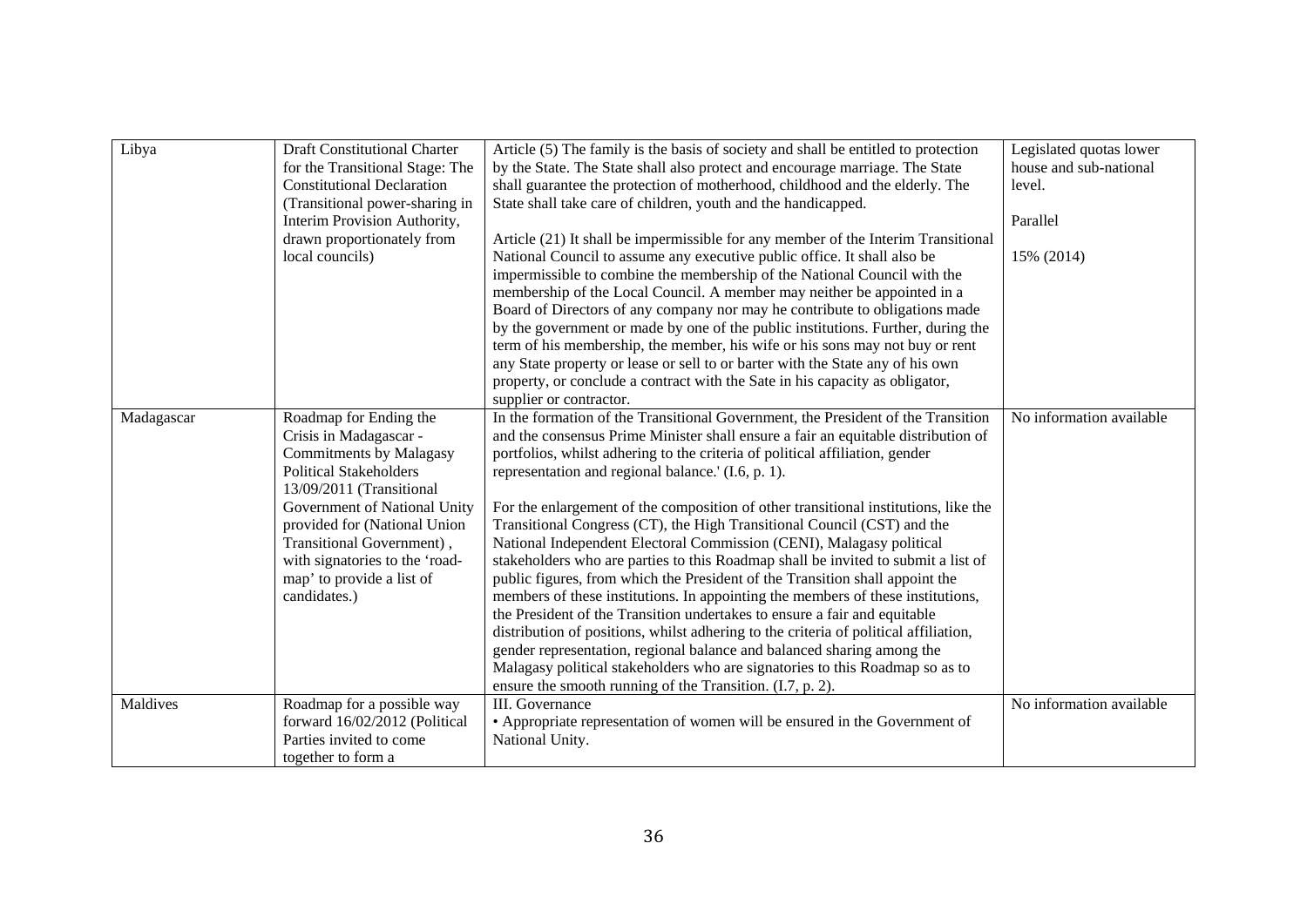|                | <b>Government of National</b>    |                                                                                    |                         |
|----------------|----------------------------------|------------------------------------------------------------------------------------|-------------------------|
|                | Unity)                           | IV. Priority Tasks of the Government of National Unity                             |                         |
|                |                                  |                                                                                    |                         |
|                |                                  | • The government of National Unity will ensure the uninterrupted provision of      |                         |
|                |                                  | public services. It will continue to pay special attention to the rights of women  |                         |
|                |                                  | and children, and to the needs and interests of the vulnerable, as is required by  |                         |
|                |                                  | the constitution.                                                                  |                         |
|                |                                  |                                                                                    |                         |
| Mexico/Chiapas | Actions and Measures for         | SITUATION, RIGHTS AND CULTURE OF INDIGENOUS WOMEN                                  | Legislated quotas lower |
|                | <b>Chiapas Joint Commitments</b> |                                                                                    | house, upper house, and |
|                | and Proposals from the State     | Analyzed from the viewpoint of indigenous women from Chiapas, the problem          | sub-national level      |
|                | and Federal Governments, and     | of rights demands an end to silent voices and secular oblivion. To do away with    |                         |
|                | the EZLN 16/02/1996              | the latter it is necessary to act on both national as well as State legislation in | Mixed member            |
|                | (provides for reform to ensure   | order to guarantee their fundamental rights as human beings and as indigenous      | proportional system     |
|                | proportional participation of    | people.                                                                            |                         |
|                | indigenous peoples in            | Incorporate political rights into legislation, as well as respect for indigenous   | Women: 27% (2012)       |
|                | municipal council as well as in  | practices and customs, respecting the dignity and human rights of indigenous       |                         |
|                | local congress)                  | women.                                                                             |                         |
|                |                                  | Within the constitutional framework of autonomy, recognize the specific rights     |                         |
|                |                                  | of the indigenous woman.                                                           |                         |
|                |                                  | Guarantee the labor rights of indigenous workers, particularly those in            |                         |
|                |                                  | vulnerable conditions such as domestic work or temporary jobs.                     |                         |
|                |                                  | Incorporate the rights of temporary workers into the Federal Labor Act.            |                         |
|                |                                  | Review and update the penalties imposed by current legislation for sexual          |                         |
|                |                                  | crimes, harassment against women, and intra-family violence.                       |                         |
|                |                                  | For the indigenous women and children of Chiapas, guarantee the right to health    |                         |
|                |                                  | care, education and culture, nutrition, a dignified dwelling, basic services, and  |                         |
|                |                                  | the right to participate in educational projects leading to a deserving integral   |                         |
|                |                                  | development by allowing the contribution of indigenous women and designed          |                         |
|                |                                  | for their particular needs.                                                        |                         |
|                |                                  | Compliance with the international pacts and conventions which have been            |                         |
|                |                                  |                                                                                    |                         |
|                |                                  | entered into by the Mexican government. Of particular importance here is           |                         |
|                |                                  | Convention 169 of the ILO, the Vienna Declaration on Human Rights referring        |                         |
|                |                                  | to the elimination of any form of discrimination against women, and the            |                         |
|                |                                  | Agreement of the World Conference on Population and Development referring          |                         |
|                |                                  | to the health and reproductive rights of women as long as these do not             |                         |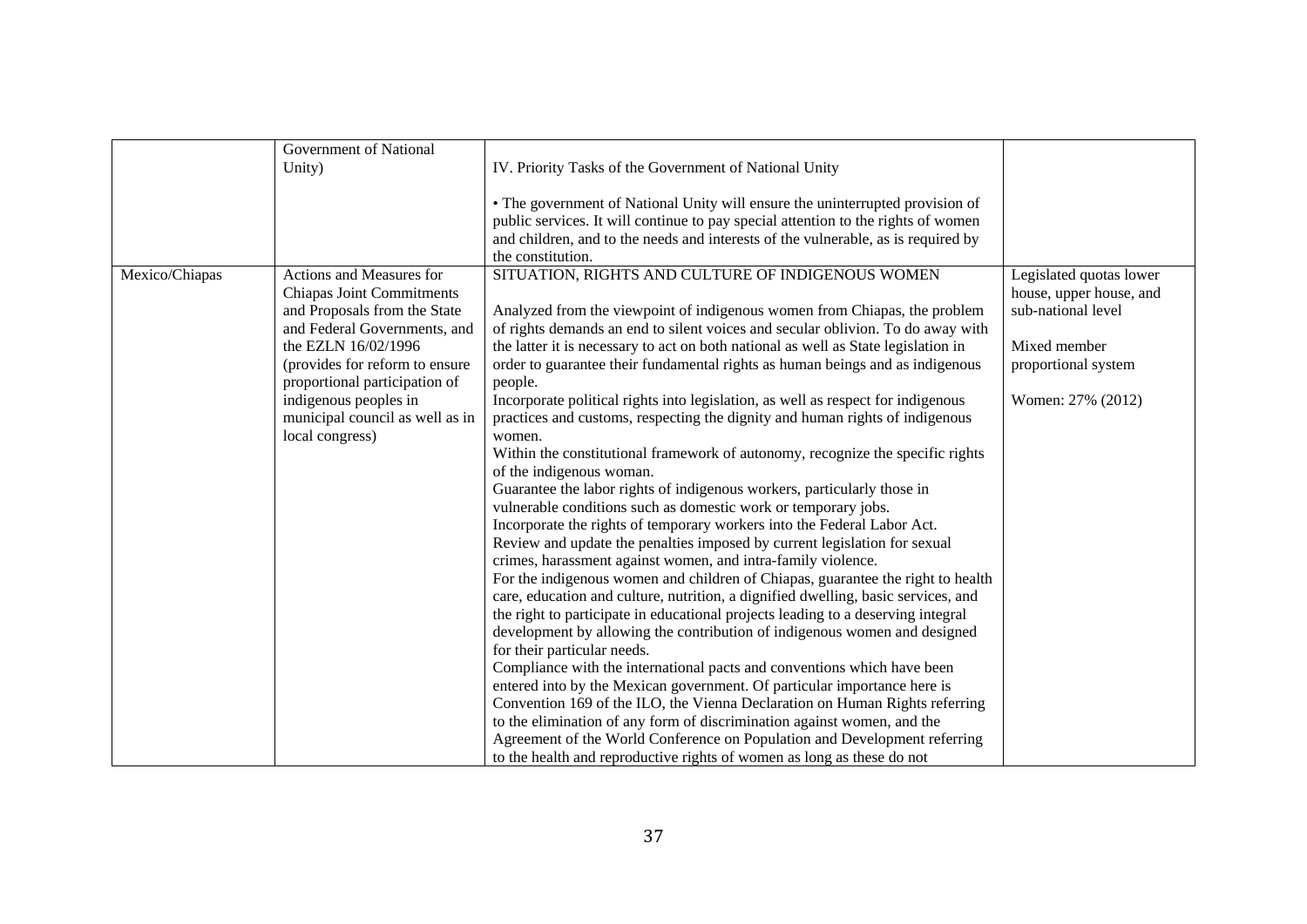|                                       | contravene the basic principles of the General Constitution of the Republic.<br>EDUCATION AND CULTURE |  |
|---------------------------------------|-------------------------------------------------------------------------------------------------------|--|
|                                       | Recognition and respect must be given to the right to wear traditional                                |  |
|                                       | indigenous dress in                                                                                   |  |
|                                       | all spheres of public life, particularly in the case of children and young people of                  |  |
| Commitments for Chiapas by            | both sexes in a school environment.                                                                   |  |
| the State and Federal                 |                                                                                                       |  |
| Governments and the EZLN              | Part I                                                                                                |  |
| under Paragraph 1.3 of the            | The establishment of the right of, and applicable mechanisms for, indigenous                          |  |
| Rules of Procedure                    | women to participate, on an equal footing with men, in all matters dealing with                       |  |
| 16/02/1996 (similar)                  | the governance and development of indigenous peoples and to enjoy priority                            |  |
|                                       | intervention in the economic, educational, and health-care projects specific to                       |  |
| Joint Declaration that the            | them.                                                                                                 |  |
| Federal Government and the            |                                                                                                       |  |
| <b>EZLN</b> shall submit to National  |                                                                                                       |  |
| Debating and Decision-                | COMMITMENTS OF THE FEDERAL GOVERNMENT TO INDIGENOUS                                                   |  |
| making Bodies 16/02/1996<br>(similar) | <b>PEOPLES</b>                                                                                        |  |
|                                       | 3.6. Guaranteeing satisfaction of basic needs. The State should guarantee                             |  |
|                                       | conditions for indigenous peoples that allow them to take care of their nutrition,                    |  |
|                                       | health care and housing services in a satisfactory manner and at least an                             |  |
|                                       | acceptable level of well-being. Social policy shall promote priority programs so                      |  |
|                                       | that the infant population of indigenous peoples improves its levels of health                        |  |
|                                       | and nutrition, and support is provided for the activities and training of                             |  |
|                                       | indigenous women.                                                                                     |  |
|                                       |                                                                                                       |  |
|                                       | 3.8. Protecting indigenous migrants. The State should promote specific social                         |  |
|                                       | policies to protect indigenous migrants both within the national territory and                        |  |
|                                       | beyond its borders, with inter-institutional actions of support for the work and                      |  |
| J                                     | education of women, of health care and education for children and young                               |  |
|                                       | people, which in rural regions should be coordinated in the areas of contribution                     |  |
|                                       | and of attraction of agricultural day laborers.                                                       |  |
|                                       |                                                                                                       |  |
| oint Proposals that the Federal       | II.                                                                                                   |  |
| Government and the EZLN               | 5. It is proposed that the Congress of the Union should recognize, in the                             |  |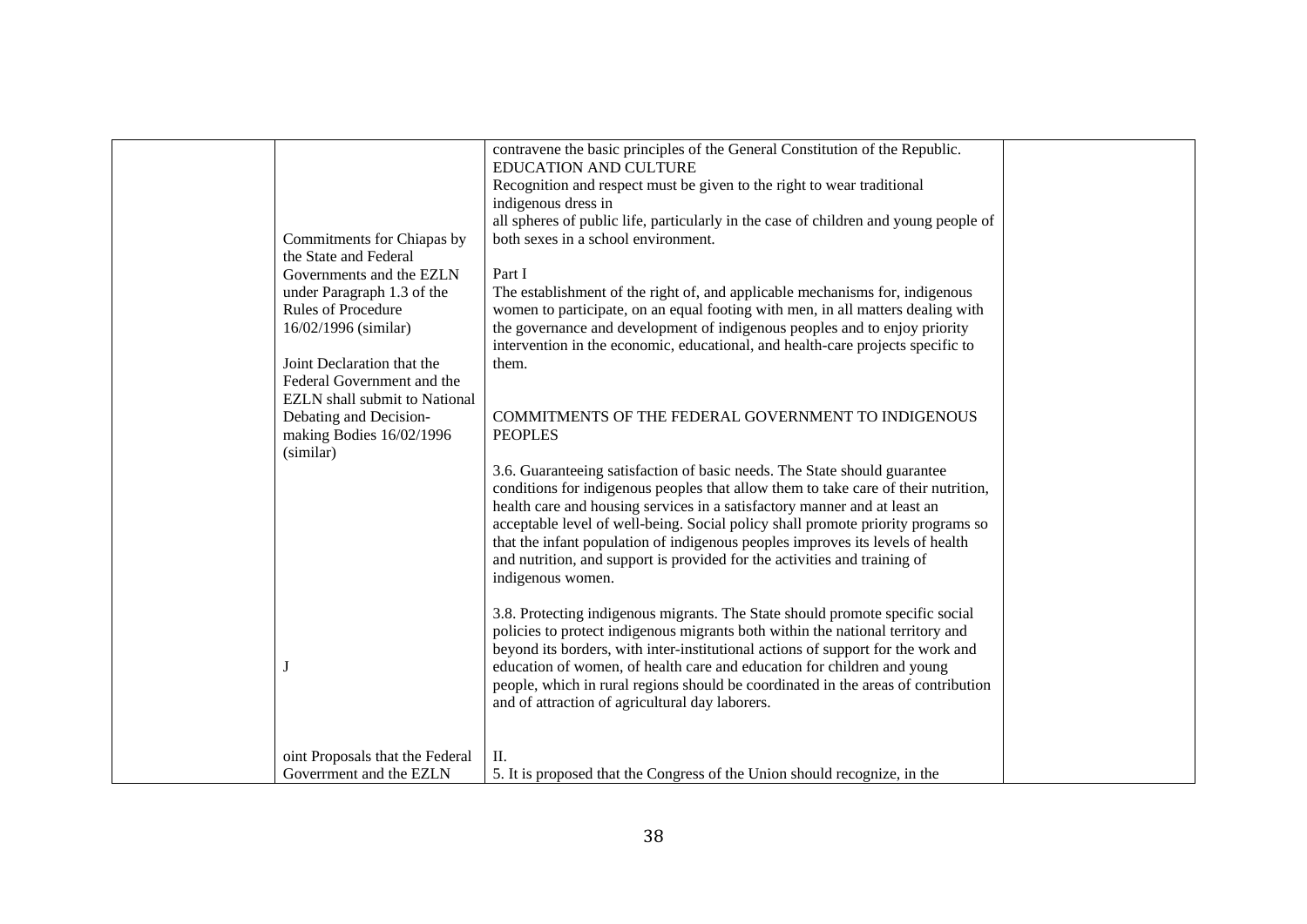| agree to remit to the National<br>Debating and Decision-<br>Making Bodies in accordance<br>with paragraph 1.4 of the<br><b>Rules of Procedure</b><br>16/02/1996 (similar) | constitutional and<br>political amendments they reach, the right of indigenous women to participate,<br>on an<br>equal footing with men, at all levels of government as well as in the<br>development of the<br>indigenous peoples.                                                                                                                                                                                                                                                                                                                                                                                                                                                                                                                                                                                                                                                                                                                                                                                                                                                                                                                                                                                               |  |
|---------------------------------------------------------------------------------------------------------------------------------------------------------------------------|-----------------------------------------------------------------------------------------------------------------------------------------------------------------------------------------------------------------------------------------------------------------------------------------------------------------------------------------------------------------------------------------------------------------------------------------------------------------------------------------------------------------------------------------------------------------------------------------------------------------------------------------------------------------------------------------------------------------------------------------------------------------------------------------------------------------------------------------------------------------------------------------------------------------------------------------------------------------------------------------------------------------------------------------------------------------------------------------------------------------------------------------------------------------------------------------------------------------------------------|--|
|                                                                                                                                                                           | 6. It is proposed that the Congress of the Union and the legislatures of the<br>nation's states, in recognition of indigenous autonomy and for the determination<br>of its levels, should take into consideration the main rights enshrined therein,<br>with the establishment of the mechanisms needed to ensure their free exercise.<br>Said rights include, primarily, the following:<br>b. obtaining recognition for their internal systems of governance as they apply to<br>regulation and punishment, provided they do not infringe constitutional<br>guarantees or human rights, particularly those applicable to women;                                                                                                                                                                                                                                                                                                                                                                                                                                                                                                                                                                                                  |  |
|                                                                                                                                                                           | III.<br>5. The satisfaction of basic needs. The State must promote mechanisms to<br>guarantee indigenous peoples conditions that will allow them to take<br>satisfactory charge of their food, health, housing, and, at the very least, an<br>adequate level of well-being. Social policy must promote priority programs to<br>improve health and nutritional standards among the children of indigenous<br>peoples; it must also support, on an egalitarian basis, the training of women,<br>expanding their participation in the organization and development of the family<br>and the community. Priority must be given to the involvement of indigenous<br>women in decisions regarding projects for economic, political, social, and<br>cultural development.<br>7. Protection for indigenous migrants. The State must promote specific social<br>policies to protect indigenous migrants, both within the nation's borders and<br>beyond them, with inter-institutional actions to support women's education and<br>work and children's and young people's health and education; in rural areas,<br>these policies must coordinate between the zones that provide agricultural<br>laborers and those that make use of them. |  |
|                                                                                                                                                                           | V.<br>1. The essential starting point for the establishment of a new relationship                                                                                                                                                                                                                                                                                                                                                                                                                                                                                                                                                                                                                                                                                                                                                                                                                                                                                                                                                                                                                                                                                                                                                 |  |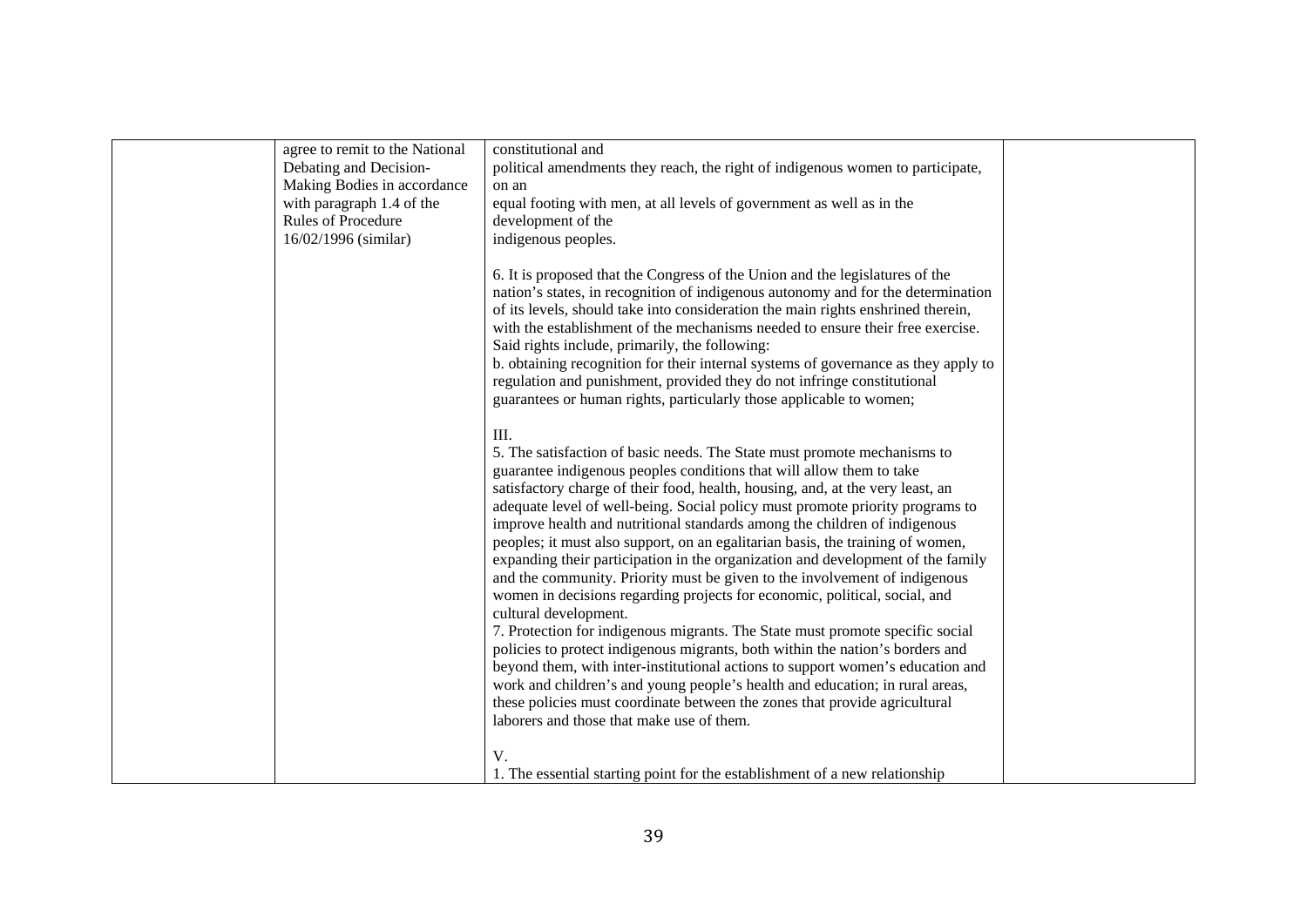|       |                                                                                                                                                                                                                                                                                                                                                                                    | between the indigenous peoples and the State is the construction of a new legal<br>framework in the nation and in its states. The constitutional amendments<br>recognizing the indigenous peoples' rights must be reached by means of a<br>creative legislative spirit, forging new policies and offering real solutions to<br>their social problems. We therefore propose that these amendments should<br>contain, among others, the following general elements:<br>d. Legislating on the rights of indigenous men and women to have<br>representatives within legislative bodies, particularly the Congress of the Union<br>and the state legislatures, incorporating new guidelines for the demarcation of<br>the electoral districts covering indigenous peoples and communities, and<br>allowing elections to be held in accordance with the applicable legislation.<br>e. Legislating on the rights of indigenous peoples to elect their authorities and<br>exercise power in accordance with their own rules within their spheres of<br>autonomy, and guaranteeing participation by women under conditions of<br>equality. |                                                                                                                                                                                                                                                                                            |
|-------|------------------------------------------------------------------------------------------------------------------------------------------------------------------------------------------------------------------------------------------------------------------------------------------------------------------------------------------------------------------------------------|-----------------------------------------------------------------------------------------------------------------------------------------------------------------------------------------------------------------------------------------------------------------------------------------------------------------------------------------------------------------------------------------------------------------------------------------------------------------------------------------------------------------------------------------------------------------------------------------------------------------------------------------------------------------------------------------------------------------------------------------------------------------------------------------------------------------------------------------------------------------------------------------------------------------------------------------------------------------------------------------------------------------------------------------------------------------------------------------------------------------------------------|--------------------------------------------------------------------------------------------------------------------------------------------------------------------------------------------------------------------------------------------------------------------------------------------|
| Nepal | Nepal Interim Constitution<br>15/01/2007 (Power-sharing<br>alluded to in providing for<br>legislature and executive to be<br>formed 'on basis of political<br>understanding', with<br>Presidential and Prime<br>Ministerial appointments if no<br>understanding reached. Full<br>proportionality for the<br>Constituent Assembly which<br>is main political body<br>provided for). | Extensive provision for women, with regard to: citizenship; right to equality and<br>non-discrimination; employment and social security; property rights;<br>reproductive and health rights. Participation of women (and others) is<br>extensively built into the obligations, directive principles and polices of the state<br>(Part 4).<br>Provision for representation of women in the Constituent Assembly and in the<br>Army; and in political-economic-social transformation and conflict<br>management.                                                                                                                                                                                                                                                                                                                                                                                                                                                                                                                                                                                                                    | Legislated quotas lower<br>house, sub-national level.<br>Parallel<br>Women: 29% (2014)<br>Under Article 63 (3) of the<br>Constitution, the<br><b>Constituent Assembly shall</b><br>be comprised of 240<br>members elected from each<br>of the 240 single-member<br>constituencies with the |
|       | Decisions of the Seven Party<br>Alliance (SPA) - Maoist<br>Summit Meeting 08/11/2006<br>(provides for proportionality)<br>in the interim legislature)                                                                                                                                                                                                                              | Preamble:<br>Pledging for forward-looking restructuring of the state by resolving the<br>prevailing problems related with class, ethnicity, regional and gender<br>differences;                                                                                                                                                                                                                                                                                                                                                                                                                                                                                                                                                                                                                                                                                                                                                                                                                                                                                                                                                   | first-past-the-post system,<br>335 members elected from<br>political parties through the<br>list proportional<br>representation system and                                                                                                                                                 |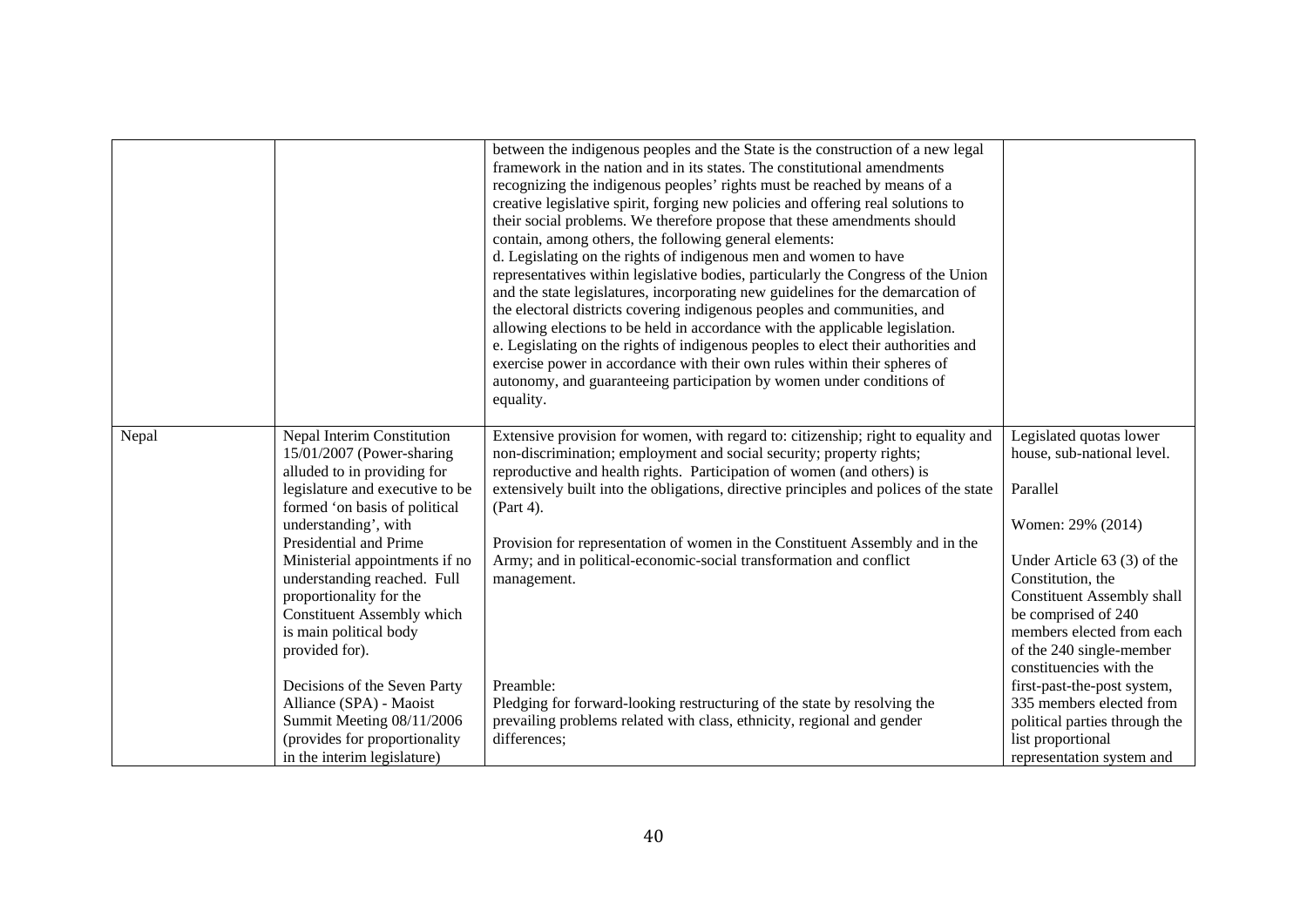|                  | Local Peace Council and its<br>Procedure-2006 01/09/2006<br>(provides for a local peace<br>council, with representation of<br>the Seven Political Parties in<br>it)                                             | Chapter III, Article 9.c.<br>While deciding the list of candidates, the political parties shall ensure<br>proportional representation of disadvantaged communities and regions,<br>Madheshis (the Terai communities), women, low-caste groups and other<br>communities.<br>Article 10.a.<br>In order to end discriminations based on class, ethnicity, language, gender,<br>culture, religion and region and to deconstruct the current centralised and<br>unitary structure, the state shall be restructured in an inclusive, democratic and<br>forward looking manner.<br>3. Formation of the Council<br>3.1 A district level Peace Council shall be formed in districts.<br>3.2 The Council shall be formed at the initiatives of the district level all-party<br>mechanism.<br>3.3 3.3 The Local Peace Council shall be inclusive in nature with the<br>representation of Seven Political Parties that are in Government, other<br>parties having representation in the parliament, women, professional<br>organizations, civil society, social organization, indigenous and<br>ethnic groups, disabled persons, Dalits, Madeshi and the victims of the conflict<br>as well. Moreover, representatives of the CPN<br>(Maoists) shall also be included on the basis of consensus. | 26 members appointed by<br>the Council of Ministers.<br>Women must constitute at<br>least 33% of candidates for<br>the first-past-the-post<br>system and the proportional<br>representation system<br>combined (Article 63 (5)). |
|------------------|-----------------------------------------------------------------------------------------------------------------------------------------------------------------------------------------------------------------|--------------------------------------------------------------------------------------------------------------------------------------------------------------------------------------------------------------------------------------------------------------------------------------------------------------------------------------------------------------------------------------------------------------------------------------------------------------------------------------------------------------------------------------------------------------------------------------------------------------------------------------------------------------------------------------------------------------------------------------------------------------------------------------------------------------------------------------------------------------------------------------------------------------------------------------------------------------------------------------------------------------------------------------------------------------------------------------------------------------------------------------------------------------------------------------------------------------------------------------------------------------------------------------|----------------------------------------------------------------------------------------------------------------------------------------------------------------------------------------------------------------------------------|
| Northern Ireland | Hillsborough Castle<br>Agreement 05/02/2010 (on-<br>going implementation of<br>power-sharing)<br>The Agreement Reached in<br><b>Multi-Party Negotiations</b><br>(Good Friday or Belfast<br>Agreement) 0/04/1998 | 'Consideration of a women's prison, which is fit for purpose and meets<br>international obligations and best practice.' (p. 7).<br>Rights, Safeguard and Equality of Opportunity<br>Human Rights<br>1. The parties affirm their commitment to the mutual respect, the civil rights and<br>the religious liberties of everyone in the community. Against the background of<br>the recent history of communal conflict, the parties affirm in particular: [inter]                                                                                                                                                                                                                                                                                                                                                                                                                                                                                                                                                                                                                                                                                                                                                                                                                      | No legislated quotas at any<br>level<br>First past the post (PR in<br>Northern Ireland)<br>Women: 22% (2010 - UK<br>wide figure)                                                                                                 |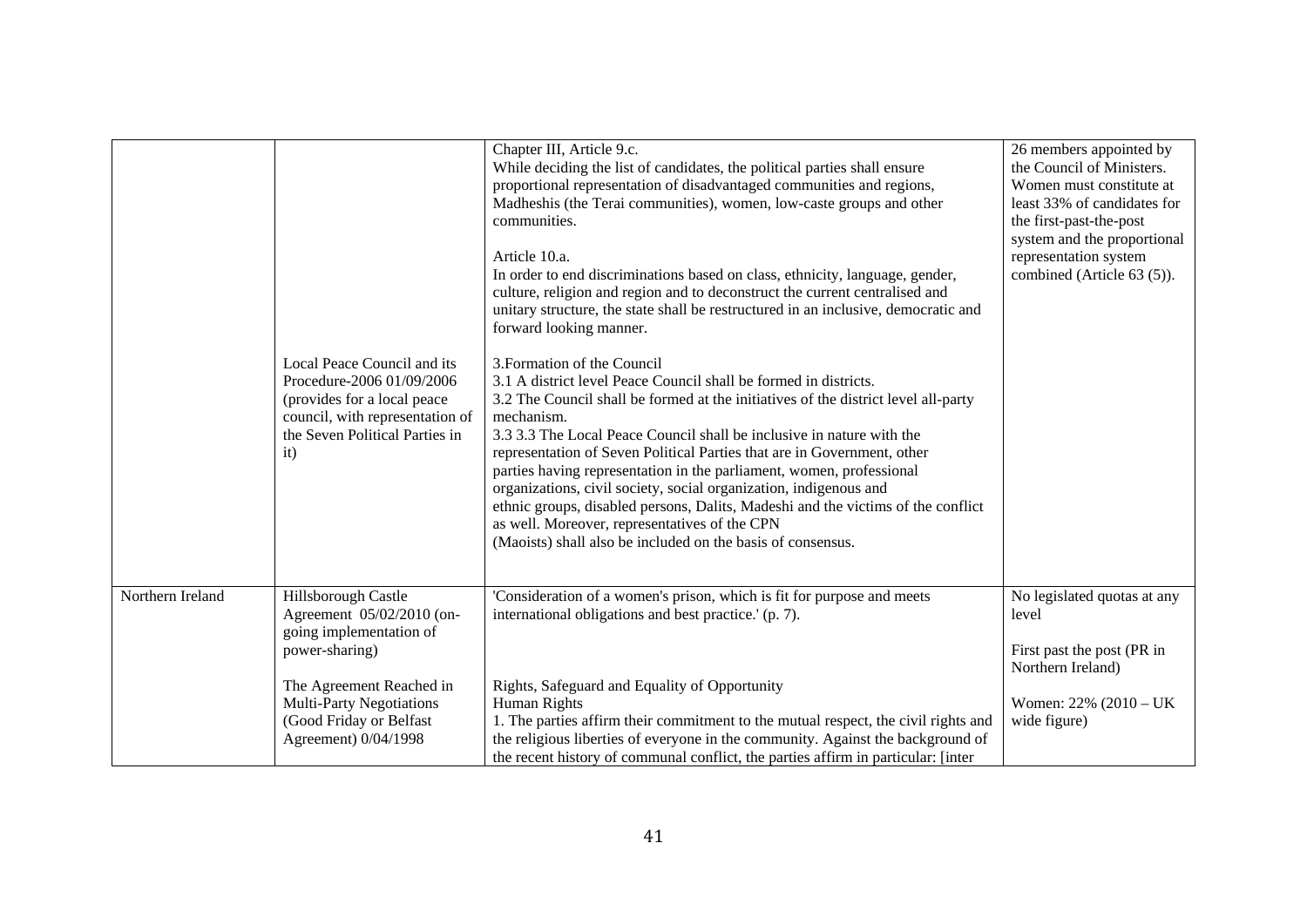|              | (consociational government<br>for Northern Ireland)                                                                                                                                                                                                                                                                                                                                                                                                                      | alia]<br>- the right of women to full and equal political participation. (p. 18)<br>Economic, Social and Cultural Issues<br>1. Pending the devolution of powers to a new Northern Ireland Assembly, the<br>British Government will pursue broad policies for sustained economic growth<br>and stability in Northern Ireland and for promoting social inclusion, including in<br>particular community development and the advancement of women in public<br>life. (p. 20).                  |                                                                                                                                         |
|--------------|--------------------------------------------------------------------------------------------------------------------------------------------------------------------------------------------------------------------------------------------------------------------------------------------------------------------------------------------------------------------------------------------------------------------------------------------------------------------------|--------------------------------------------------------------------------------------------------------------------------------------------------------------------------------------------------------------------------------------------------------------------------------------------------------------------------------------------------------------------------------------------------------------------------------------------------------------------------------------------|-----------------------------------------------------------------------------------------------------------------------------------------|
| Sierra Leone | Peace Agreement between the<br>Government of Sierra Leone<br>and the Revolutionary United<br>Front of Sierra Leone<br>(RUF/SL) (Lome Agreement)<br>07/07/1999 (Provision to<br>convert RUF into a political<br>party and enable them to hold<br>public office, also provides for<br>cabinet positions in a<br>Government of National<br>Unity, with RUF leader Foday<br>Sankoh given Chairmanship<br>role in Commission for the<br>management of strategic<br>resources. | Part V, Humanitarian, Human Rights, and Socio-Economic Issues<br>Article XXVIII, Post-war rehabilitation and reconstruction<br>Given that women have been particularly victimized during the war, special<br>attention shall be accorded to their needs and potentials in formulating and<br>implementing national rehabilitation, reconstruction and development<br>programmes to enable them to play a central role in the moral, social and<br>physical reconstruction of Sierra Leone. | Sub-national level quotas at<br>local government level of<br>Ward Development<br>Committees<br>First past the post<br>Women: 12% (2012) |
| Somalia      | Protocol Establishing the<br>Somali New Federal<br>Parliament 22/06/2012 (see<br>also Protocol Establishing the<br><b>Technical Selection</b><br>Committee (22/06/2012))                                                                                                                                                                                                                                                                                                 | Article 3, New Federal Parliament Members (p. 3)<br>3.1. The House of the People shall comprise 225 members of whom at least 30<br>percent must be women.<br>3.5. The Traditional Leaders, supported by the Technical Selection Committee                                                                                                                                                                                                                                                  | Legislated quotas lower<br>house.<br>Electoral system in<br>transition                                                                  |
|              | (Provision for regional group-<br>based selection of New<br>Federal Parliament by a<br>technical committee made up                                                                                                                                                                                                                                                                                                                                                       | who vets nominees, and in consultation with their clans and with different<br>sectors of Somali civil society, including religious leaders, intellectuals, youth,<br>women, and business people, shall select the members of the New Federal                                                                                                                                                                                                                                               | Women: 14% (2012)<br>Garowe Principles I (2011)<br>and Garowe Principles II                                                             |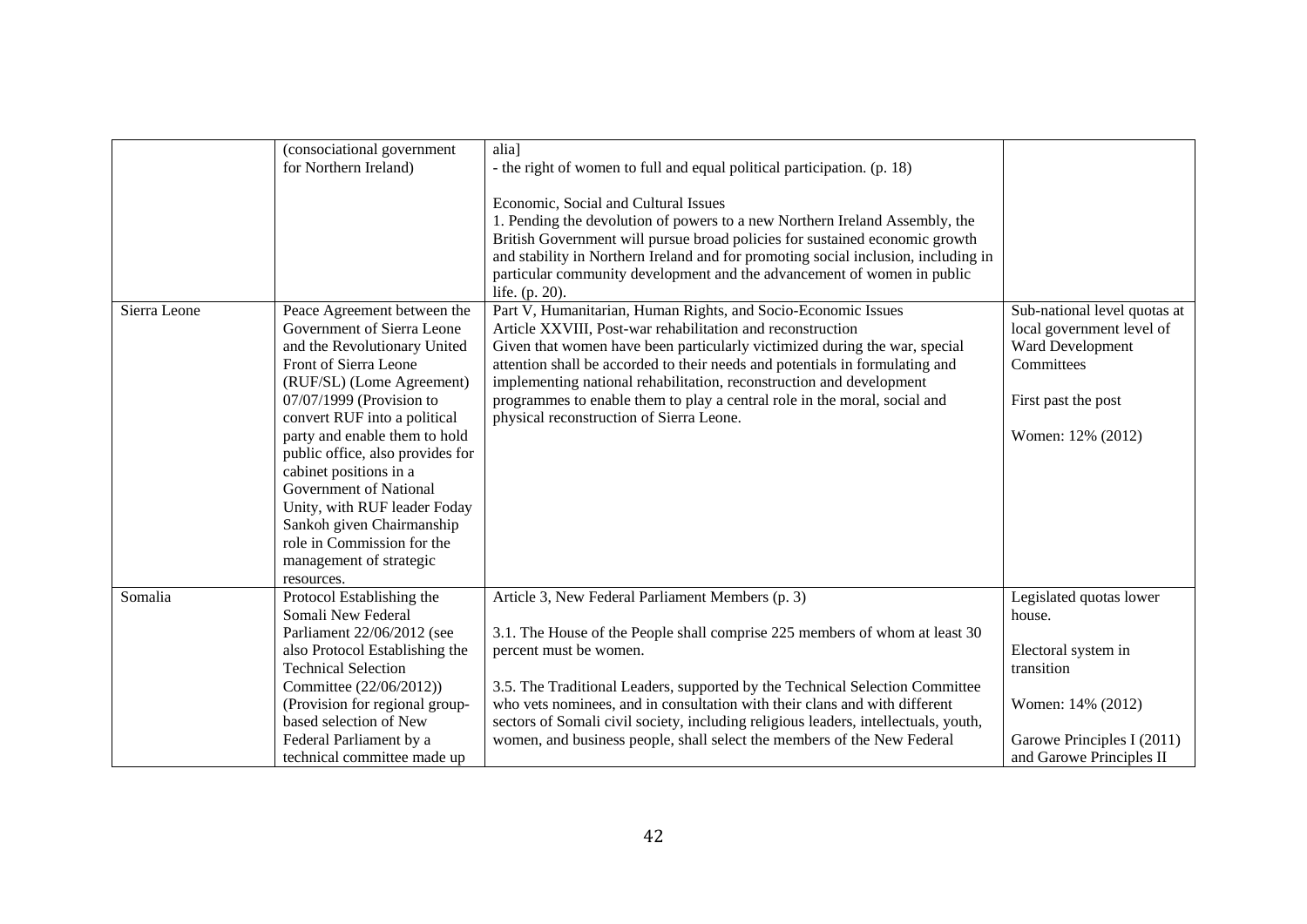| of clan members, with           | Parliament from among persons whom the Technical Selection Committee has           | (2012) are the 2 documents   |
|---------------------------------|------------------------------------------------------------------------------------|------------------------------|
| involvement of traditional      | vetted.                                                                            | which outline the key        |
| leaders)                        |                                                                                    | constitutional and           |
|                                 |                                                                                    | governance principles for    |
|                                 |                                                                                    | the future set-up of Somalia |
| Protocol Establishing the       |                                                                                    |                              |
| Somali National Constituent     | Article 4, National Constituent Assembly Members                                   | as a federal state. The      |
| Assembly 22/06/2012             | 4.1. The National Constituent Assembly shall comprise 825 delegates of whom        | documents provide for 30%    |
| (Provision for                  | at least 30% must be women.                                                        | reserved seats for women in  |
| representiveness in             | 4.3. 3. Collectively, the National Constituent Assembly must generally reflect     | the parliament sworn-in in   |
| <b>Constituent Assembly)</b>    | the composition of Somali society, including youth and women, religious            | August 2012.                 |
|                                 | scholars and traditional elders (except those involved in selecting the NCA),      |                              |
|                                 | business people, professionals, scholars, and the Diaspora.                        |                              |
| Decision on the High Level      |                                                                                    |                              |
| Committee Djibouti              | Establishes: An intention by the Parties to reach out to those who are outside the |                              |
| Agreement 25/11/2008            | process as well as members of the civil society, including women and the           |                              |
| (provisons relating to          | business community, and the Diaspora. Seventy-five additional seats in the         |                              |
| strengthening cooperation on    | Parliament will be reserved to that end.                                           |                              |
| the Government of Unity, with   |                                                                                    |                              |
| provision for proportionality)  |                                                                                    |                              |
|                                 |                                                                                    |                              |
| The Transitional Federal        |                                                                                    |                              |
| Charter of the Somali           | ARTICLE 26, SOCIAL WELFARE.                                                        |                              |
| Republic29/01/2004 (provides    | The Government shall guarantee public social welfare as follows:                   |                              |
| for clan membership and         | a) It shall be the responsibility of the Government to protect and provide public  |                              |
|                                 |                                                                                    |                              |
| proportionality in Transitional | health, safe motherhood, childcare and control communicable diseases;              |                              |
| Federal Parliament)             | b) Welfare of persons with disabilities, orphans, widows, heroes who               |                              |
|                                 | contributed and fought in defence of the country and aged persons;                 |                              |
|                                 | c) The Government shall encourage the establishment of the Civil Society and       |                              |
|                                 | social development institutions for the public, that is to say, NGOs, women,       |                              |
|                                 | youth, students, human rights and professional organizations;                      |                              |
|                                 | i) The Government shall create a positive environment for women to                 |                              |
|                                 | participate effectively in economic, social and political life of the              |                              |
|                                 | society;                                                                           |                              |
|                                 |                                                                                    |                              |
|                                 | ARTICLE 29, THE COMPOSITION OF PARLIAMENT.                                         |                              |
|                                 | The Transitional Federal Parliament of the Somali Republic shall consist of Two    |                              |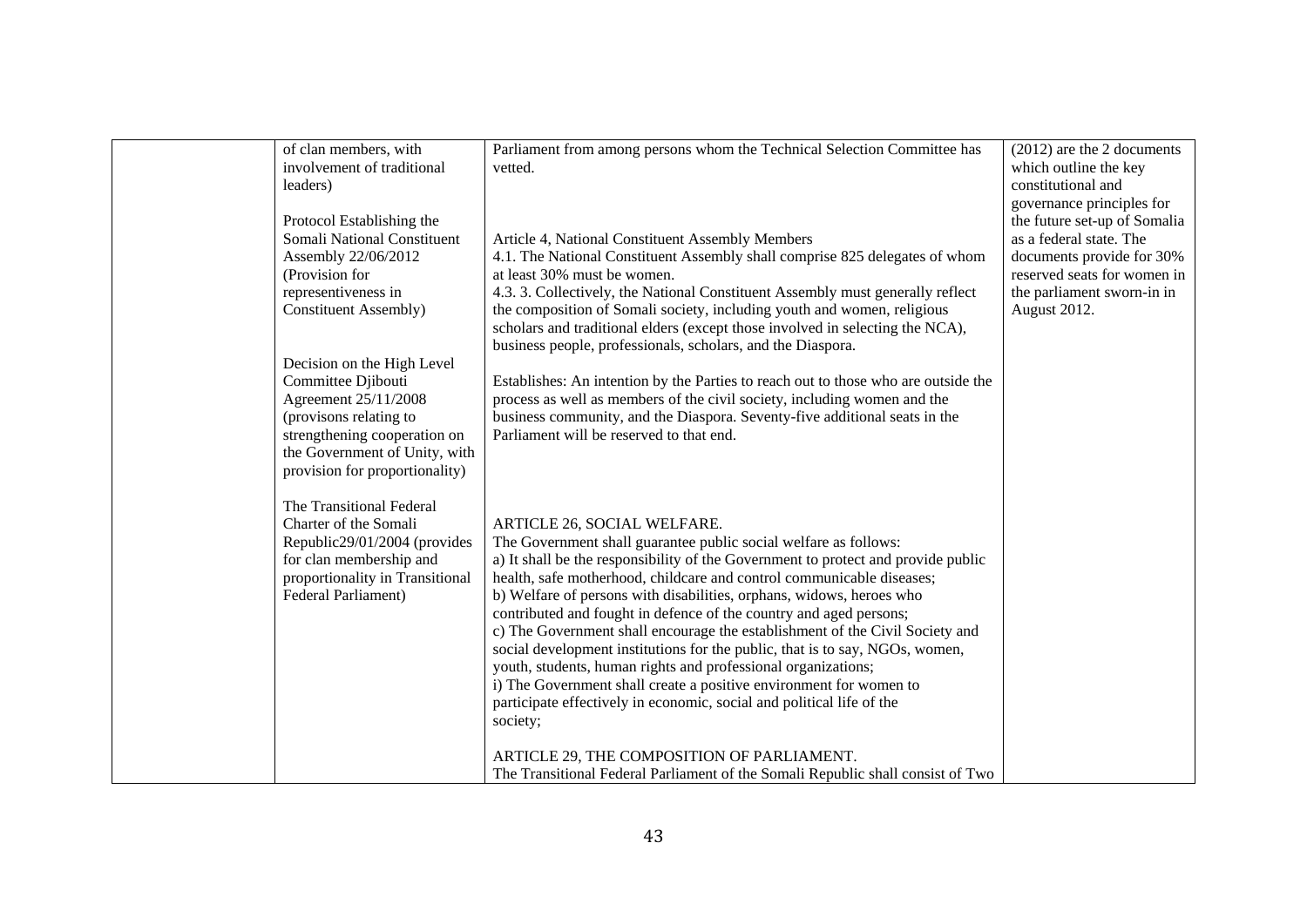|              |                                   | Hundred and Seventy Five (275) Members of which at least Twelve Percent            |                          |
|--------------|-----------------------------------|------------------------------------------------------------------------------------|--------------------------|
|              |                                   | $(12\%)$ shall be women.                                                           |                          |
| South Africa | South African Constitution of     | Commission on Gender Equality                                                      | Legislated quotas sub-   |
|              | 1993 (interim Constitution)       | 119 Establishment                                                                  | national level           |
|              | 06/12/1993 (transitional          | (1) There shall be a Commission on Gender Equality, which shall consist of a       |                          |
|              | government of national unity)     | chairperson and such                                                               | List PR                  |
|              |                                   | number of members as may be determined by an Act of Parliament.                    |                          |
|              |                                   | (2) The Commission shall consist of persons who are fit and proper for             | Women 41% (2014)         |
|              |                                   | appointment, South African                                                         |                          |
|              |                                   | citizens and broadly representative of the South African community.                |                          |
|              |                                   | (3) The object of the Commission shall be to promote gender equality and to        |                          |
|              |                                   | advise and to make                                                                 |                          |
|              |                                   | recommendations to Parliament or any other legislature with regard to any laws     |                          |
|              |                                   | or proposed                                                                        |                          |
|              |                                   | legislation which affects gender equality and the status of women.                 |                          |
| South Sudan  | Protocol on Agreed Principles     | V. Agreed Principles: Humanitarian Concerns                                        | Legislated quotas lower  |
|              | on Transitional Arrangements      |                                                                                    | house, upper house, sub- |
|              | Towards Resolution of the         |                                                                                    | national level           |
|              | Crises in South Sudan             | 26. Agree to urgently institute programmes of releif, repatriation, resettlement,  |                          |
|              | 25/08/2014 (Establishes           | reintegration and rehabilitation of IDPs and returnees, and in particular, provide | In transition            |
|              | <b>Transitional Government of</b> | programmes for war/conflict affected persons (children, orphans, women,            |                          |
|              | National Unity)                   | widows, war wounded, etc.), including reconstruction of war-affected areas, the    | Women: 27% (2011)        |
|              |                                   | terms and scope of which shall be negotiated by the stakeholders in the            |                          |
|              |                                   | negotiations;                                                                      |                          |
| Sri Lanka    | Memorandum of                     | 1. Structure                                                                       | No legislated quotas     |
|              | Understanding for the             | (b) The High-Level Committee, the Regional Committee and the District              |                          |
|              | Establishment of a Post-          | Committees shall discharge of their functions in such a manner as to address the   | List PR                  |
|              | Tsunami Operational               | concerns of all persons in the Tsunami Disaster Zone (the "TDZ", as defined        |                          |
|              | Management Structure (P-          | below) and shall do so without discrimination against any person on grounds        | Women 6% (2010)          |
|              | TOMS) (A very partial             | such as ethnic origin, sex, language, religion, political or other opinion, social |                          |
|              | agreement dealing with post-      | origin, birth or other status.                                                     |                          |
|              | Tsunami reconstruction, which     |                                                                                    |                          |
|              | provided for power-sharing        | 6. Regional Committee                                                              |                          |
|              | between LTTE and                  | c. Composition                                                                     |                          |
|              | Government of Sri Lanka in        | iv. The Regional Committee shall have a proper gender balance.                     |                          |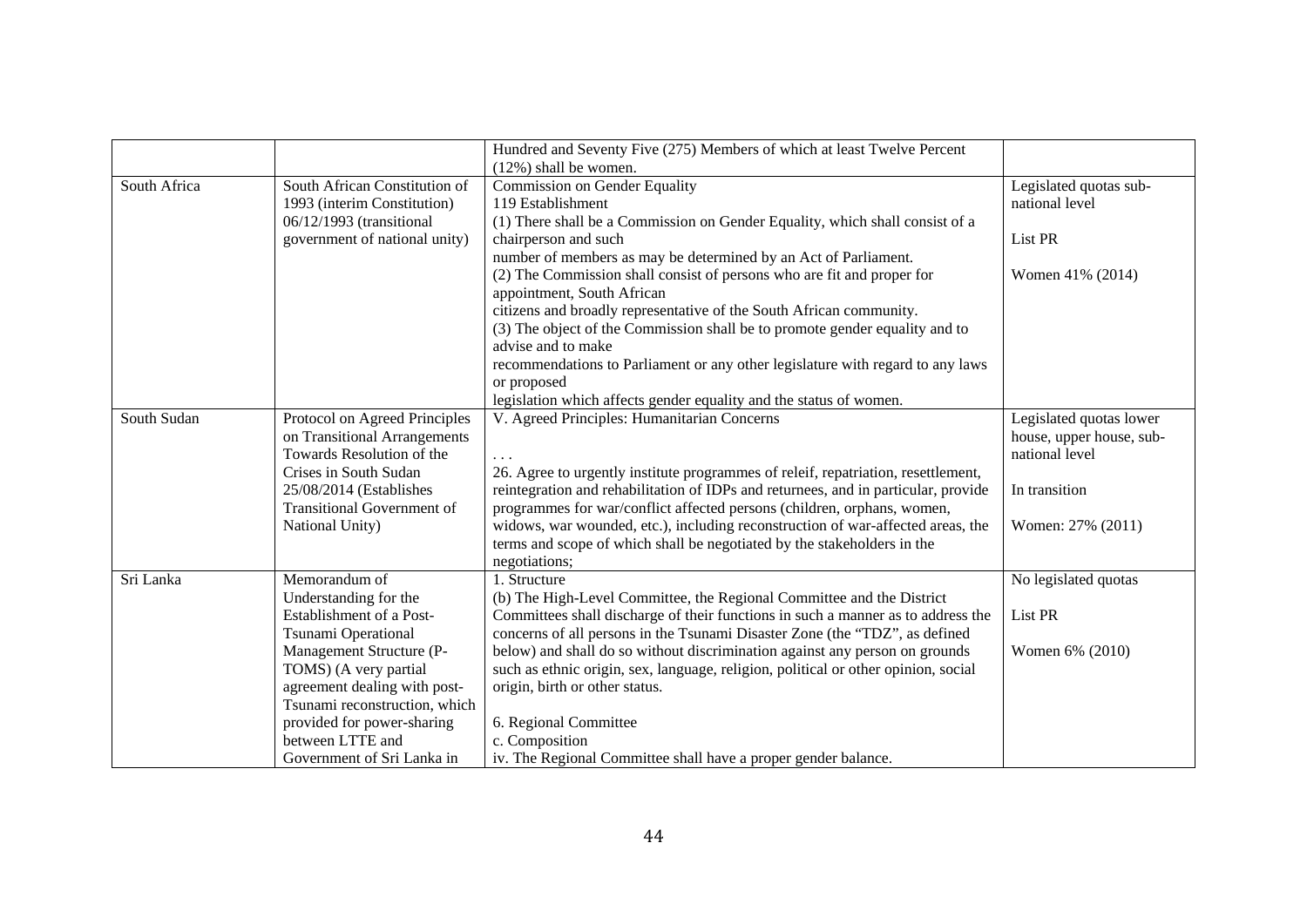|                | the Regional committee          |                                                                                       |                         |
|----------------|---------------------------------|---------------------------------------------------------------------------------------|-------------------------|
|                | organising relief and           | 8. District Committees                                                                |                         |
|                | reconstruction)                 | c. Composition and Decision Making. The Districts Committees, already                 |                         |
|                |                                 | established and well-functioning, shall continue their work. The District             |                         |
|                |                                 | Committees may further discuss and decide on issues relating to their                 |                         |
|                |                                 | composition and decision-making. Adequate Muslim representation shall be              |                         |
|                |                                 | ensured. The District Committee shall also have a proper gender balance.              |                         |
| Sudan - Darfur | Framework Agreement to          | 1. General Principles                                                                 | Legislated quotas lower |
|                | Resolve the Conflict in Darfur  | (2) Reaffirmation of democracy, political pluralism, freedom, the maintenance         | house                   |
|                | between the Government of       | of a vibrant and dynamic civil society, the rule of law, the independence of the      |                         |
|                | Sudan and the LJM               | judiciary, the freedom of the press, the accountability and transparency of state     | Parallel                |
|                | 18/03/2010 (Power-sharing       | institutions, and justice and equality for all regardless of ethnicity, religion,     |                         |
|                | established as principle)       | belief and gender as the basis for the effective participation of all Sudanese        | Women 25% (2010)        |
|                |                                 | citizens in the management of their own affairs and decision-making processes         |                         |
|                |                                 |                                                                                       |                         |
|                |                                 | at all levels of governance;                                                          |                         |
|                |                                 | (3) Recognition of citizenship as the basis for political and civil rights and duties |                         |
|                |                                 | and rejection of discrimination based on religion, belief, ethnicity, gender or any   |                         |
|                |                                 | other reasons;                                                                        |                         |
|                |                                 |                                                                                       |                         |
|                |                                 | 6. Role of Civil Society.                                                             |                         |
|                |                                 | Agreement on the importance of the role of civil society in the peace process         |                         |
|                |                                 | and the necessity to establish mechanisms for general participation, in particular    |                         |
|                |                                 | by civil society to ensure that the views, voice, needs, rights of women, youth,      |                         |
|                |                                 | displaced people, refugees and vulnerable groups are reflected in the                 |                         |
|                |                                 | negotiations. To secure support of the political parties and the public for the       |                         |
|                |                                 | peace process and the ensuing agreement to achieve a durable peace.                   |                         |
|                |                                 |                                                                                       |                         |
|                | Darfur Peace Agreement          | Extensive provision for power-sharing address women's human rights, effective         |                         |
|                | 05/05/2006 (fairly vague        | representation in nominations to the power-sharing government, and in national        |                         |
|                | provision on integrating        | assembly and national civil service. Provisions on gender and wealth-sharing.         |                         |
|                | Darfurians 'across the board in | Protection for women from gender-based violence.                                      |                         |
|                | the political sphere)           |                                                                                       |                         |
|                |                                 |                                                                                       |                         |
|                | Declaration of Principles for   | Preamble:                                                                             |                         |
|                | the Resolution of the Sudanese  | 5. Stressing our commitment to respect international humanitarian law and             |                         |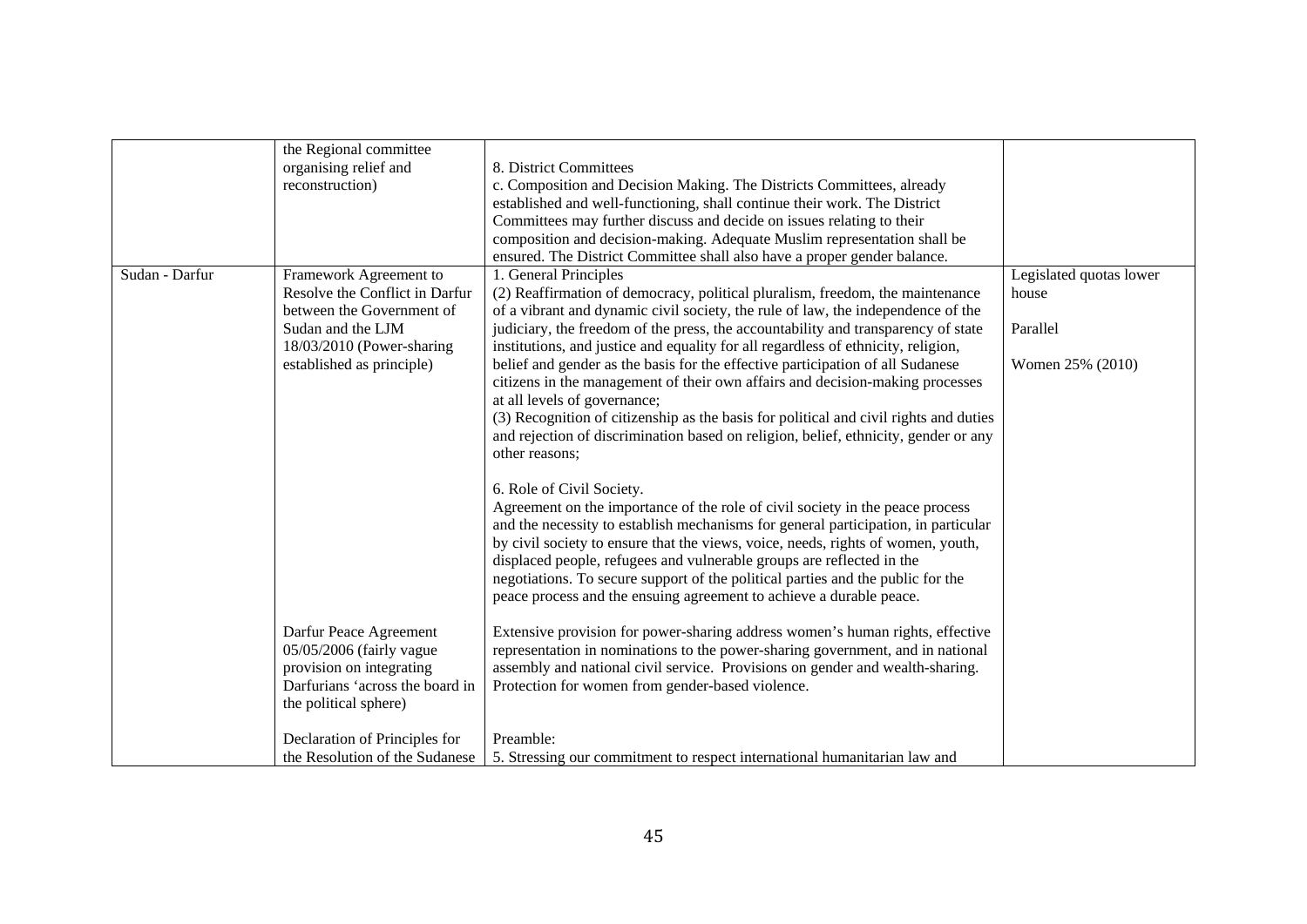|                       | Conflict in Darfur 05/07/2005<br>(power-sharing and wealth-<br>sharing to be agreed)                                                                                                                                                     | promote and protect human rights, including the rights of women and children,<br>as part of the efforts to address the prevailing situation in Darfur<br>Article 3. Citizenship is the basis for civil and political rights and duties,<br>including the freedom of expression and association for all Sudanese. No<br>Sudanese shall be discriminated against on the basis of religion, belief,<br>ethnicity, gender or for any other reason. This shall be incorporated into the<br>National Constitution. (p. 2)                                                                                                                                                                                                                                                                                                                                                                                                                                                                                                                                                                                                                                                                                                                  |  |
|-----------------------|------------------------------------------------------------------------------------------------------------------------------------------------------------------------------------------------------------------------------------------|--------------------------------------------------------------------------------------------------------------------------------------------------------------------------------------------------------------------------------------------------------------------------------------------------------------------------------------------------------------------------------------------------------------------------------------------------------------------------------------------------------------------------------------------------------------------------------------------------------------------------------------------------------------------------------------------------------------------------------------------------------------------------------------------------------------------------------------------------------------------------------------------------------------------------------------------------------------------------------------------------------------------------------------------------------------------------------------------------------------------------------------------------------------------------------------------------------------------------------------|--|
| Sudan - Eastern Sudan | Eastern Sudan Peace<br>Agreement 19/06/2006<br>(General provision for<br>'effective participation' with<br>provision for allocation of<br>ministerial positions to<br>different groups, and<br>proportionality in other<br>institutions) | CHAPTER ONE, POLITICAL ISSUES: GOVERNANCE AND POWER<br>Article 1.<br>7. Women shall be fairly represented in all government institutions at all levels<br>and their equal and effective participation ensured.<br>Article 7<br>19. Special measures shall be taken to ensure the participation of women in all<br>institutions at all levels of government.<br>Article 8<br>The Council of Ministers<br>23. Prior to the elections, and with a view to reflecting the need for unity and<br>inclusiveness, the GoS shall ensure effective representation of the people<br>Eastern Sudan, including the Eastern Sudan Front, as follows:<br>(c) Special effort shall be made to ensure that women are represented in these<br>nominations.<br>Article 9<br>The National Assembly<br>24. Prior to the elections and with a view to reflecting the need for unity and<br>inclusiveness the GoS shall ensure the representation of Eastern Sudanese in the<br>National Assembly, including the Eastern Front. In this regard, not less than<br>eight seats shall be allocated to nominees of the Eastern Sudan<br>Front. It is highly recommended that some of the nominees be women.<br>Chapter 2, ECONOMIC, SOCIAL AND CULTURAL ISSUES |  |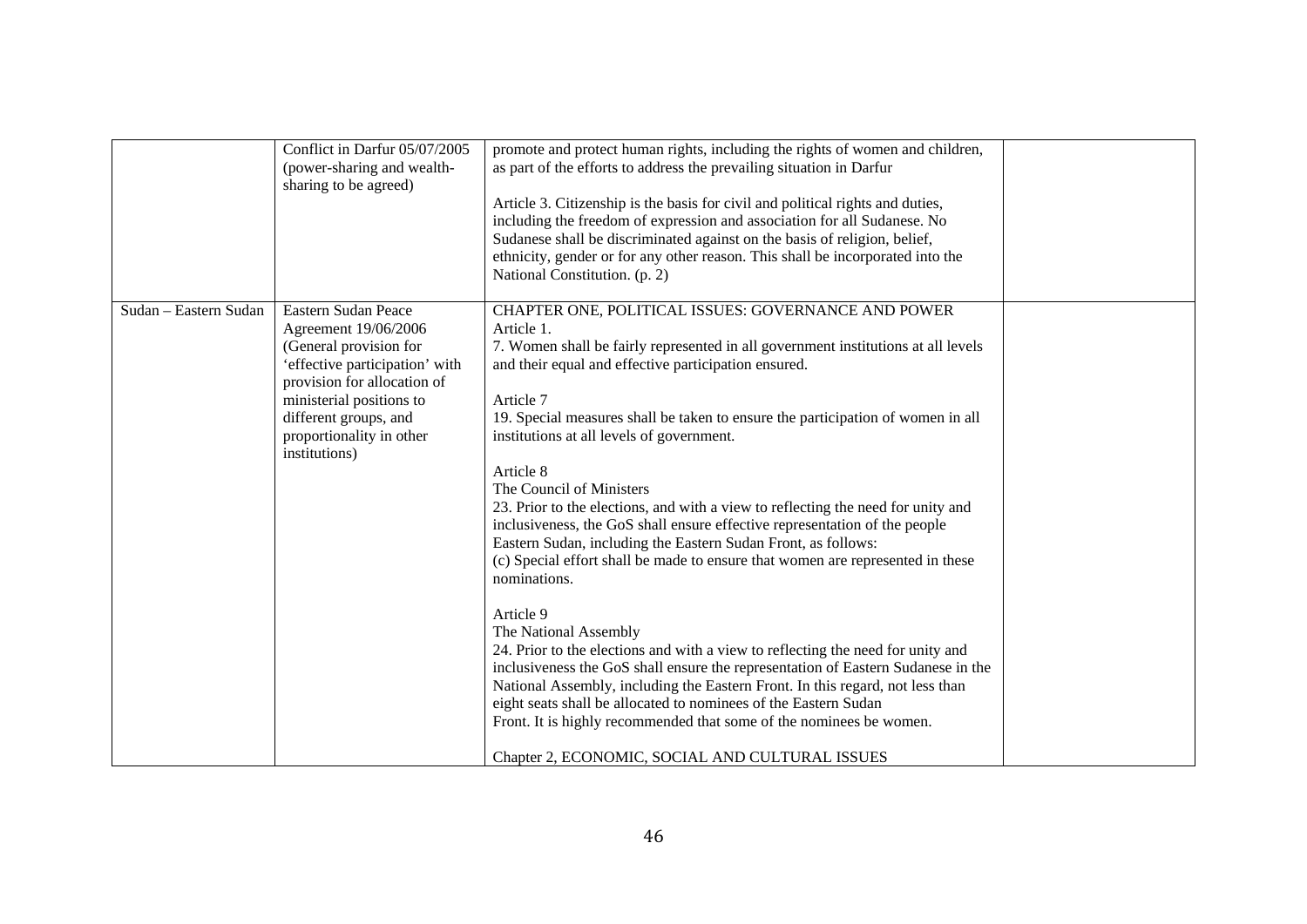|      |                                                                                                                                     | Article 22<br>75. The following shall be the fundamental objectives of development in<br>Eastern Sudan:<br>(k) Ensuring that all the development programs address the specific needs of<br>women;                                                                                                                                                                                                                                                                                                                                                                                                                                                                                                                                                                                                                                                                                                                                                                                                                                                                                                                                                                                                                                                  |                                                                 |
|------|-------------------------------------------------------------------------------------------------------------------------------------|----------------------------------------------------------------------------------------------------------------------------------------------------------------------------------------------------------------------------------------------------------------------------------------------------------------------------------------------------------------------------------------------------------------------------------------------------------------------------------------------------------------------------------------------------------------------------------------------------------------------------------------------------------------------------------------------------------------------------------------------------------------------------------------------------------------------------------------------------------------------------------------------------------------------------------------------------------------------------------------------------------------------------------------------------------------------------------------------------------------------------------------------------------------------------------------------------------------------------------------------------|-----------------------------------------------------------------|
|      |                                                                                                                                     | Chapter 4<br>Article 33<br>140. All the stakeholders, including community and traditional leaders, political<br>parties, civil society organizations, trade unions, professionals, religious leaders,<br>business leaders, and members of the diaspora shall participate in the CC ESPA.<br>There shall be adequate and effective<br>representation of women and youth.                                                                                                                                                                                                                                                                                                                                                                                                                                                                                                                                                                                                                                                                                                                                                                                                                                                                            |                                                                 |
| Togo | Dialogue Inter-Togolais:<br>Accord Politique Global<br>20/08/2006 (Acceptance in<br>principle of a Government of<br>National Unity) | Two civil society organisations participated in the meeting.<br>(p. 1) Conformément aux vingt deux engagements souscrits le 14 avril 2004 par<br>le Gouvernement de la République Togolaise à l'issue des consultations avec<br>l'Union Européenne et dans le but de consolider la démocratie, le réconciliation<br>nationale et la paix sociale, le Rassemblement du Peuple Togolais, le<br>Gouvernement ainsi que deux organisations de la société civile : le Groupe de<br>Réflexion et d'Action Femme. Démocratie et Développement (GF2D), le<br>Réseau des Femmes Africaines Ministres et Parlementaires (REFAMP/T) se<br>sont réunis à Lomé<br>(p.2) I. La mise en place d'une nouvelle Assemblée Nationale à l'issue d'un<br>processus électorale transparent, juste et démocratique<br>1.2. – Ces élections se dérouleront conformément aux dispositions définies par<br>consensus dans le cadre électoral relativement aux points suivants :<br>- quota des candidatures féminines ;<br>$(p. 6)$ 1.2.11 – Quota des candidatures féminines<br>Les Parties prenantes au Dialogue se sont engagées à œuvrer en vue d'assurer la<br>représentation équitable des femmes dans les processus électoraux et dans la vie<br>politique nationale. | Legislated quotas lower<br>house.<br>List PR<br>Women 15%: 2013 |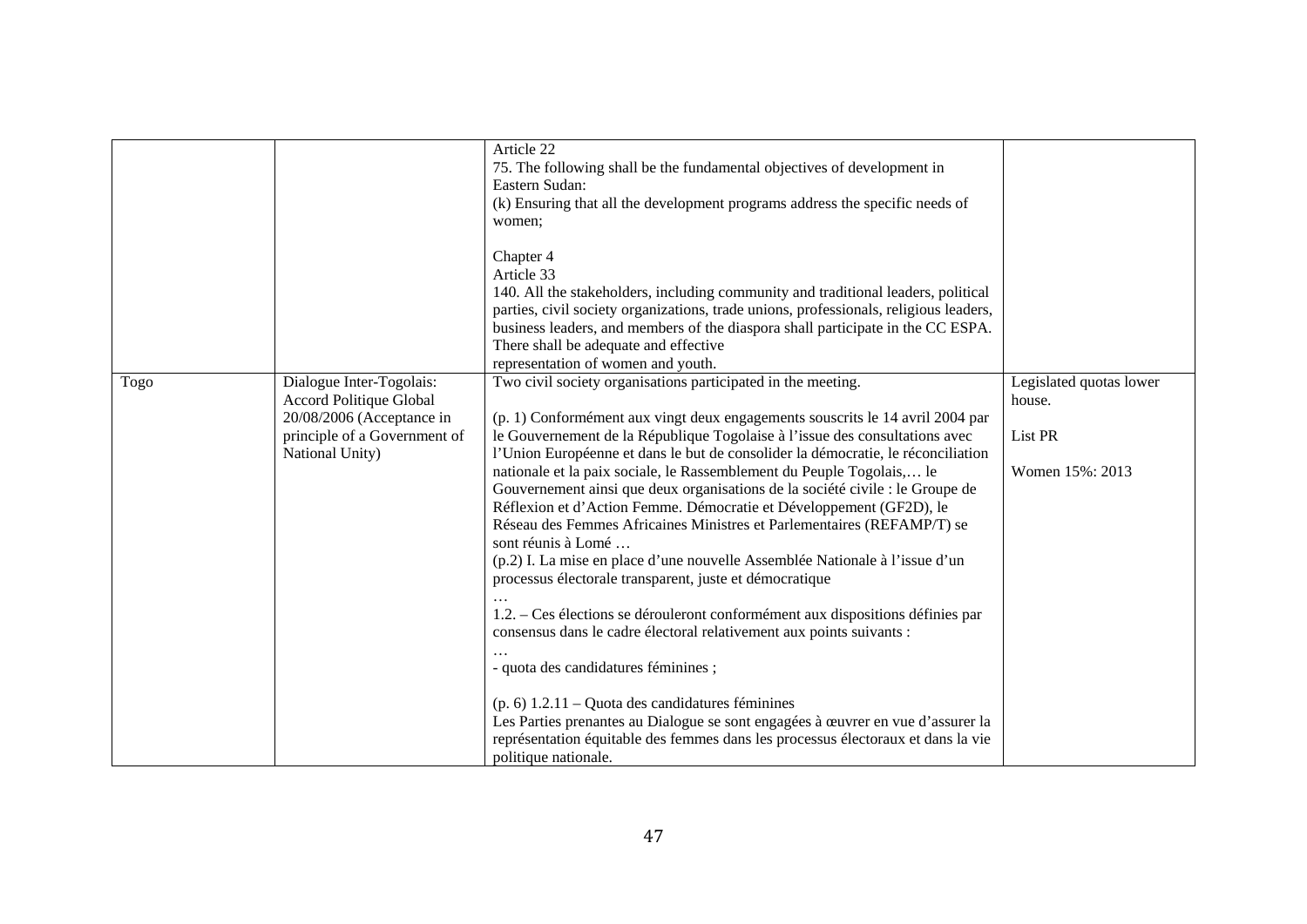|        |                                                                                                                                                                                                                                                                     | Dans cette optique, elles encouragent les partis politiques à s'imposer un<br>minimum de candidatures féminines aux élections.<br>$(p.7)$ 1.2.12. – Financement des partis politiques<br>Le Gouvernement décidera des mesures incitatives à la participation des<br>femmes à la vie politique.<br>Annex II<br>De la feuille de route du Gouvernement d'Union Nationale<br>Outre ses attributions constitutionnelles classiques, le Gouvernement aura pour                                                                                                                                                                                                                                                                                                                                                                                                                                                                                                                                                                            |                                                                                                  |
|--------|---------------------------------------------------------------------------------------------------------------------------------------------------------------------------------------------------------------------------------------------------------------------|--------------------------------------------------------------------------------------------------------------------------------------------------------------------------------------------------------------------------------------------------------------------------------------------------------------------------------------------------------------------------------------------------------------------------------------------------------------------------------------------------------------------------------------------------------------------------------------------------------------------------------------------------------------------------------------------------------------------------------------------------------------------------------------------------------------------------------------------------------------------------------------------------------------------------------------------------------------------------------------------------------------------------------------|--------------------------------------------------------------------------------------------------|
|        |                                                                                                                                                                                                                                                                     | tâches prioritaires :<br>- de prendre des mesures incitatives à la participation des femmes à la vie<br>politiques;                                                                                                                                                                                                                                                                                                                                                                                                                                                                                                                                                                                                                                                                                                                                                                                                                                                                                                                  |                                                                                                  |
| Uganda | Agreement on Comprehensive<br>Solutions between the<br>Government of the Republic<br>of Uganda and the LRA/M<br>(vague provision on<br>integrating all Ugandans into<br>'governance' with provision<br>for Equal Opportunities<br>Commission to design a<br>system) | C. PARTICIPATION IN NATIONAL POLITICS AND INSTITUTIONS<br>2.1.b. The composition of Government shall be broadly representative of the<br>national character gender and social diversity of the country. (p. 3)<br>2.1.f. The Government shall take affirmative action in favour of groups<br>marginalised on the basis of gender, age, disability or any other reason created<br>by history, tradition or custom, for the purpose of redressing imbalances which<br>may exist against them. (p. 4)<br>5.0 Ensuring equal opportunities<br>The Parties agree that the recently enacted Equal Opportunities Law, shall be<br>used to ensure equal treatment of all groups within Uganda; specifically, the<br>elimination of inequalities and discrimination against any individual or group of<br>persons on the ground of ethnic origin, social or economic standing, gender,<br>disability, or political opinion. (p. 5)<br>E. ECONOMIC AND SOCIAL DEVELOPMENT OF NORTH AND NORTH<br><b>EASTERN UGANDA</b><br>12. Vulnerable Groups | Legislated quotas lower<br>house, sub-national level<br>First past the post<br>Women: 35% (2011) |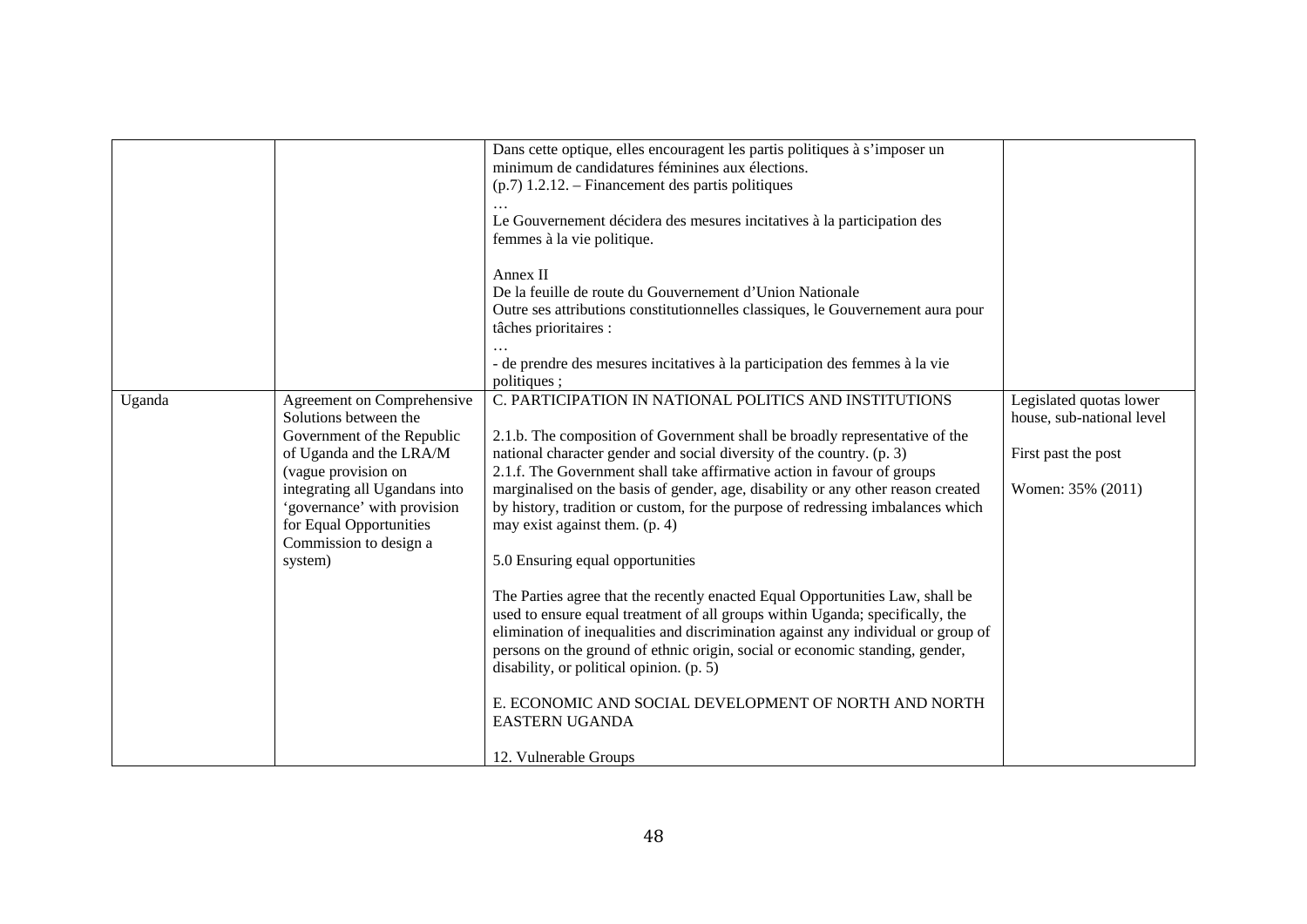|       |                                                                                                                                                                                                                                             | 12.2 The Parties agree that the Government of Uganda shall in accordance with<br>existing policies and through special assistance programmes in the affected<br>areas make appropriate provision for vulnerable groups and in particular shall<br>protect, resettle and promote the advancement of child-headed households,<br>orphans, street children, unaccompanied minors, traumatized children, widows,<br>female-headed households, persons with disabilities (PWDs), persons living<br>with HIV/AIDS and the elderly. (p. 9)                                                                                                                                                                                                                                                                                                                                                                                                                                                                                                                                                                                                                                                                                                                                                                                                                                                                                                                                                               |                          |
|-------|---------------------------------------------------------------------------------------------------------------------------------------------------------------------------------------------------------------------------------------------|---------------------------------------------------------------------------------------------------------------------------------------------------------------------------------------------------------------------------------------------------------------------------------------------------------------------------------------------------------------------------------------------------------------------------------------------------------------------------------------------------------------------------------------------------------------------------------------------------------------------------------------------------------------------------------------------------------------------------------------------------------------------------------------------------------------------------------------------------------------------------------------------------------------------------------------------------------------------------------------------------------------------------------------------------------------------------------------------------------------------------------------------------------------------------------------------------------------------------------------------------------------------------------------------------------------------------------------------------------------------------------------------------------------------------------------------------------------------------------------------------|--------------------------|
| Yemen | Agreement on the<br><b>Implementation Mechanism</b><br>for the Transition Process in<br>Yemen in Accordance with<br>the Initiative of the Gulf<br>Cooperation Council (GCC)<br>05/12/2011 (Transitional<br>Government of National<br>Unity) | Part II<br>II.18. The early presidential elections shall be held in accordance with the<br>following provisions:<br>II.18.b.[] Any citizen, male or female, who has attained the<br>legal age for voting and can establish as much on the basis of an official<br>document<br>such as a birth certificate or national identity card, shall have the right to vote on<br>the basis of that document;<br>Part III<br>III.10.a. Each party shall account for 50 per cent of nominees for the<br>government of national unity, and due consideration shall be given to the<br>representation of women. With regard to the distribution of portfolios, one of<br>the two parties shall prepare two lists of ministries and transmit them to the<br>other party, which shall have the right to choose one of the lists.<br>Part IV<br>IV.20. With the beginning of the second transitional phase, the President-elect<br>and the government of national unity shall convene a comprehensive<br>Conference for National Dialogue for all forces and political actors, including<br>youth, the Southern Movement, the Houthis, other political parties, civil society<br>representatives and women. Women must be represented in all participating<br>groups.<br>IV.21. The Conference shall discuss the following issues:<br>IV.21.g. The adoption of legal and other means to strengthen the protection and<br>rights of vulnerable groups, including children, as well as the advancement of<br>women: | No information available |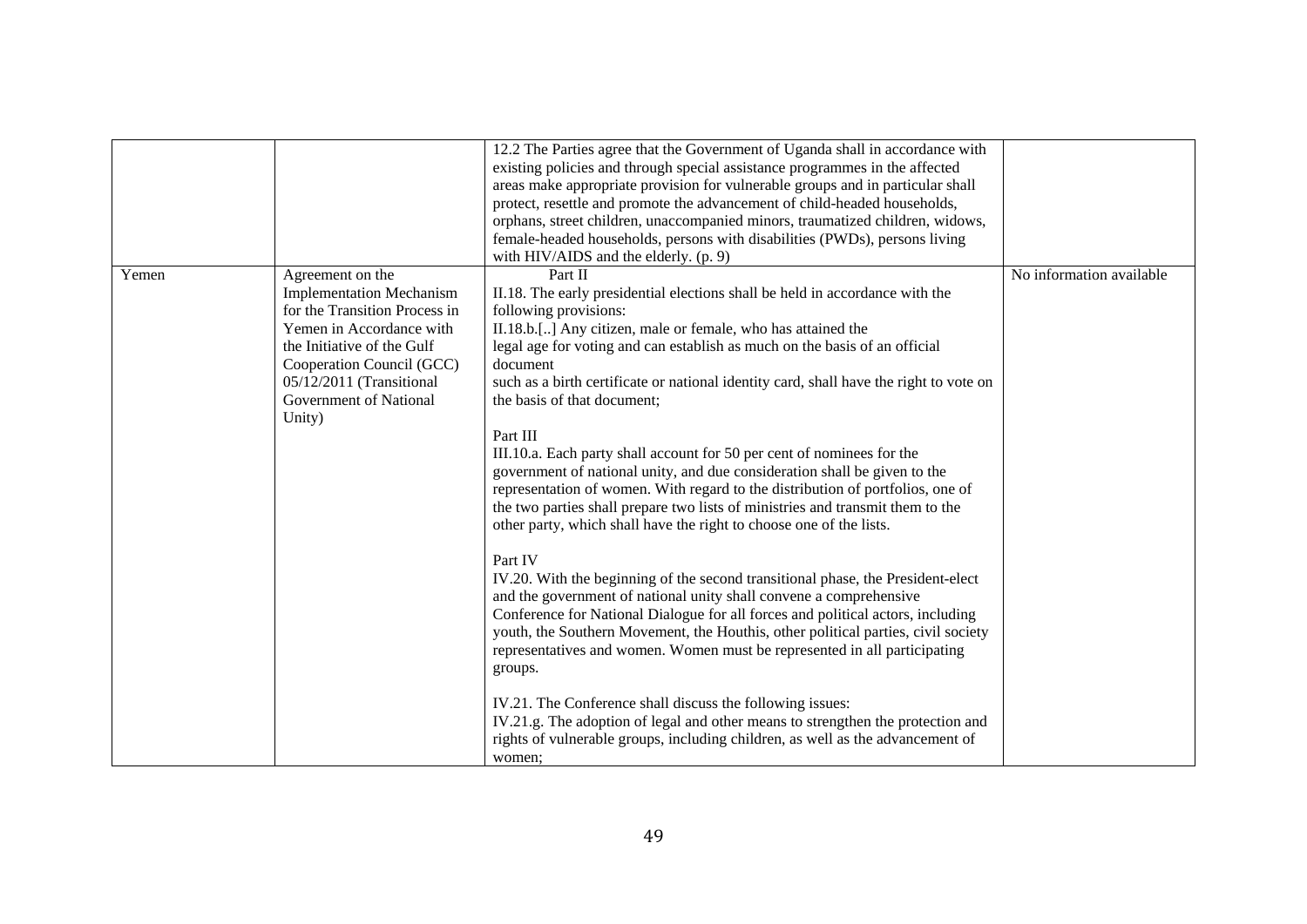|          |                                                                                                                                                                                                                                                                                                                                                                                                             | Part VI.<br>VI.26. Women shall appropriately represented in all of the institutions referred<br>to in this Mechanism.                                                                                                                                                                                                                                                                                                                        |                                                                                                                                                                                                  |
|----------|-------------------------------------------------------------------------------------------------------------------------------------------------------------------------------------------------------------------------------------------------------------------------------------------------------------------------------------------------------------------------------------------------------------|----------------------------------------------------------------------------------------------------------------------------------------------------------------------------------------------------------------------------------------------------------------------------------------------------------------------------------------------------------------------------------------------------------------------------------------------|--------------------------------------------------------------------------------------------------------------------------------------------------------------------------------------------------|
| Zimbabwe | Agreement between the<br>Zimbabwe African National<br>Union-Patriotic Front (ZANU-<br>PF) and the Two Movement<br>for Democratic Change<br>(MDC) Formations, on<br>Resolving the Challenges<br>Facing Zimbabwe 15/09/2008<br>(formal consociational power-<br>sharing)<br>(Note: the power-sharing)<br>mechanism was replaced by<br>the new constitution<br>contemplated by the peace<br>agreement in 2013) | Extensive provision for women including: access to and control of land; equal<br>treatment; youth provision; humanitarian and food assistance without<br>discrimination on basis of sex. Acknowledges the need for gender parity in<br>government, and 'the need to appoint women to strategic Cabinet posts'.<br>Gender considerations also to be given to make-up of the Joint Monitoring and<br>Implementation Committee of the Agreement | Legislated quotas lower<br>house, upper house and<br>sub-national level<br>First past the post<br>Women: 31 % (2013)<br>(New Constitution of<br>Zimbabwe 2013 adopts<br>reserve seats for women) |

#### **Table 3: Integration of non-state armed opponents into legislatures, through set-aside places or other similar provision showing electoral quotas**

| Colombia | A range of agreements with    | There was little reference to women in the agreements themselves, however the Colombian   | Legislated        |
|----------|-------------------------------|-------------------------------------------------------------------------------------------|-------------------|
|          | different guerrilla groups in | Constitution had both provision for set-aside places for indigenous persons and extensive | quotas lower      |
|          | the 1990s provided for        | treatment of women's rights and issues.                                                   | house, upper      |
|          | assistance for demobilised    |                                                                                           | house, sub-       |
|          | movements, and some           |                                                                                           | national          |
|          | political provision to assist |                                                                                           |                   |
|          | them to stand in elections,   |                                                                                           | List PR           |
|          | including creation of special |                                                                                           |                   |
|          | electoral constituencies,     |                                                                                           | <b>Women: 20%</b> |
|          | and/or a set in the National  |                                                                                           | (2014)            |
|          | Assembly. In 1991 the         |                                                                                           |                   |
|          | Colombian Constitution was a  |                                                                                           |                   |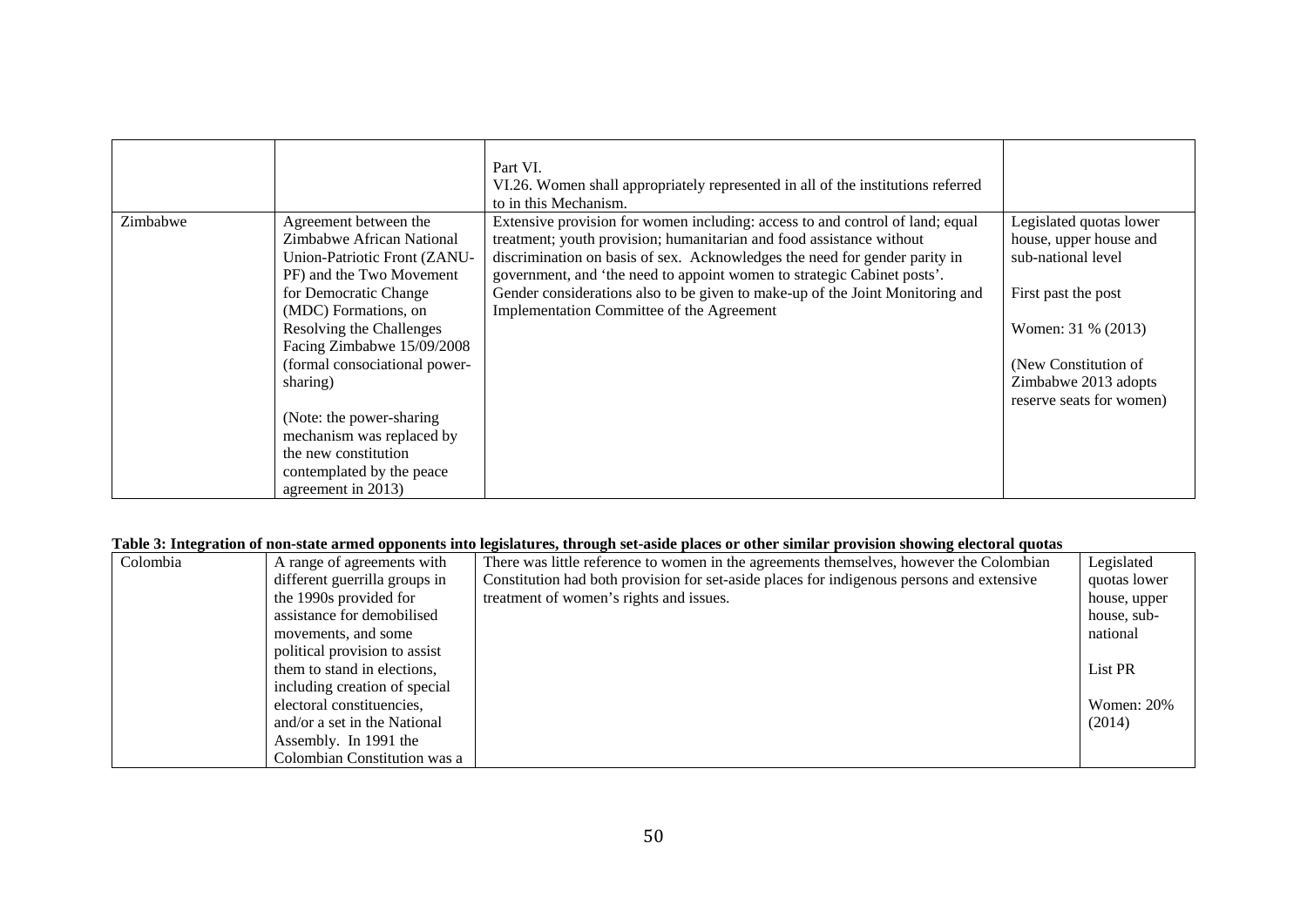|                     | form of peace agreement<br>aimed at inclusion, and made |                                                                                                 |                |
|---------------------|---------------------------------------------------------|-------------------------------------------------------------------------------------------------|----------------|
|                     | substantial changes to the                              |                                                                                                 |                |
|                     | state, including providing for                          |                                                                                                 |                |
|                     | inclusion of indigenous people                          |                                                                                                 |                |
|                     | in the legislature.                                     |                                                                                                 |                |
| India/Bodoland      | Memorandum of Settlement                                | 4. Status of Bodoland Territorial Council                                                       | No information |
|                     | on Bodoland Territorial                                 | 4.2. A provision will be made in para $2(1)$ of the Sixth Schedule for increasing the number of | available      |
|                     | Council (territorial power-                             | members for BTC up to 46 out of which 30 will be reserved for Scheduled Tribes, 5 for non-      |                |
|                     | sharing, but with provision for                         | tribal communities, 5 open for all communities and 6 to be nominated by Governor of Assam       |                |
|                     | representation in the executive                         | from the unrepresented communities for BTC area of which at least two should be women.          |                |
|                     | from across groups and castes                           | Nominated members will have the same rights and privileges as other members, including          |                |
|                     | in the territory).                                      | voting rights. Election from the 40 constituencies of BTC shall be on the basis of adult        |                |
|                     |                                                         | franchise. The term of the elected members of BTC shall be for 5 years.                         |                |
| India/Darjeeling    | The Darjeeling Gorkha Hill                              | Amendment of section 5                                                                          | No information |
|                     | Council (Amendment) Act                                 | (a) for sub-section $(3)$ , the following sub-section will be substituted: -7                   | available      |
|                     | 1994) 20/03/20 (Underlying                              | (3) The Government may provide for due representation of minorities, Scheduled Castes,          |                |
|                     | act provides for a Hill Council                         | Scheduled Tribes and women, while nominating the remaining Councillors                          |                |
|                     | with 2/3 elected from local                             |                                                                                                 |                |
|                     | populations and 1/3 nominated                           |                                                                                                 |                |
|                     | by the Government. This act                             |                                                                                                 |                |
|                     | includes a general                                      |                                                                                                 |                |
|                     | commitment that: The                                    |                                                                                                 |                |
|                     | Government may provide for                              |                                                                                                 |                |
|                     | due representation of                                   |                                                                                                 |                |
|                     | minorities, Scheduled Castes,                           |                                                                                                 |                |
|                     | Scheduled Tribes and Women,                             |                                                                                                 |                |
|                     | while nominating the                                    |                                                                                                 |                |
|                     | remaining councillors).                                 |                                                                                                 |                |
| Democratic Republic | Outcome Documents from the                              | Declaration of the Government of the Democratic Republic of Congo at the End of the             | No information |
| of Congo            | Conclusion of the Kampala                               | Kampala Talks (Annex 1):                                                                        | available      |
|                     | Dialogue between the                                    | 1. Amnesty                                                                                      |                |
|                     | Government of the                                       | 1.1 [] In accordance with national and international law, the Amnesty does not cover war        |                |
|                     | Democratic Republic of the                              | crimes, crimes of genocide and crimes against humanity, including sexual violence,              |                |
|                     | Congo and the M23 12/12/                                | recruitment of child soldiers and other massive violations of human rights.                     |                |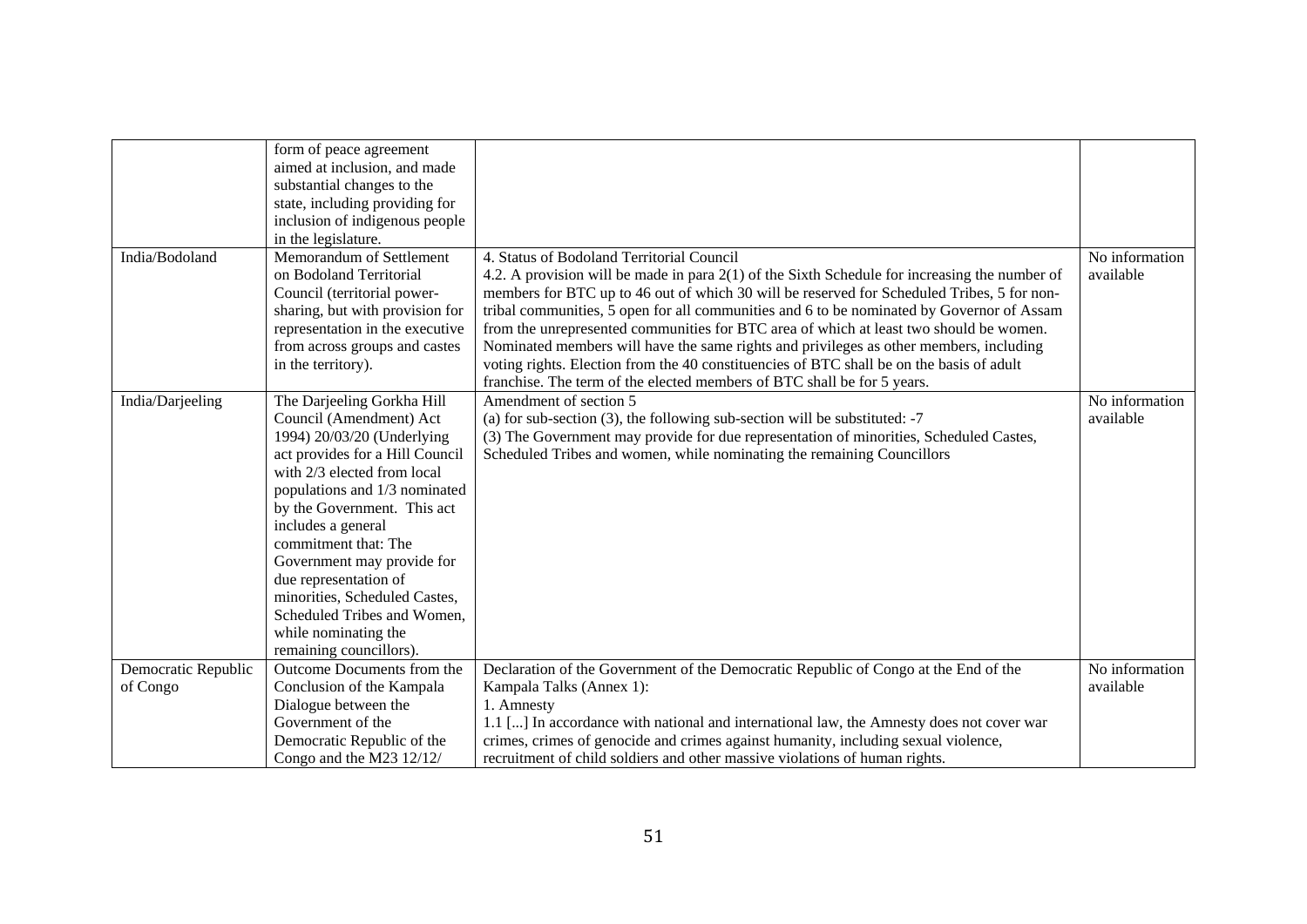|             | 2013 ('Government agrees to<br>consider favourably any<br>request by M23 to transform<br>itself into a political party and<br>the agreement provides for<br>social reintegration of M23<br>members, (Annex 1, item 4( | 8. National Reconciliation and Justice<br>8.4 [] The Government shall ensure that prosecutions for war crimes, genocide, crimes<br>against humanity, sexual violence and recruitment of child soldiers are initiated against any<br>presumed author thereof.<br>Declaration of Commitments by the Movement of March 23 at the Conclusion of the Kampala<br>Dialogue (Annex 2):<br>8. National Reconciliation and Justice<br>8.2 The M23 agrees that, given the atrocities and other massive violations of human rights<br>perpetrated in the eastern Democratic Republic of the Congo, and with a view to putting an<br>end to impunity, prosecutions for war crimes, genocide, crimes against humanity, sexual<br>violence and recruitment of child soldiers shall be initiated against any presumed author<br>thereof. $(p. 4)$<br>Annex A, Transitional Security Arrangements<br>28. Planning of the cantonment shall take into consideration the desirable characteristics for a<br>cantonment site, taking into account of the specific needs of the M23's female combatants. (p. |                                                                                                                   |
|-------------|-----------------------------------------------------------------------------------------------------------------------------------------------------------------------------------------------------------------------|----------------------------------------------------------------------------------------------------------------------------------------------------------------------------------------------------------------------------------------------------------------------------------------------------------------------------------------------------------------------------------------------------------------------------------------------------------------------------------------------------------------------------------------------------------------------------------------------------------------------------------------------------------------------------------------------------------------------------------------------------------------------------------------------------------------------------------------------------------------------------------------------------------------------------------------------------------------------------------------------------------------------------------------------------------------------------------------|-------------------------------------------------------------------------------------------------------------------|
| Djibouti    | Le Accord de Paix et de<br>reconciliation nationale<br>26/12/1994 (transformation of<br>groups into 'political<br>domains')                                                                                           | 5)<br>No provision for women.                                                                                                                                                                                                                                                                                                                                                                                                                                                                                                                                                                                                                                                                                                                                                                                                                                                                                                                                                                                                                                                          | Legislated<br>quotas lower<br>house.<br>Mixed member<br>proportional<br>representation<br>Women: $11\%$<br>(2013) |
| El Salvador | New York Agreement<br>25/09/1992 (a form of<br>transitional representation for<br>former combatants in the<br>legislative assembly, to try to                                                                         | No reference to women, but main peace agreement subsequently provided: Chapter II,<br>National Civil Police II.7.D.b. A publicity campaign to promote the recruitment of new<br>personnel for the National Civil Police shall be designed and implemented as soon as possible.<br>Special consideration shall be given to the recruitment of women.                                                                                                                                                                                                                                                                                                                                                                                                                                                                                                                                                                                                                                                                                                                                    | Legislatied<br>quotas                                                                                             |